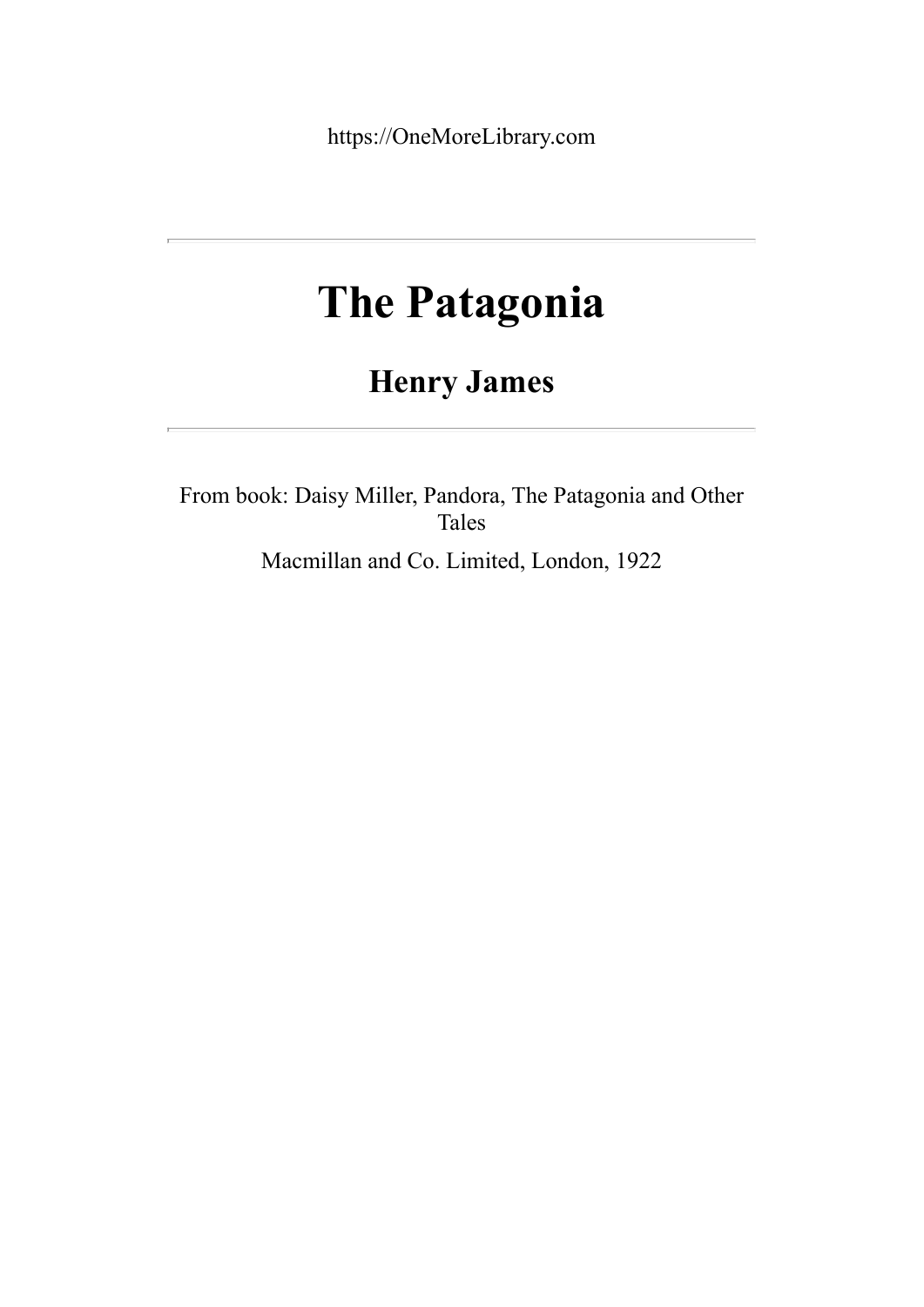**I**

THE houses were dark in the August night and the perspective of Beacon Street, with its double chain of lamps, was a foreshortened desert. The club on the hill alone, from its semicylindrical front, projected a glow upon the dusky vagueness of the Common, and as I passed it I heard in the hot stillness the click of a pair of billiard-balls. As "every one" was out of town perhaps the servants, in the extravagance of their leisure, were profaning the tables. The heat was insufferable and I thought with joy of the morrow, of the deck of the steamer, the freshening breeze, the sense of getting out to sea. I was even glad of what I had learned in the afternoon at the office of the company—that at the eleventh hour an old ship with a lower standard of speed had been put on in place of the vessel in which I had taken my passage. America was roasting, England might very well be stuffy, and a slow passage (which at that season of the year would probably also be a fine one) was a guarantee of ten or twelve days of fresh air.

I strolled down the hill without meeting a creature, though I could see through the palings of the Common that that recreative expanse was peopled with dim forms. I remembered Mrs. Nettlepoint's house—she lived in those days (they are not so distant, but there have been changes) on the water-side, a little way beyond the spot at which the Public Garden terminates; and I reflected that like myself she would be spending the night in Boston if it were true that, as had been mentioned to me a few days before at Mount Desert, she was to embark on the morrow for Liverpool. I presently saw this appearance confirmed by a light above her door and in two or three of her windows, and I determined to ask for her, having nothing to do till bedtime. I had come out simply to pass an hour, leaving my hotel to the blaze of its gas and the perspiration of its porters; but it occurred to me that my old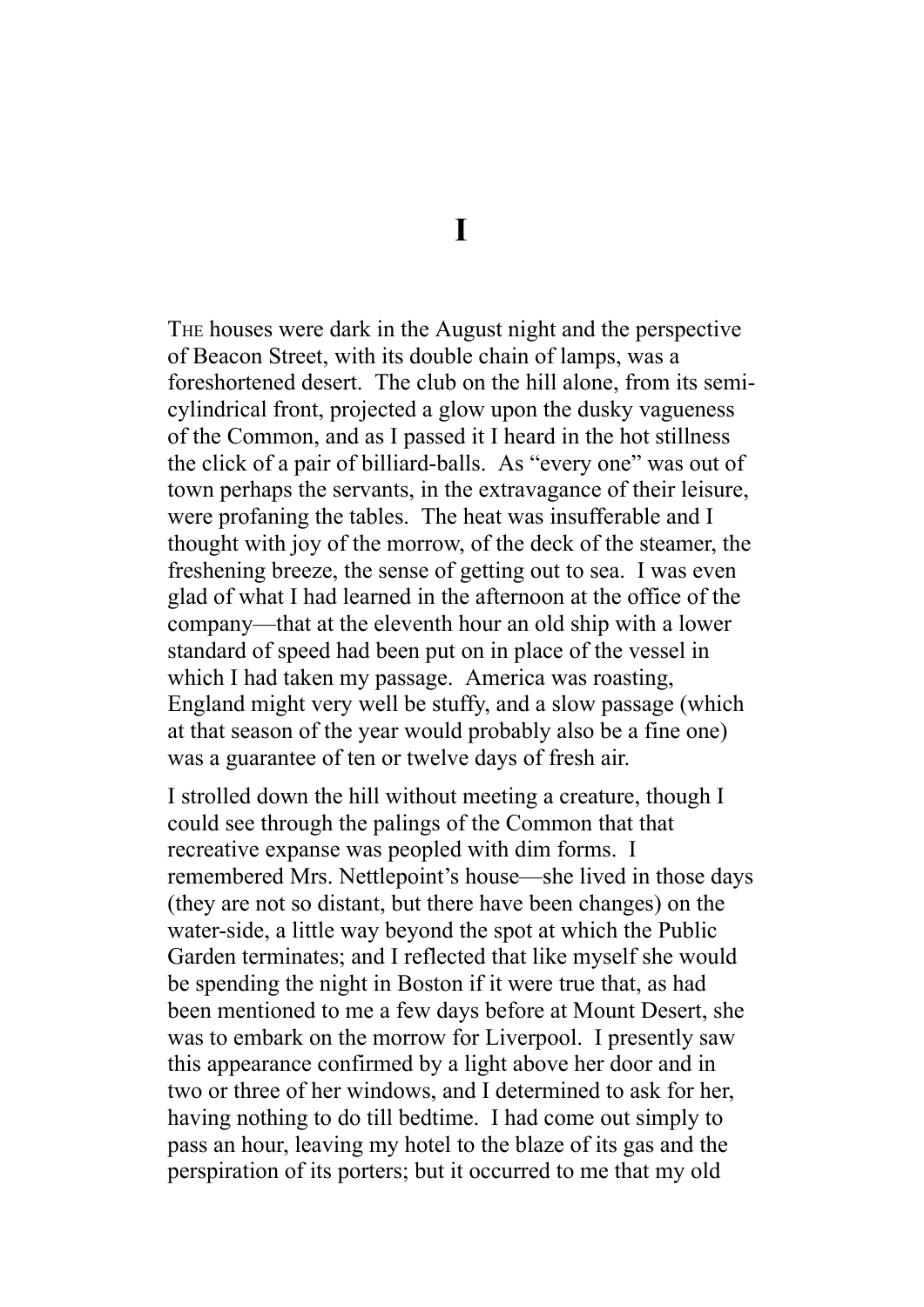friend might very *well* not know of the substitution of the *Patagonia* for the *Scandinavia*, so that I should be doing her a service to prepare her mind. Besides, I could offer to help her, to look after her in the morning: lone women are grateful for support in taking ship for far countries.

It came to me indeed as I stood on her door-step that as she had a son she might not after all be so lone; yet I remembered at the same time that Jasper Nettlepoint was not quite a young man to lean upon, having—as I at least supposed—a life of his own and tastes and habits which had long since diverted him from the maternal side. If he did happen just now to be at home my solicitude would of course seem officious; for in his many wanderings—I believed he had roamed all over the globe—he would certainly have learned how to manage. None the less, in fine, I was very glad to show Mrs. Nettlepoint I thought of her. With my long absence I had lost sight of her; but I had liked her of old, she had been a good friend to my sisters, and I had in regard to her that sense which is pleasant to those who in general have gone astray or got detached, the sense that she at least knew all about me. I could trust her at any time to tell people I was respectable. Perhaps I was conscious of how little I deserved this indulgence when it came over me that I hadn't been near her for ages. The measure of that neglect was given by my vagueness of mind about Jasper. However, I really belonged nowadays to a different generation; I was more the mother's contemporary than the son's.

Mrs. Nettlepoint was at home: I found her in her back drawing-room, where the wide windows opened to the water. The room was dusky—it was too hot for lamps—and she sat slowly moving her fan and looking out on the little arm of the sea which is so pretty at night, reflecting the lights of Cambridgeport and Charlestown. I supposed she was musing on the loved ones she was to leave behind, her married daughters, her grandchildren; but she struck a note more specifically Bostonian as she said to me, pointing with her fan to the Back Bay: "I shall see nothing more charming than that over there, you know!" She made me very welcome, but her son had told her about the *Patagonia*, for which she was sorry,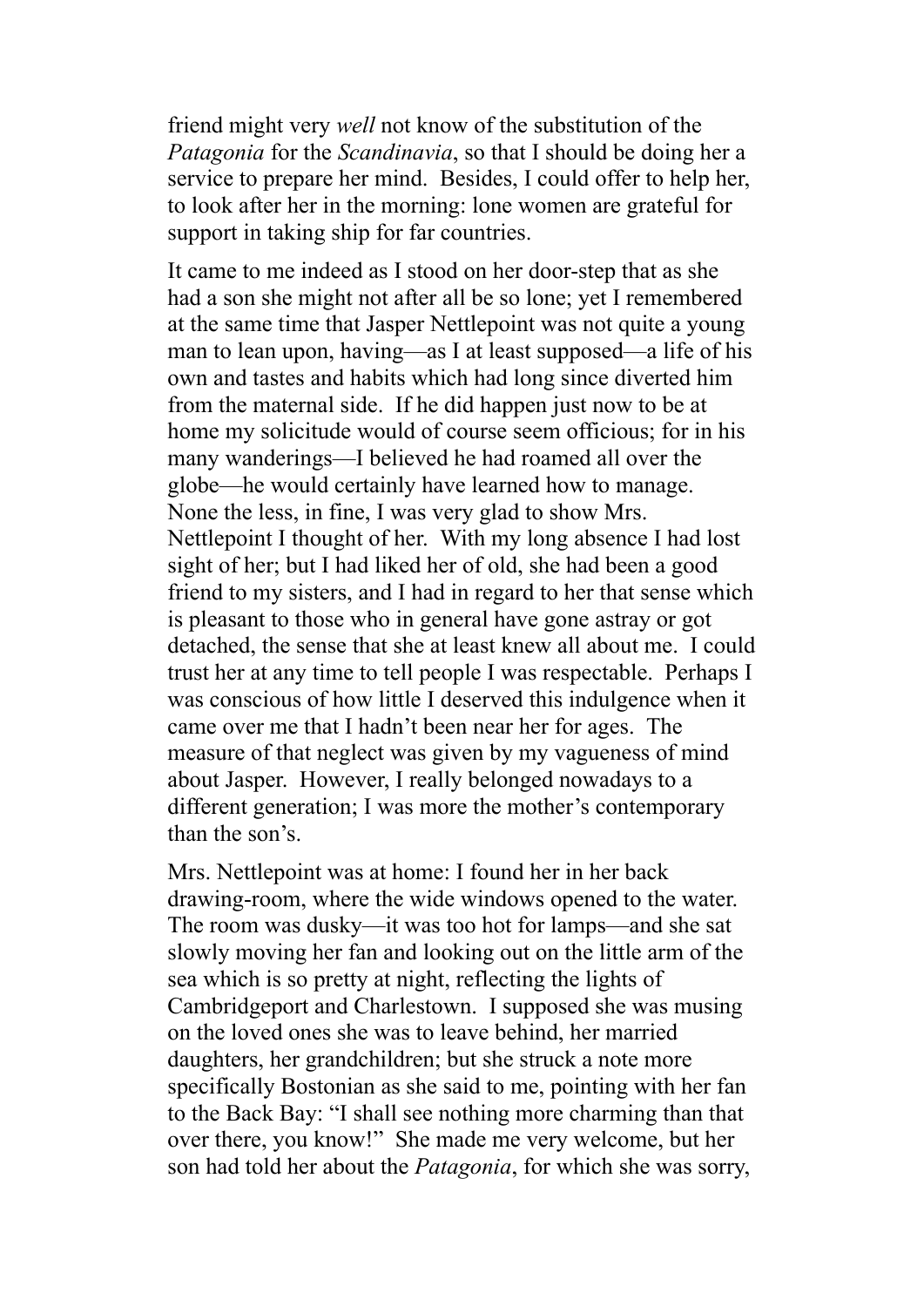as this would mean a longer voyage. She was a poor creature in any boat and mainly confined to her cabin even in weather extravagantly termed fine—as if any weather could be fine at sea.

"Ah then your son's going with you?" I asked.

"Here he comes, he'll tell you for himself much better than I can pretend to." Jasper Nettlepoint at that moment joined us, dressed in white flannel and carrying a large fan. "Well, my dear, have you decided?" his mother continued with no scant irony. "He hasn't yet made up his mind, and we sail at ten o'clock!"

"What does it matter when my things are put up?" the young man said. "There's no crowd at this moment; there will be cabins to spare. I'm waiting for a telegram—that will settle it. I just walked up to the club to see if it was come—they'll send it there because they suppose this house unoccupied. Not yet, but I shall go back in twenty minutes."

"Mercy, how you rush about in this temperature!" the poor lady exclaimed while I reflected that it was perhaps *his* billiard-balls I had heard ten minutes before. I was sure he was fond of billiards.

"Rush? not in the least. I take it uncommon easy."

"Ah I'm bound to say you do!" Mrs. Nettlepoint returned with inconsequence. I guessed at a certain tension between the pair and a want of consideration on the young man's part, arising perhaps from selfishness. His mother was nervous, in suspense, wanting to be at rest as to whether she should have his company on the voyage or be obliged to struggle alone. But as he stood there smiling and slowly moving his fan he struck me somehow as a person on whom this fact wouldn't sit too heavily. He was of the type of those whom other people worry about, not of those who worry about other people. Tall and strong, he had a handsome face, with a round head and close-curling hair; the whites of his eyes and the enamel of his teeth, under his brown moustache, gleamed vaguely in the lights of the Back Bay. I made out that he was sunburnt, as if he lived much in the open air, and that he looked intelligent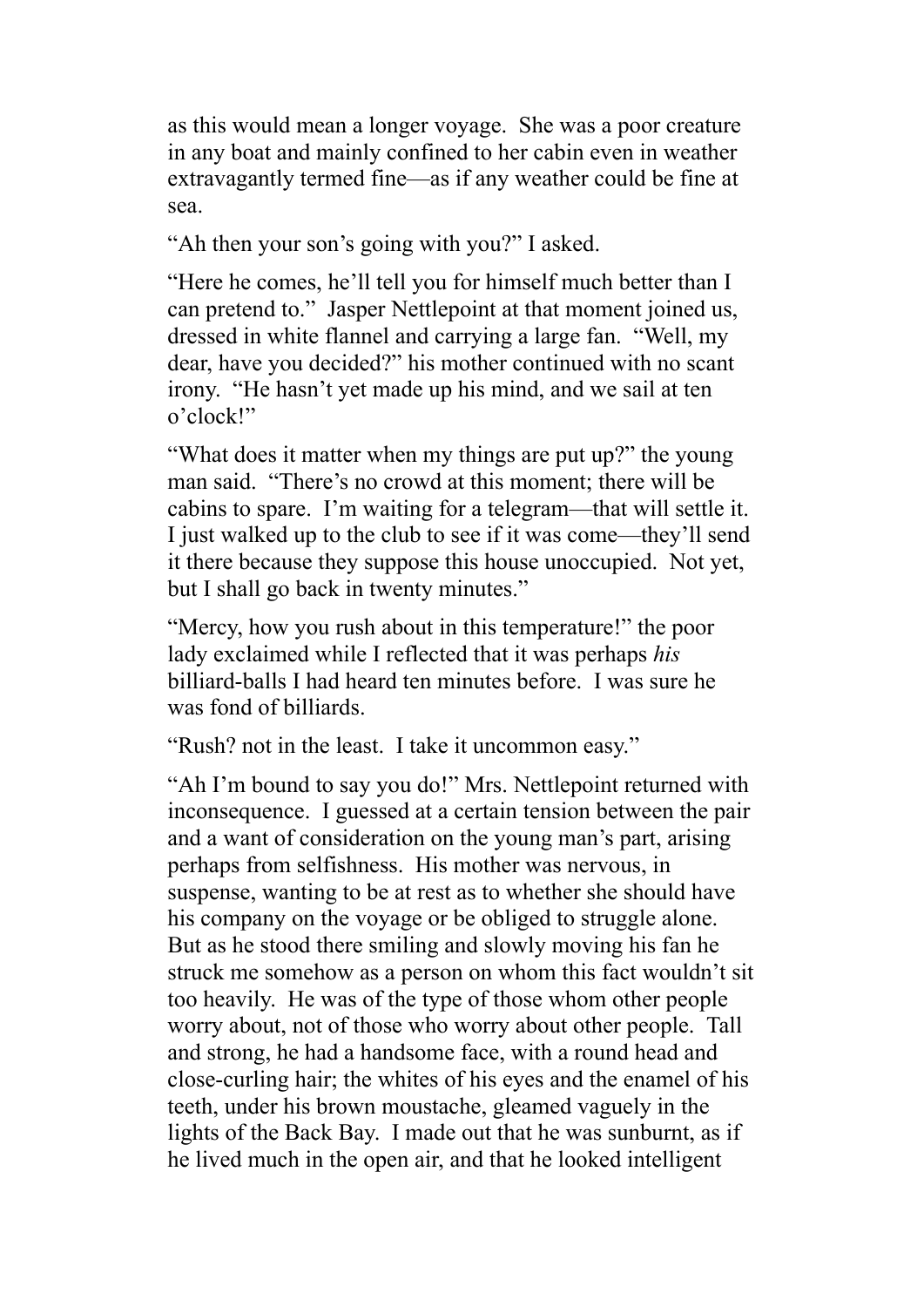but also slightly brutal, though not in a morose way. His brutality, if he had any, was bright and finished. I had to tell him who I was, but even then I saw how little he placed me and that my explanations gave me in his mind no great identity or at any rate no great importance. I foresaw that he would in intercourse make me feel sometimes very young and sometimes very old, caring himself but little which. He mentioned, as if to show our companion that he might safely be left to his own devices, that he had once started from London to Bombay at three quarters of an hour's notice.

"Yes, and it must have been pleasant for the people you were with!"

"Oh the people I was with—!" he returned; and his tone appeared to signify that such people would always have to come off as they could. He asked if there were no cold drinks in the house, no lemonade, no iced syrups; in such weather something of that sort ought always to be kept going. When his mother remarked that surely at the club they *were* kept going he went on: "Oh yes, I had various things there; but you know I've walked down the hill since. One should have something at either end. May I ring and see?" He rang while Mrs. Nettlepoint observed that with the people they had in the house, an establishment reduced naturally at such a moment to its simplest expression—they were burning up candle-ends and there were no luxuries—she wouldn't answer for the service. The matter ended in her leaving the room in quest of cordials with the female domestic who had arrived in response to the bell and in whom Jasper's appeal aroused no visible intelligence.

She remained away some time and I talked with her son, who was sociable but desultory and kept moving over the place, always with his fan, as if he were properly impatient. Sometimes he seated himself an instant on the window-sill, and then I made him out in fact thoroughly good-looking—a fine brown clean young athlete. He failed to tell me on what special contingency his decision depended; he only alluded familiarly to an expected telegram, and I saw he was probably fond at no time of the trouble of explanations. His mother's absence was a sign that when it might be a question of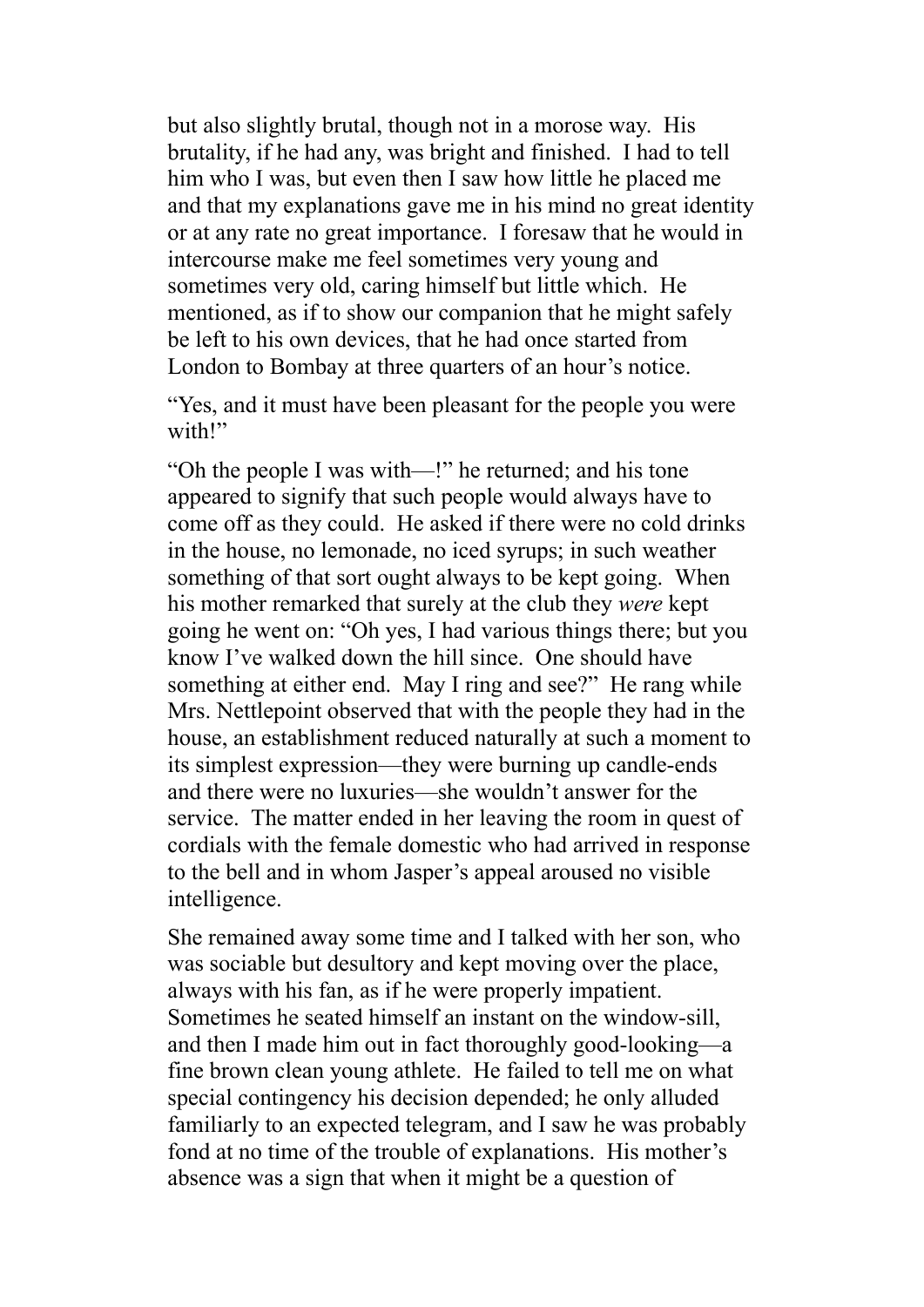gratifying him she had grown used to spare no pains, and I fancied her rummaging in some close storeroom, among old preserve-pots, while the dull maid-servant held the candle awry. I don't know whether this same vision was in his own eyes; at all events it didn't prevent his saying suddenly, as he looked at his watch, that I must excuse him—he should have to go back to the club. He would return in half an hour—or in less. He walked away and I sat there alone, conscious, on the dark dismantled simplified scene, in the deep silence that rests on American towns during the hot season—there was now and then a far cry or a plash in the water, and at intervals the tinkle of the bells of the horse-cars on the long bridge, slow in the suffocating night—of the strange influence, half-sweet, halfsad, that abides in houses uninhabited or about to become so, in places muffled and bereaved, where the unheeded sofas and patient belittered tables seem (like the disconcerted dogs, to whom everything is alike sinister) to recognise the eve of a journey.

After a while I heard the sound of voices, of steps, the rustle of dresses, and I looked round, supposing these things to denote the return of Mrs. Nettlepoint and her handmaiden with the refection prepared for her son. What I saw however was two other female forms, visitors apparently just admitted, and now ushered into the room. They were not announced—the servant turned her back on them and rambled off to our hostess. They advanced in a wavering tentative unintroduced way—partly, I could see, because the place was dark and partly because their visit was in its nature experimental, a flight of imagination or a stretch of confidence. One of the ladies was stout and the other slim, and I made sure in a moment that one was talkative and the other reserved. It was further to be discerned that one was elderly and the other young, as well as that the fact of their unlikeness didn't prevent their being mother and daughter. Mrs. Nettlepoint reappeared in a very few minutes, but the interval had sufficed to establish a communication really copious for the occasion—between the strangers and the unknown gentleman whom they found in possession, hat and stick in hand. This was not my doing—for what had I to go upon?—and still less was it the doing of the younger and the more indifferent, or less courageous, lady. She spoke but once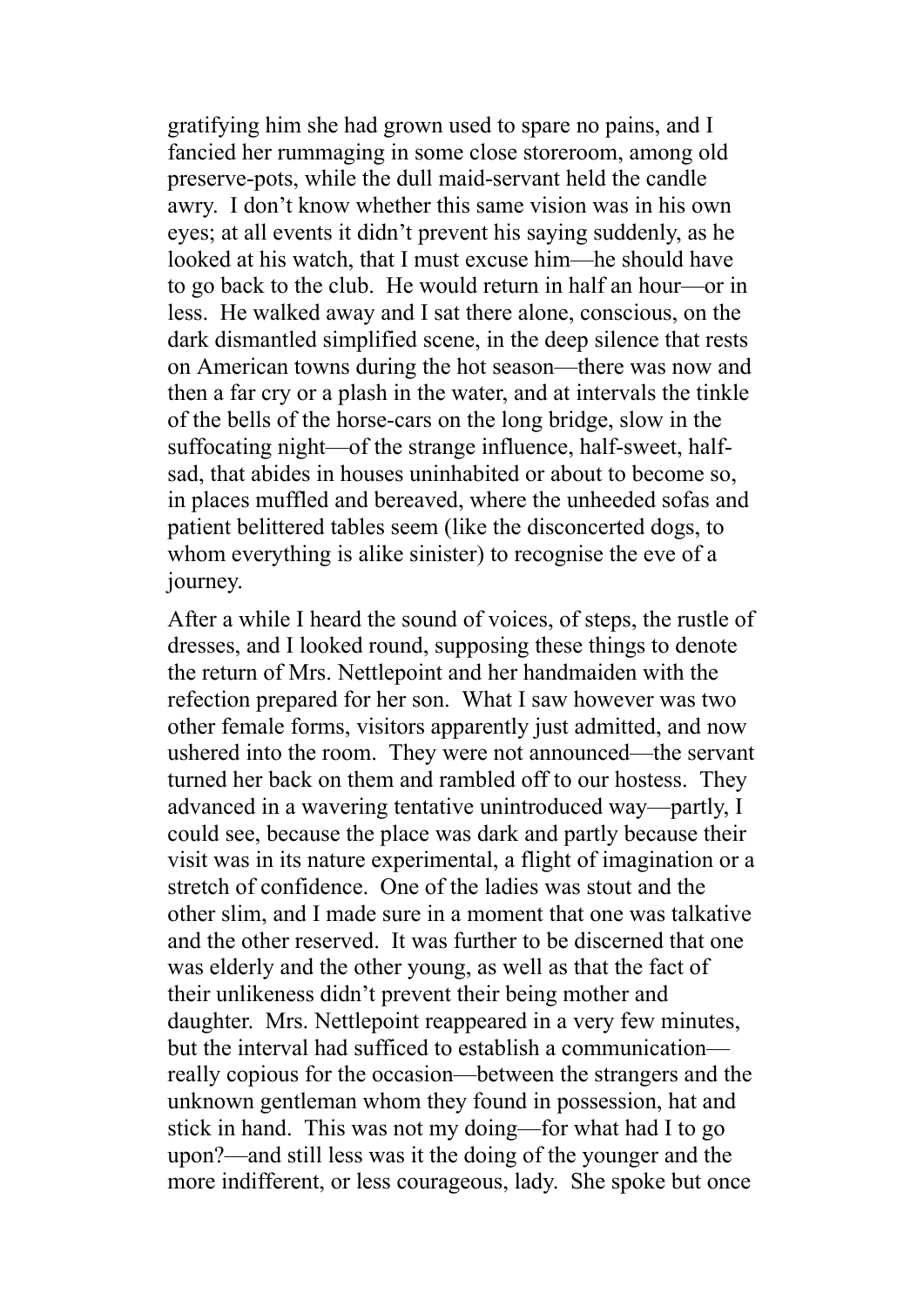—when her companion informed me that she was going out to Europe the next day to be married. Then she protested "Oh mother!" in a tone that struck me in the darkness as doubly odd, exciting my curiosity to see her face.

It had taken the elder woman but a moment to come to that, and to various other things, after I had explained that I myself was waiting for Mrs. Nettlepoint, who would doubtless soon come back.

"Well, she won't know me—I guess she hasn't ever heard much about me," the good lady said; "but I've come from Mrs. Allen and I guess that will make it all right. I presume you know Mrs. Allen?"

I was unacquainted with this influential personage, but I assented vaguely to the proposition. Mrs. Allen's emissary was good-humoured and familiar, but rather appealing than insistent (she remarked that if her friend *had* found time to come in the afternoon—she had so much to do, being just up for the day, that she couldn't be sure—it would be all right); and somehow even before she mentioned Merrimac Avenue (they had come all the way from there) my imagination had associated her with that indefinite social limbo known to the properly-constituted Boston mind as the South End—a nebulous region which condenses here and there into a pretty face, in which the daughters are an "improvement" on the mothers and are sometimes acquainted with gentlemen more gloriously domiciled, gentlemen whose wives and sisters are in turn not acquainted with them.

When at last Mrs. Nettlepoint came in, accompanied by candles and by a tray laden with glasses of coloured fluid which emitted a cool tinkling, I was in a position to officiate as master of the ceremonies, to introduce Mrs. Mavis and Miss Grace Mavis, to represent that Mrs. Allen had recommended them—nay, had urged them—just to come that way, informally and without fear; Mrs. Allen who had been prevented only by the pressure of occupations so characteristic of her (especially when up from Mattapoisett for a few hours' desperate shopping) from herself calling in the course of the day to explain who they were and what was the favour they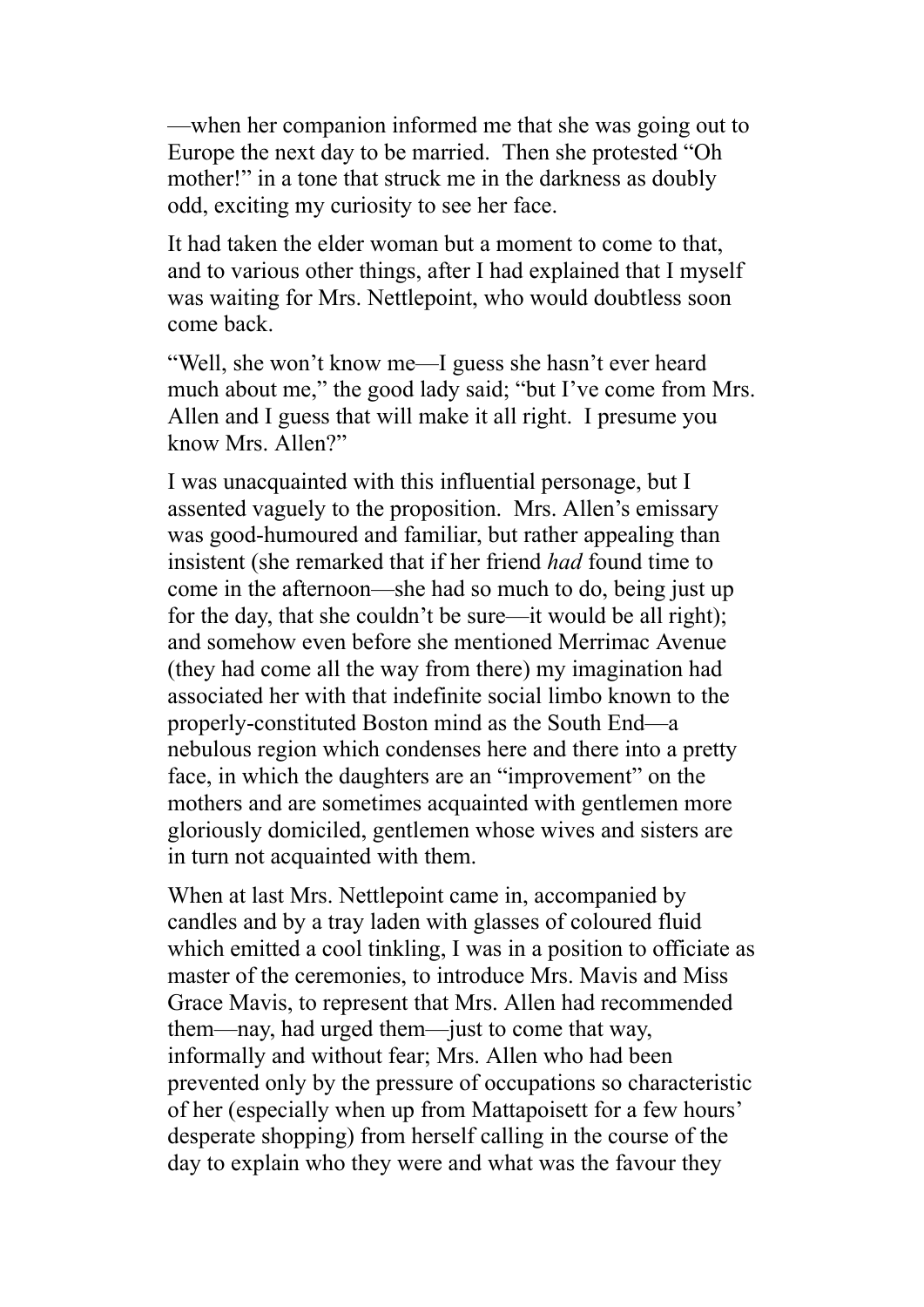had to ask of her benevolent friend. Good-natured women understand each other even when so divided as to sit residentially above and below the salt, as who should say; by which token our hostess had quickly mastered the main facts: Mrs. Allen's visit that morning in Merrimac Avenue to talk of Mrs. Amber's great idea, the classes at the public schools in vacation (she was interested with an equal charity to that of Mrs. Mavis—even in such weather!—in those of the South End) for games and exercises and music, to keep the poor unoccupied children out of the streets; then the revelation that it had suddenly been settled almost from one hour to the other that Grace should sail for Liverpool, Mr. Porterfield at last being ready. He was taking a little holiday; his mother was with him, they had come over from Paris to see some of the celebrated old buildings in England, and he had telegraphed to say that if Grace would start right off they would just finish it up and be married. It often happened that when things had dragged on that way for years they were all huddled up at the end. Of course in such a case she, Mrs. Mavis, had had to fly round. Her daughter's passage was taken, but it seemed too dreadful she should make her journey all alone, the first time she had ever been at sea, without any companion or escort. *She* couldn't go—Mr. Mavis was too sick: she hadn't even been able to get him off to the seaside.

"Well, Mrs. Nettlepoint's going in that ship," Mrs. Allen had said; and she had represented that nothing was simpler than to give her the girl in charge. When Mrs. Mavis had replied that this was all very well but that she didn't know the lady, Mrs. Allen had declared that that didn't make a speck of difference, for Mrs. Nettlepoint was kind enough for anything. It was easy enough to *know* her, if that was all the trouble! All Mrs. Mavis would have to do would be to go right up to her next morning, when she took her daughter to the ship (she would see her there on the deck with her party) and tell her fair and square what she wanted. Mrs. Nettlepoint had daughters herself and would easily understand. Very likely she'd even look after Grace a little on the other side, in such a queer situation, going out alone to the gentleman she was engaged to: she'd just help her, like a good Samaritan, to turn round before she was married. Mr. Porterfield seemed to think they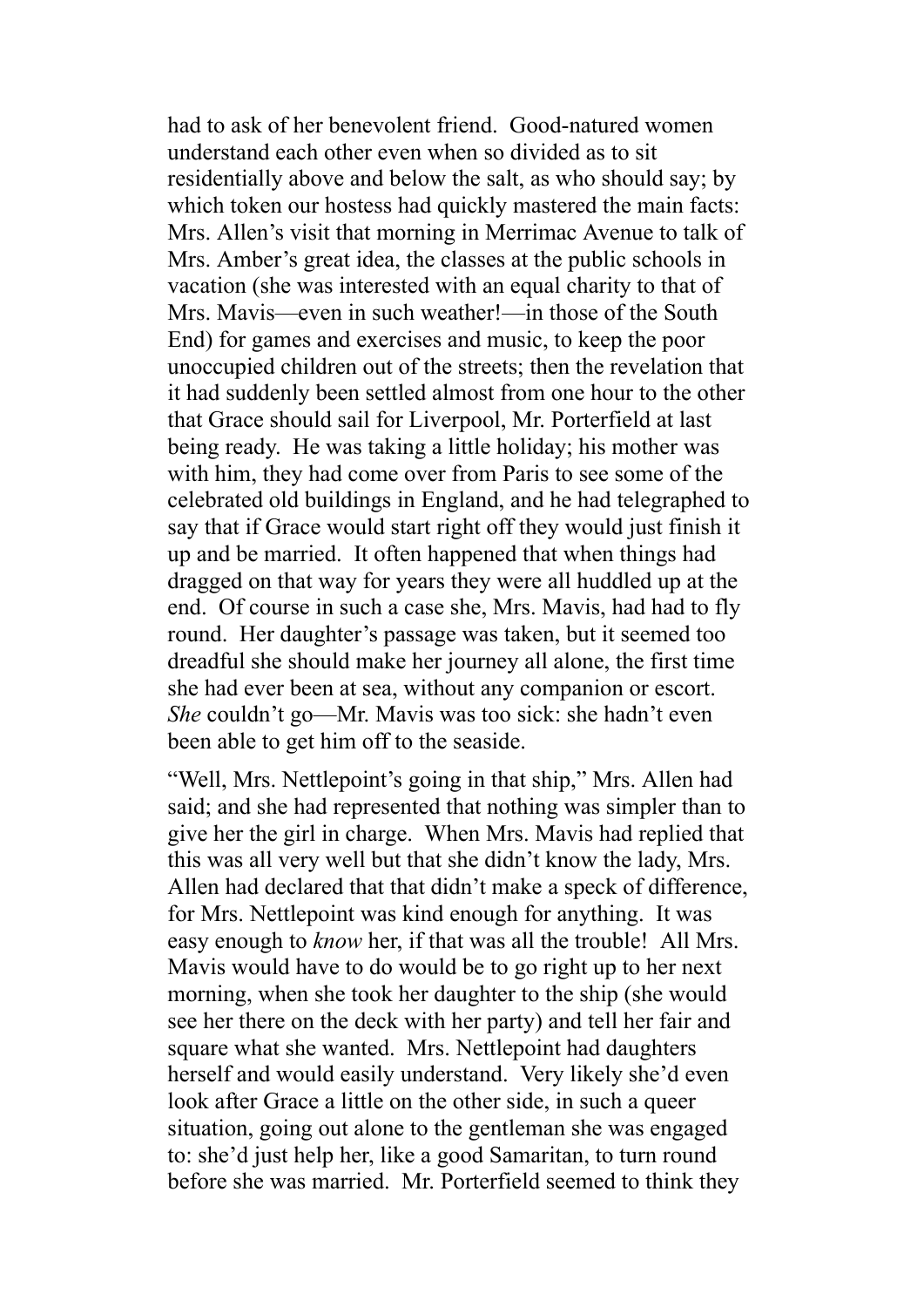wouldn't wait long, once she was there: they would have it right over at the American consul's. Mrs. Allen had said it would perhaps be better still to go and see Mrs. Nettlepoint beforehand, that day, to tell her what they wanted: then they wouldn't seem to spring it on her just as she was leaving. She herself (Mrs. Allen) would call and say a word for them if she could save ten minutes before catching her train. If she hadn't come it was because she hadn't saved her ten minutes but she had made them feel that they must come all the same. Mrs. Mavis liked that better, because on the ship in the morning there would be such a confusion. She didn't think her daughter would be any trouble—conscientiously she didn't. It was just to have some one to speak to her and not sally forth like a servant-girl going to a situation.

"I see, I'm to act as a sort of bridesmaid and to give her away," Mrs. Nettlepoint obligingly said. Kind enough in fact for anything, she showed on this occasion that it was easy enough to know her. There is notoriously nothing less desirable than an imposed aggravation of effort at sea, but she accepted without betrayed dismay the burden of the young lady's dependence and allowed her, as Mrs. Mavis said, to hook herself on. She evidently had the habit of patience, and her reception of her visitors' story reminded me afresh—I was reminded of it whenever I returned to my native land—that my dear compatriots are the people in the world who most freely take mutual accommodation for granted. They have always had to help themselves, and have rather magnanimously failed to learn just where helping others is distinguishable from that. In no country are there fewer forms and more reciprocities.

It was doubtless not singular that the ladies from Merrimac Avenue shouldn't feel they were importunate: what was striking was that Mrs. Nettlepoint didn't appear to suspect it. However, she would in any case have thought it inhuman to show this—though I could see that under the surface she was amused at everything the more expressive of the pilgrims from the South End took for granted. I scarce know whether the attitude of the younger visitor added or not to the merit of her good nature. Mr. Porterfield's intended took no part in the demonstration, scarcely spoke, sat looking at the Back Bay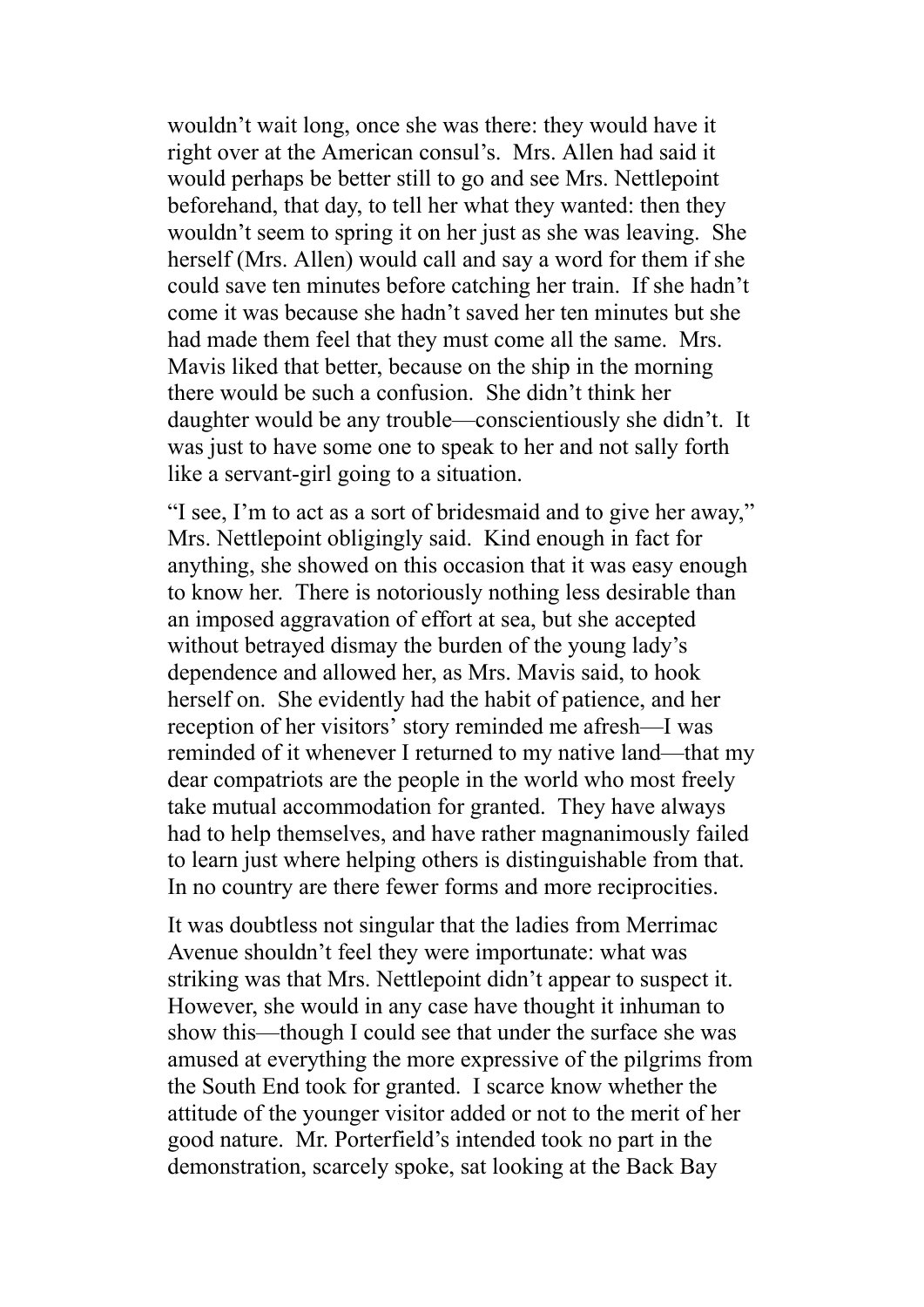and the lights on the long bridge. She declined the lemonade and the other mixtures which, at Mrs. Nettlepoint's request, I offered her, while her mother partook freely of everything and I reflected—for I as freely drained a glass or two in which the ice tinkled—that Mr. Jasper had better hurry back if he wished to enjoy these luxuries.

Was the effect of the young woman's reserve meanwhile ungracious, or was it only natural that in her particular situation she shouldn't have a flow of compliment at her command? I noticed that Mrs. Nettlepoint looked at her often, and certainly though she was undemonstrative Miss Mavis was interesting. The candlelight enabled me to see that though not in the very first flower of her youth she was still fresh and handsome. Her eyes and hair were dark, her face was pale. and she held up her head as if, with its thick braids and everything else involved in it, it were an appurtenance she wasn't ashamed of. If her mother was excellent and common she was not common—not at least flagrantly so—and perhaps also not excellent. At all events she wouldn't be, in appearance at least, a dreary appendage; which in the case of a person "hooking on" was always something gained. Was it because something of a romantic or pathetic interest usually attaches to a good creature who has been the victim of a "long engagement" that this young lady made an impression on me from the first—favoured as I had been so quickly with this glimpse of her history? I could charge her certainly with no positive appeal; she only held her tongue and smiled, and her smile corrected whatever suggestion might have forced itself upon me that the spirit within her was dead—the spirit of that promise of which she found herself doomed to carry out the letter.

What corrected it less, I must add, was an odd recollection which gathered vividness as I listened to it—a mental association evoked by the name of Mr. Porterfield. Surely I had a personal impression, over-smeared and confused, of the gentleman who was waiting at Liverpool, or who presently would be, for Mrs. Nettlepoint's protégée. I had met him, known him, some time, somewhere, somehow, on the other side. Wasn't he studying something, very hard, somewhere—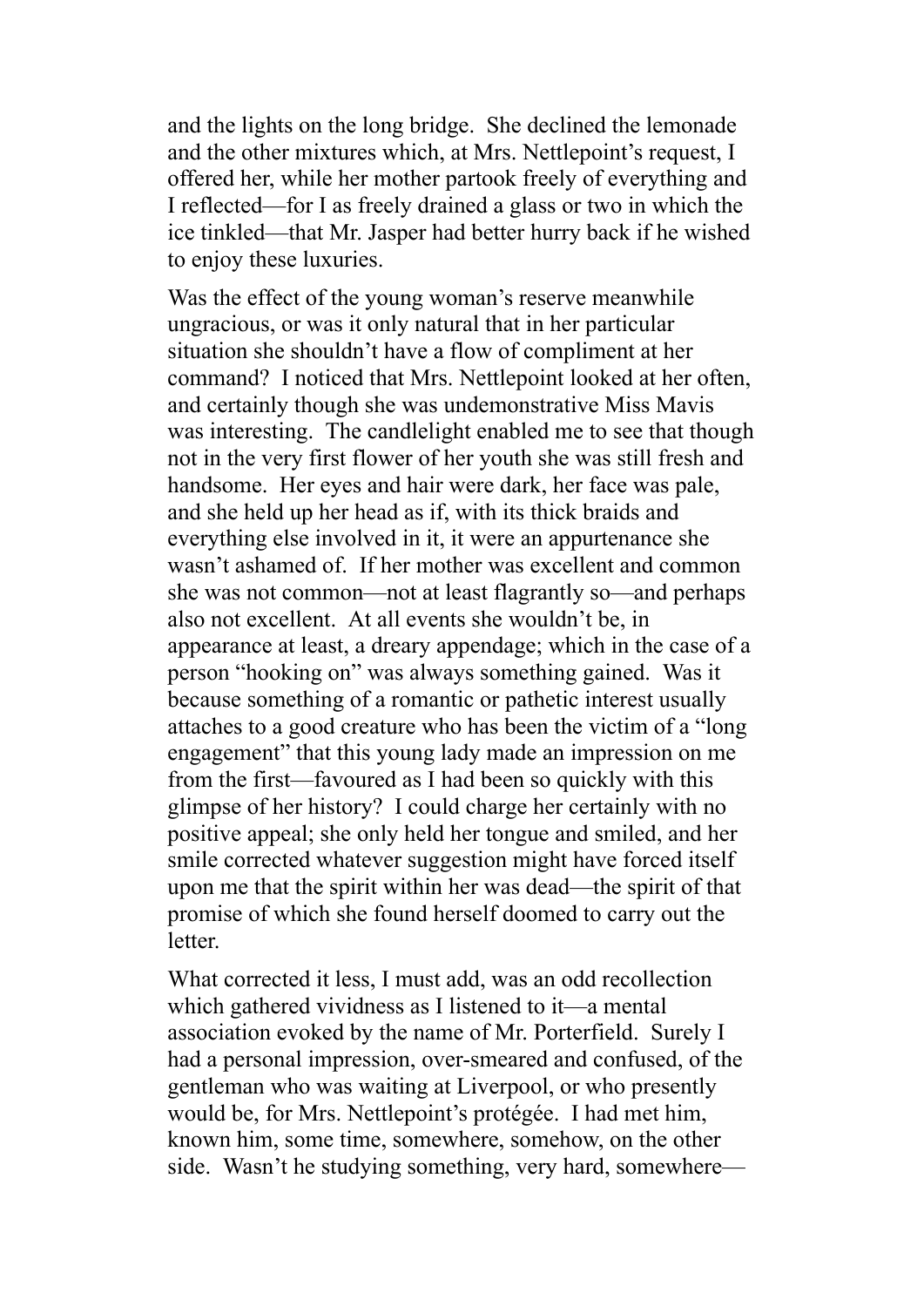probably in Paris—ten years before, and didn't he make extraordinarily neat drawings, linear and architectural? Didn't he go to a table d'hôte, at two francs twenty-five, in the Rue Bonaparte, which I then frequented, and didn't he wear spectacles and a Scotch plaid arranged in a manner which seemed to say "I've trustworthy information that that's the way they do it in the Highlands"? Wasn't he exemplary to positive irritation, and very poor, poor to positive oppression, so that I supposed he had no overcoat and his tartan would be what he slept under at night? Wasn't he working very hard still, and wouldn't he be, in the natural course, not yet satisfied that he had found his feet or knew enough to launch out? He would be a man of long preparations—Miss Mavis's white face seemed to speak to one of that. It struck me that if I had been in love with her I shouldn't have needed to lay such a train for the closer approach. Architecture was his line and he was a pupil of the École des Beaux Arts. This reminiscence grew so much more vivid with me that at the end of ten minutes I had an odd sense of knowing—by implication—a good deal about the young lady.

Even after it was settled that Mrs. Nettlepoint would do everything possible for her the other visitor sat sipping our iced liquid and telling how "low" Mr. Mavis had been. At this period the girl's silence struck me as still more conscious, partly perhaps because she deprecated her mother's free flow —she was enough of an "improvement" to measure that—and partly because she was too distressed by the idea of leaving her infirm, her perhaps dying father. It wasn't indistinguishable that they were poor and that she would take out a very small purse for her trousseau. For Mr. Porterfield to make up the sum his own case would have had moreover greatly to change. If he had enriched himself by the successful practice of his profession I had encountered no edifice he had reared—his reputation hadn't come to my ears.

Mrs. Nettlepoint notified her new friends that she was a very inactive person at sea: she was prepared to suffer to the full with Miss Mavis, but not prepared to pace the deck with her, to struggle with her, to accompany her to meals. To this the girl replied that she would trouble her little, she was sure: she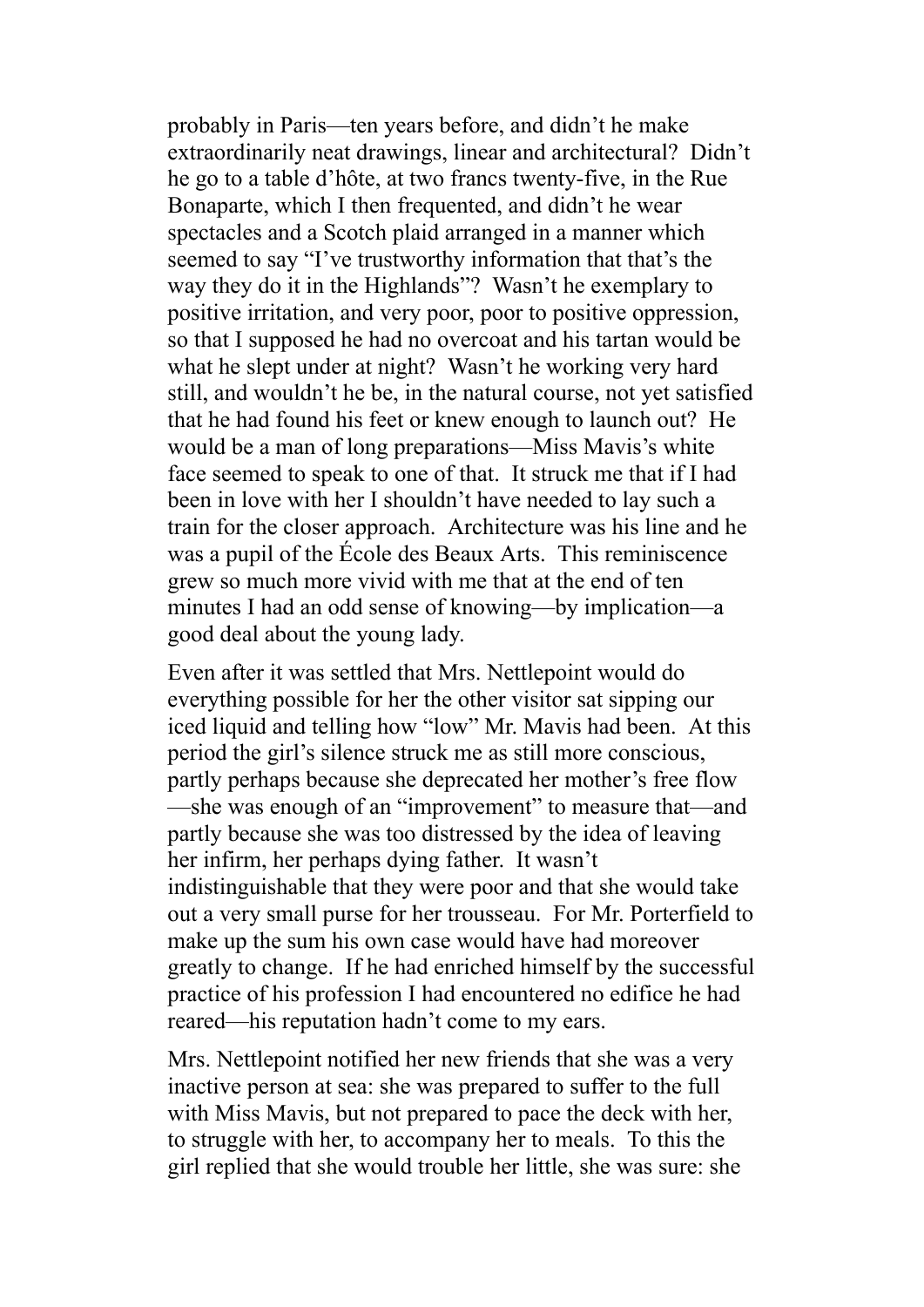was convinced she should prove a wretched sailor and spend the voyage on her back. Her mother scoffed at this picture, prophesying perfect weather and a lovely time, and I interposed to the effect that if I might be trusted, as a tame bachelor fairly sea-seasoned, I should be delighted to give the new member of our party an arm or any other countenance whenever she should require it. Both the ladies thanked me for this—taking my professions with no sort of abatement and the elder one declared that we were evidently going to be such a sociable group that it was too bad to have to stay at home. She asked Mrs. Nettlepoint if there were any one else in our party, and when our hostess mentioned her son—there was a chance of his embarking but (wasn't it absurd?) he hadn't decided yet—she returned with extraordinary candour: "Oh dear, I do hope he'll go: that would be so lovely for Grace<sup>"</sup>

Somehow the words made me think of poor Mr. Porterfield's tartan, especially as Jasper Nettlepoint strolled in again at that moment. His mother at once challenged him: it was ten o'clock; had he by chance made up his great mind? Apparently he failed to hear her, being in the first place surprised at the strange ladies and then struck with the fact that one of them wasn't strange. The young man, after a slight hesitation, greeted Miss Mavis with a handshake and a "Oh good-evening, how do you do?" He didn't utter her name which I could see he must have forgotten; but she immediately pronounced his, availing herself of the American girl's discretion to "present" him to her mother.

"Well, you might have told me you knew him all this time!" that lady jovially cried. Then she had an equal confidence for Mrs. Nettlepoint. "It would have saved me a worry—an acquaintance already begun."

"Ah my son's acquaintances!" our hostess murmured.

"Yes, and my daughter's too!" Mrs. Mavis gaily echoed. "Mrs. Allen didn't tell us *you* were going," she continued to the young man.

"She'd have been clever if she had been able to!" Mrs. Nettlepoint sighed.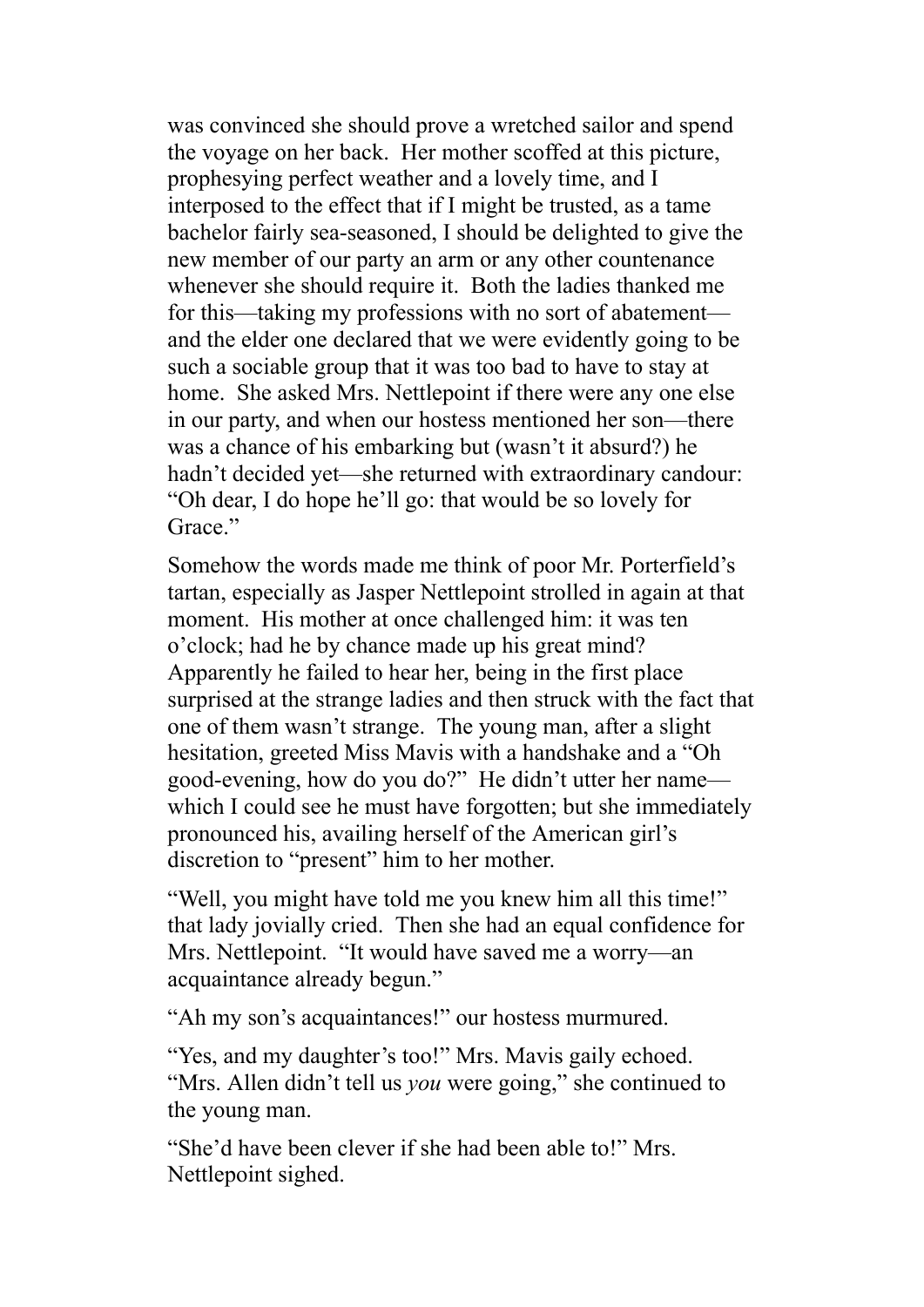"Dear mother, I have my telegram," Jasper remarked, looking at Grace Mavis.

"I know you very little," the girl said, returning his observation.

"I've danced with you at some ball—for some sufferers by something or other."

"I think it was an inundation or a big fire," she a little languidly smiled. "But it was a long time ago—and I haven't seen you since."

"I've been in far countries—to my loss. I should have said it was a big fire."

"It was at the Horticultural Hall. I didn't remember your name," said Grace Mavis.

"That's very unkind of you, when I recall vividly that you had a pink dress."

"Oh I remember that dress—your strawberry tarletan: you looked lovely in it!" Mrs. Mavis broke out. "You must get another just like it—on the other side."

"Yes, your daughter looked charming in it," said Jasper Nettlepoint. Then he added to the girl: "Yet you mentioned my name to your mother."

"It came back to me—seeing you here. I had no idea this was your home."

"Well, I confess it isn't, much. Oh there are some drinks!" he approached the tray and its glasses.

"Indeed there are and quite delicious"—Mrs. Mavis largely wiped her mouth.

"Won't you have another then?—a pink one, like your daughter's gown."

"With pleasure, sir. Oh do see them over," Mrs. Mavis continued, accepting from the young man's hand a third tumbler.

"My mother and that gentleman? Surely they can take care of themselves," he freely pleaded.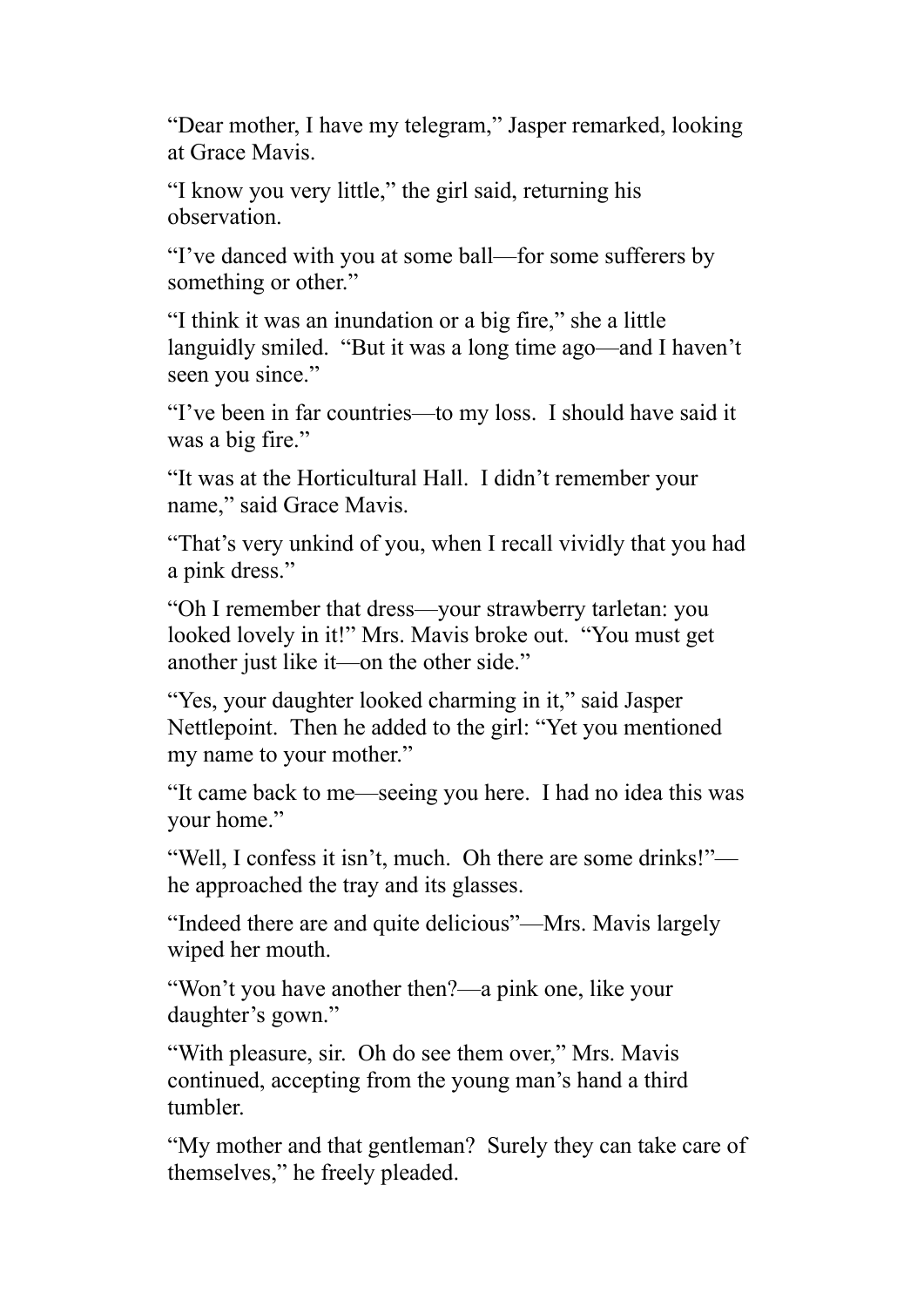"Then my daughter—she has a claim as an old friend."

But his mother had by this time interposed. "Jasper, what does your telegram say?"

He paid her no heed: he stood there with his glass in his hand, looking from Mrs. Mavis to Miss Grace.

"Ah leave her to me, madam; I'm quite competent," I said to Mrs. Mavis.

Then the young man gave me his attention. The next minute he asked of the girl: "Do you mean you're going to Europe?"

"Yes, tomorrow. In the same ship as your mother."

"That's what we've come here for, to see all about it," said Mrs. Mavis.

"My son, take pity on me and tell me what light your telegram throws," Mrs. Nettlepoint went on.

"I will, dearest, when I've quenched my thirst." And he slowly drained his glass.

"Well, I declare you're worse than Gracie," Mrs. Mavis commented. "She was first one thing and then the other—but only about up to three o'clock yesterday."

"Excuse me—won't you take something?" Jasper inquired of Gracie; who however still declined, as if to make up for her mother's copious *consommation*. I found myself quite aware that the two ladies would do well to take leave, the question of Mrs. Nettlepoint's good will being so satisfactorily settled and the meeting of the morrow at the ship so near at hand and I went so far as to judge that their protracted stay, with their hostess visibly in a fidget, gave the last proof of their want of breeding. Miss Grace after all then was not such an improvement on her mother, for she easily might have taken the initiative of departure, in spite of Mrs. Mavis's evident "game" of making her own absorption of refreshment last as long as possible. I watched the girl with increasing interest; I couldn't help asking myself a question or two about her and even perceiving already (in a dim and general way) that rather marked embarrassment, or at least anxiety attended her. Wasn't it complicating that she should have needed, by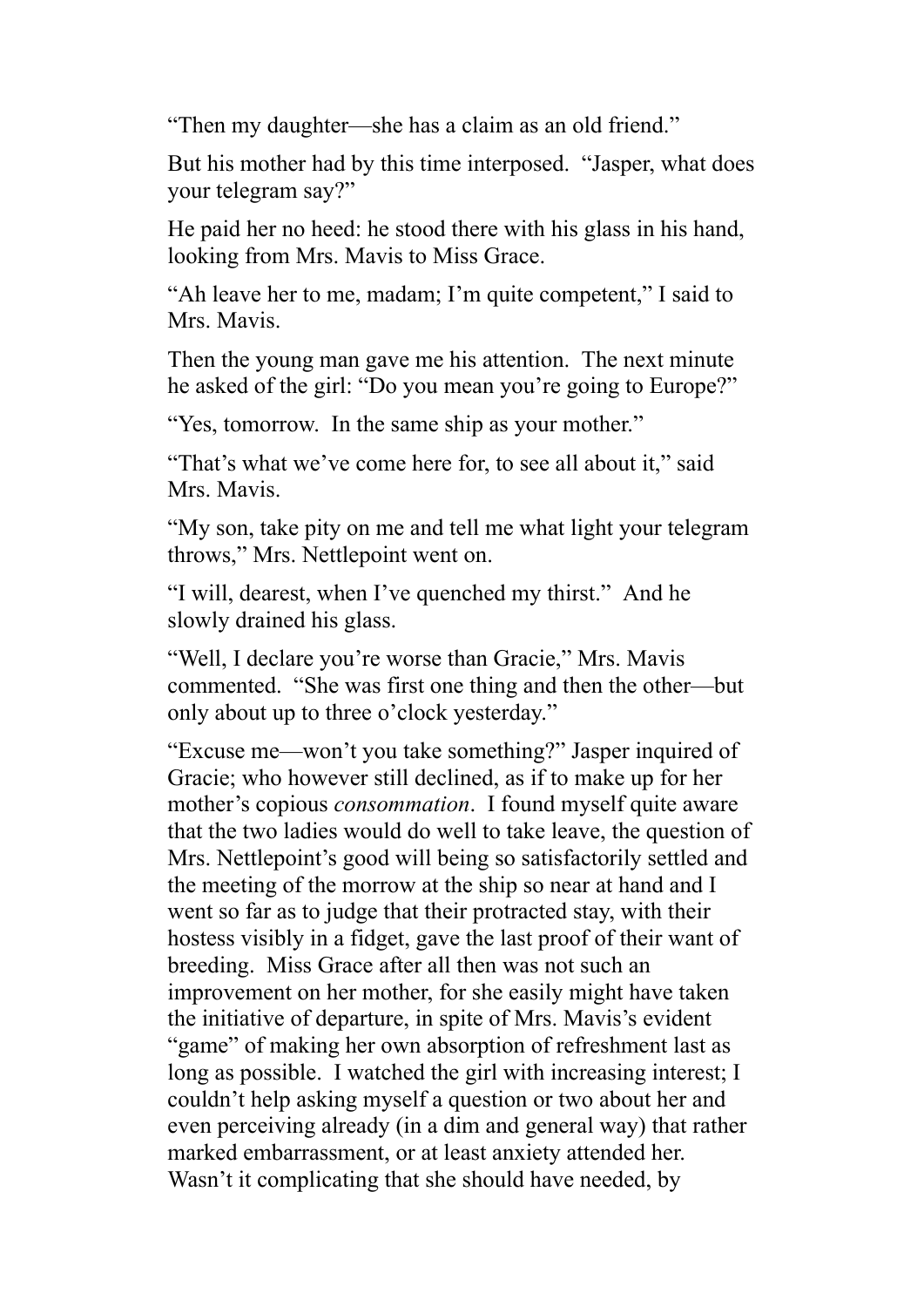remaining long enough, to assuage a certain suspense, to learn whether or no Jasper were going to sail? Hadn't something particular passed between them on the occasion or at the period to which we had caught their allusion, and didn't she really not know her mother was bringing her to *his* mother's, though she apparently had thought it well not to betray knowledge? Such things were symptomatic—though indeed one scarce knew of what—on the part of a young lady betrothed to that curious cross-barred phantom of a Mr. Porterfield. But I am bound to add that she gave me no further warrant for wonder than was conveyed in her all tacitly and covertly encouraging her mother to linger. Somehow I had a sense that *she* was conscious of the indecency of this. I got up myself to go, but Mrs. Nettlepoint detained me after seeing that my movement wouldn't be taken as a hint, and I felt she wished me not to leave my fellow visitors on her hands. Jasper complained of the closeness of the room, said that it was not a night to sit in a room—one ought to be out in the air, under the sky. He denounced the windows that overlooked the water for not opening upon a balcony or a terrace, until his mother, whom he hadn't yet satisfied about his telegram, reminded him that there was a beautiful balcony in front, with room for a dozen people. She assured him we would go and sit there if it would please him.

"It will be nice and cool tomorrow, when we steam into the great ocean," said Miss Mavis, expressing with more vivacity than she had yet thrown into any of her utterances my own thought of half an hour before. Mrs. Nettlepoint replied that it would probably be freezing cold, and her son murmured that he would go and try the drawing-room balcony and report upon it. Just as he was turning away he said, smiling, to Miss Mavis: "Won't you come with me and see if it's pleasant?"

"Oh well, we had better not stay all night!" her mother exclaimed, but still without moving. The girl moved, after a moment's hesitation;—she rose and accompanied Jasper to the other room. I saw how her slim tallness showed to advantage as she walked, and that she looked well as she passed, with her head thrown back, into the darkness of the other part of the house. There was something rather marked, rather surprising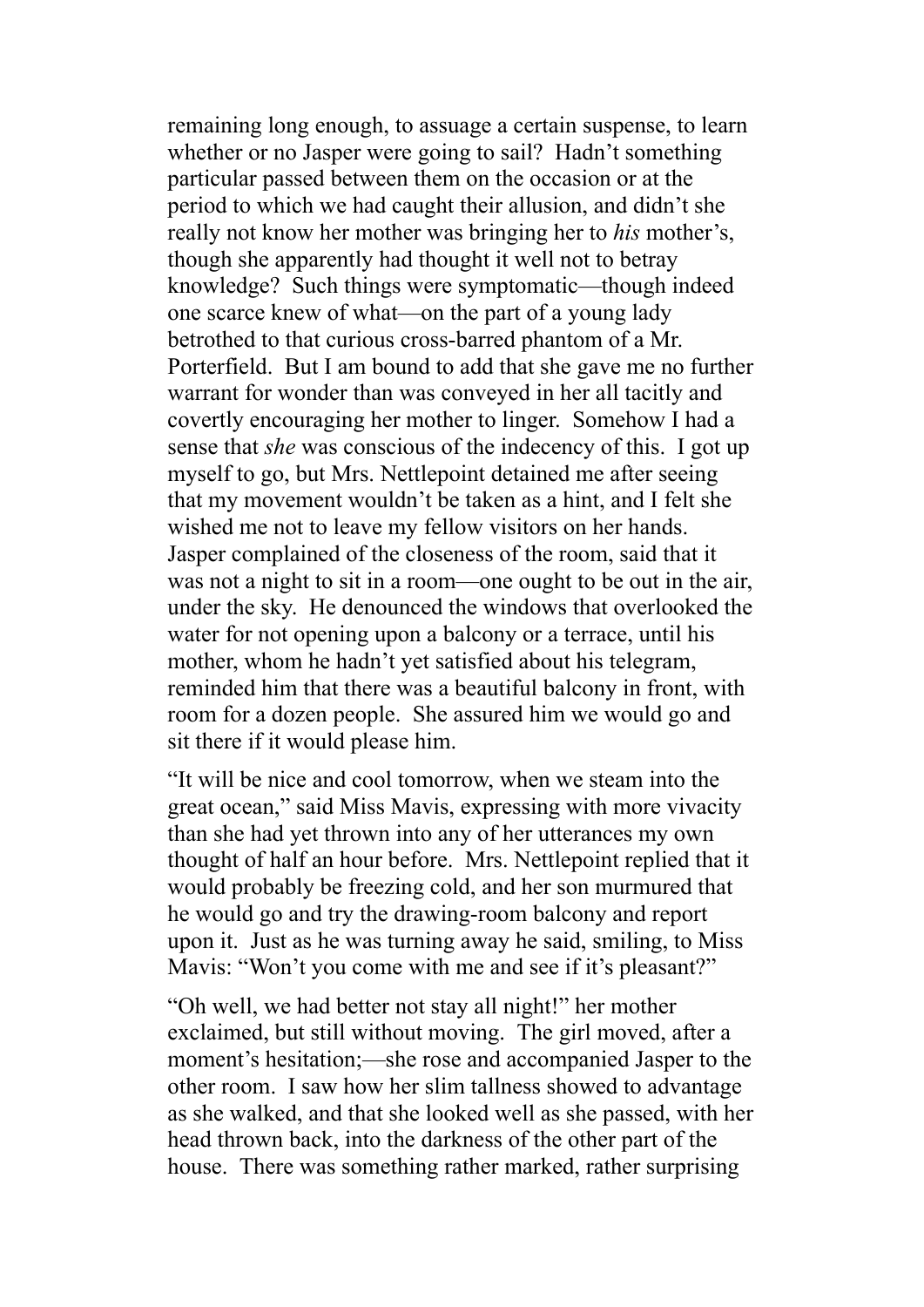—I scarcely knew why, for the act in itself was simple enough —in her acceptance of such a plea, and perhaps it was our sense of this that held the rest of us somewhat stiffly silent as she remained away. I was waiting for Mrs. Mavis to go, so that I myself might go; and Mrs. Nettlepoint was waiting for her to go so that I mightn't. This doubtless made the young lady's absence appear to us longer than it really was—it was probably very brief. Her mother moreover, I think, had now a vague lapse from ease. Jasper Nettlepoint presently returned to the back drawing-room to serve his companion with our lucent syrup, and he took occasion to remark that it was lovely on the balcony: one really got some air, the breeze being from that quarter. I remembered, as he went away with his tinkling tumbler, that from *my* hand, a few minutes before, Miss Mavis had not been willing to accept this innocent offering. A little later Mrs. Nettlepoint said: "Well, if it's so pleasant there we had better go ourselves." So we passed to the front and in the other room met the two young people coming in from the balcony. I was to wonder, in the light of later things, exactly how long they had occupied together a couple of the set of cane chairs garnishing the place in summer. If it had been but five minutes that only made subsequent events more curious. "We must go, mother," Miss Mavis immediately said; and a moment after, with a little renewal of chatter as to our general meeting on the ship, the visitors had taken leave. Jasper went down with them to the door and as soon as they had got off Mrs. Nettlepoint quite richly exhaled her impression. "Ah but'll she be a bore—she'll be a bore of bores!"

"Not through talking too much, surely."

"An affectation of silence is as bad. I hate that particular *pose*; it's coming up very much now; an imitation of the English, like everything else. A girl who tries to be statuesque at sea that will act on one's nerves!"

"I don't know what she tries to be, but she succeeds in being very handsome."

"So much the better for you. I'll leave her to you, for I shall be shut up. I like her being placed under my 'care'!" my friend cried.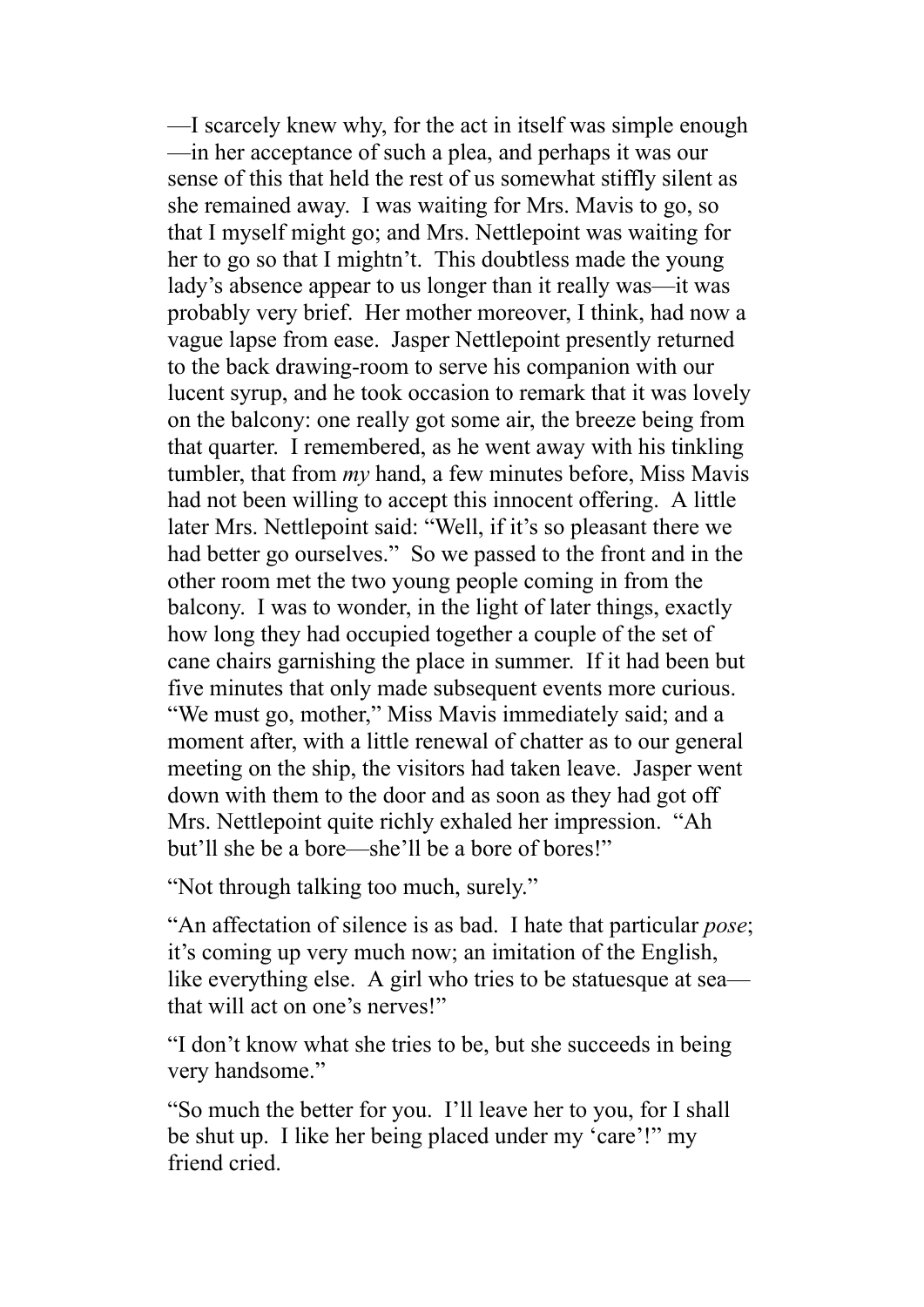"She'll be under Jasper's," I remarked.

"Ah he won't go," she wailed—"I want it too much!"

"But I didn't see it that way. I have an idea he'll go."

"Why didn't he tell me so then—when he came in?"

"He was diverted by that young woman—a beautiful unexpected girl sitting there."

"Diverted from his mother and her fond hope?—his mother trembling for his decision?"

"Well"—I pieced it together—"she's an old friend, older than we know. It was a meeting after a long separation."

"Yes, such a lot of them as he does know!" Mrs. Nettlepoint sighed.

"Such a lot of them?"

"He has so many female friends—in the most varied circles."

"Well, we can close round her then," I returned; "for I on my side know, or used to know, her young man."

"Her intended?"—she had a light of relief for this.

"The very one she's going out to. He can't, by the way," it occurred to me, "be very young now."

"How odd it sounds—her muddling after him!" said Mrs. Nettlepoint.

I was going to reply that it wasn't odd if you knew Mr. Porterfield, but I reflected that that perhaps only made it odder. I told my companion briefly who he was—that I had met him in the old Paris days, when I believed for a fleeting hour that I could learn to paint, when I lived with the *jeunesse des écoles*; and her comment on this was simply: "Well, he had better have come out for her!"

"Perhaps so. She looked to me as she sat there as if, she might change her mind at the last moment."

"About her marriage?

"About sailing. But she won't change now."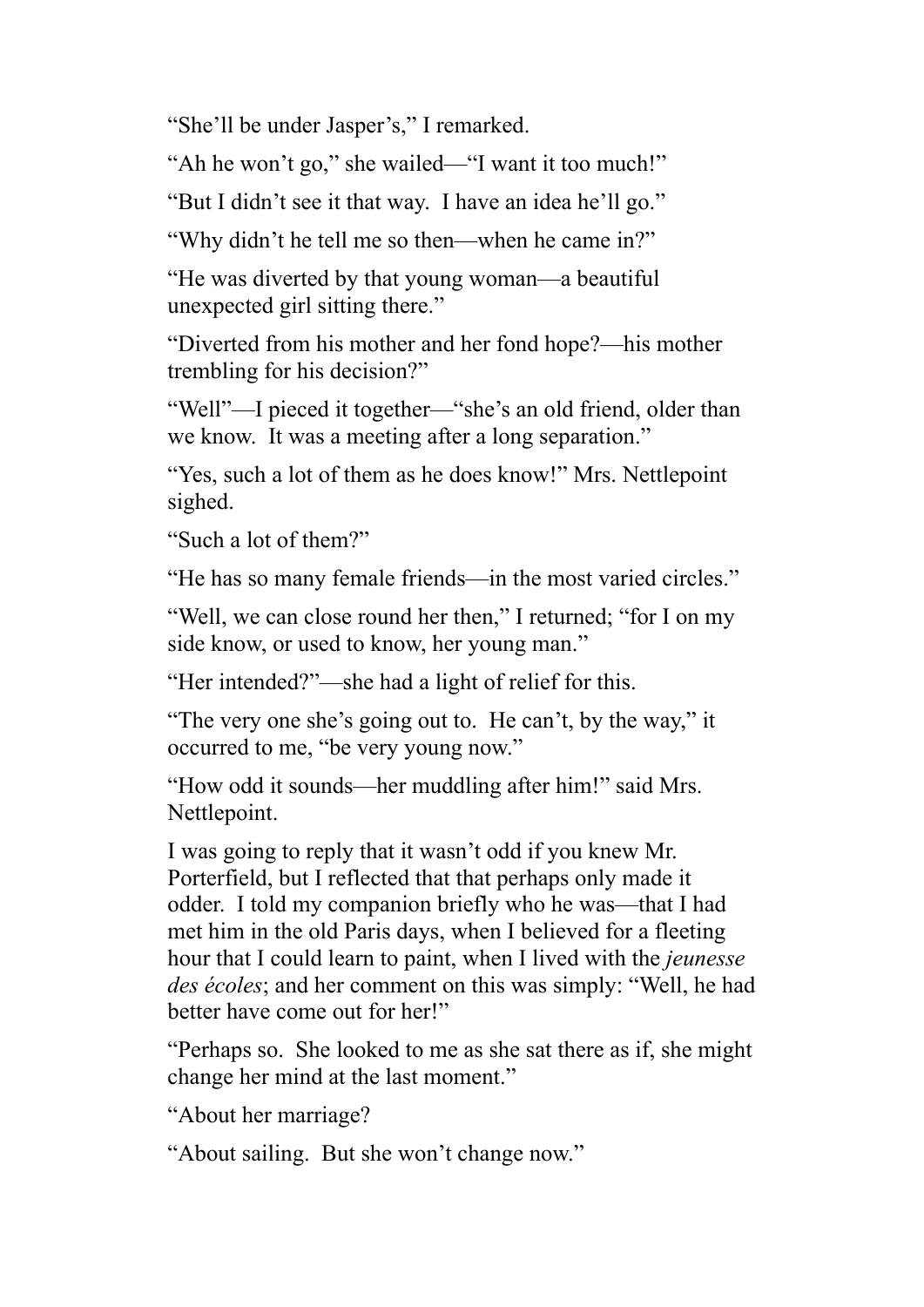Jasper came back, and his mother instantly challenged him. "Well, *are* you going?"

"Yes, I shall go"—he was finally at peace about it. "I've got my telegram."

"Oh your telegram!"—I ventured a little to jeer.

"That charming girl's your telegram."

He gave me a look, but in the dusk I couldn't make out very well what it conveyed. Then he bent over his mother, kissing her. "My news isn't particularly satisfactory. I'm going for *you*."

"Oh you humbug!" she replied. But she was of course delighted.

## **II**

PEOPLE usually spend the first hours of a voyage in squeezing themselves into their cabins, taking their little precautions, either so excessive or so inadequate, wondering how they can pass so many days in such a hole and asking idiotic questions of the stewards, who appear in comparison rare men of the world. My own initiations were rapid, as became an old sailor, and so, it seemed, were Miss Mavis's, for when I mounted to the deck at the end of half an hour I found her there alone, in the stern of the ship, her eyes on the dwindling continent. It dwindled very fast for so big a place. I accosted her, having had no conversation with her amid the crowd of leave-takers and the muddle of farewells before we put off; we talked a little about the boat, our fellow-passengers and our prospects, and then I said: "I think you mentioned last night a name I know—that of Mr. Porterfield."

"Oh no I didn't!" she answered very straight while she smiled at me through her closely-drawn veil.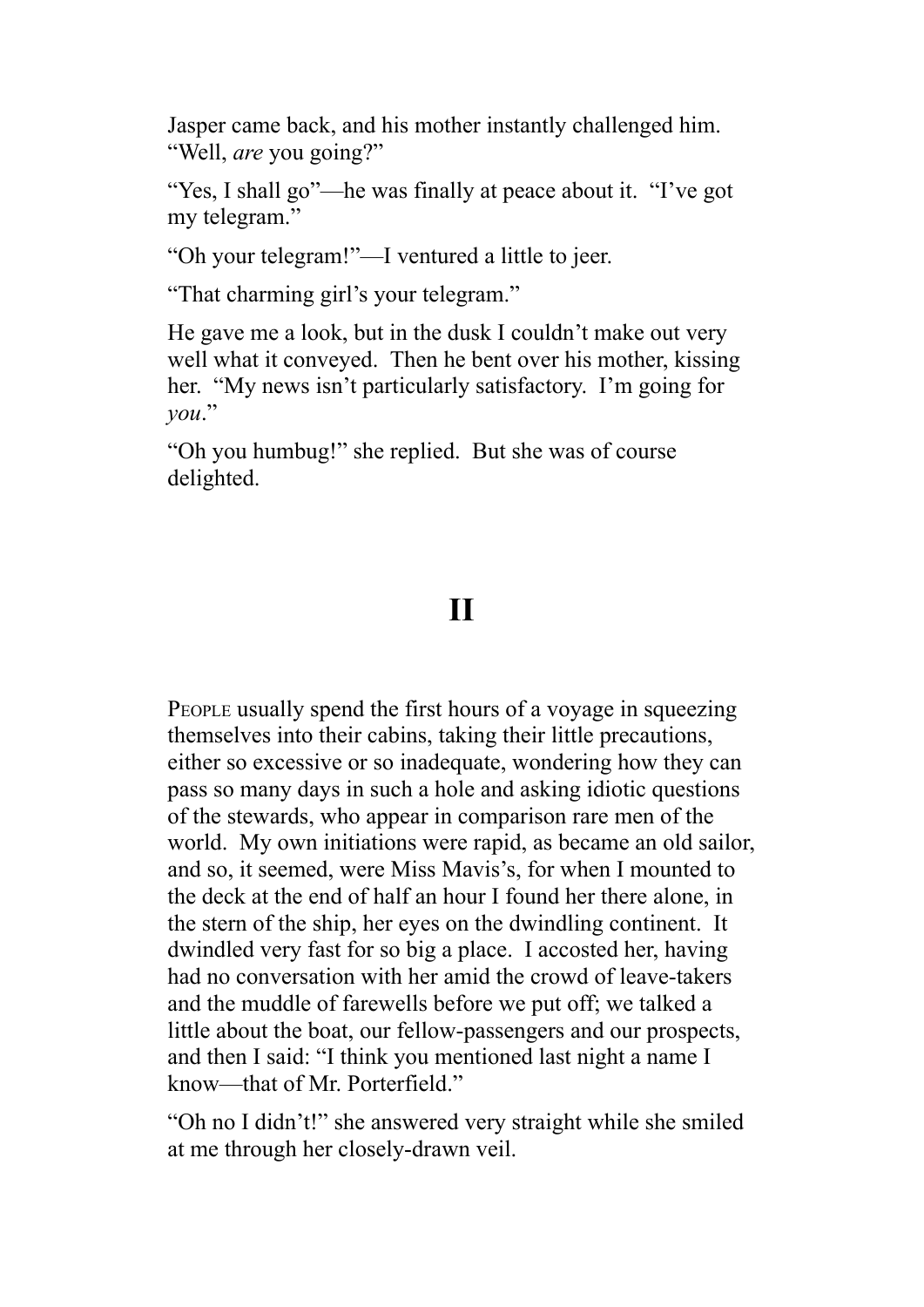"Then it was your mother."

"Very likely it was my mother." And she continued to smile as if I ought to have known the difference.

"I venture to allude to him because I've an idea I used to know him." I went on.

"Oh I see." And beyond this remark she appeared to take no interest; she left it to me to make any connexion.

"That is if it's the same one." It struck me as feeble to say nothing more; so I added "My Mr. Porterfield was called David<sup>"</sup>

"Well, so is ours." "Ours" affected me as clever.

"I suppose I shall see him again if he's to meet you at Liverpool," I continued.

"Well, it will be bad if he doesn't."

It was too soon for me to have the idea that it would be bad if he did: that only came later. So I remarked that, not having seen him for so many years, it was very possible I shouldn't know him.

"Well, I've not seen him for a considerable time, but I expect I shall know him all the same."

"Oh with you it's different," I returned with harmlessly bright significance. "Hasn't he been back since those days?"

"I don't know," she sturdily professed, "what days you mean."

"When I knew him in Paris—ages ago. He was a pupil of the École des Beaux Arts. He was studying architecture."

"Well, he's studying it still," said Grace Mavis.

"Hasn't he learned it yet?"

"I don't know what he has learned. I shall see." Then she added for the benefit of my perhaps undue levity: "Architecture's very difficult and he's tremendously thorough."

"Oh yes, I remember that. He was an admirable worker. But he must have become quite a foreigner if it's so many years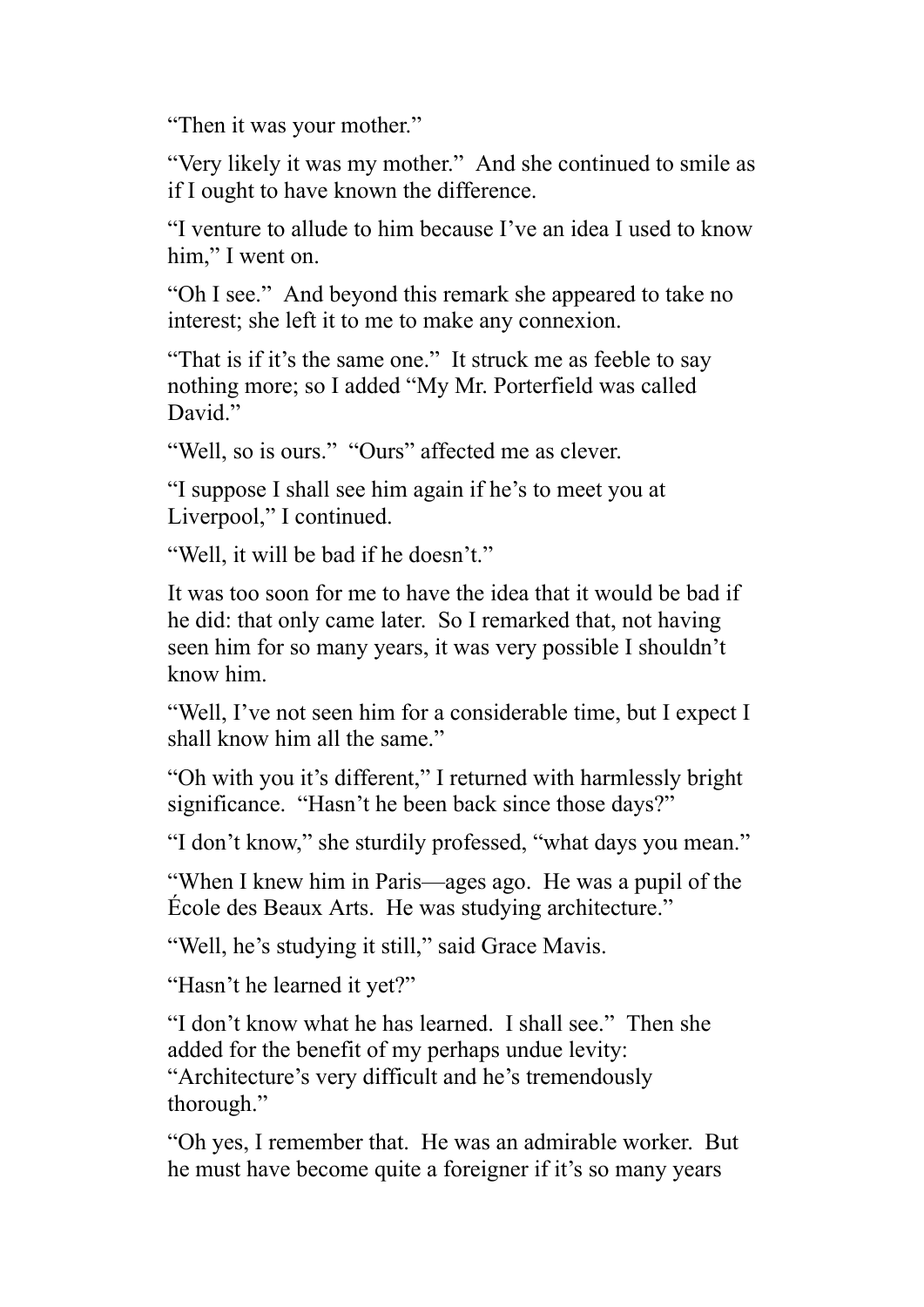since he has been at home."

She seemed to regard this proposition at first as complicated; but she did what she could for me. "Oh he's not changeable. If he were changeable—"

Then, however, she paused. I daresay she had been going to observe that if he were changeable he would long ago have given her up. After an instant she went on: "He wouldn't have stuck so to his profession. You can't make much by it."

I sought to attenuate her rather odd maidenly grimness. "It depends on what you call much."

"It doesn't make you rich."

"Oh of course you've got to practise it—and to practise it long."

"Yes—so Mr. Porterfield says."

Something in the way she uttered these words made me laugh —they were so calm an implication that the gentleman in question didn't live up to his principles. But I checked myself, asking her if she expected to remain in Europe long—to what one might call settle.

"Well, it will be a good while if it takes me as long to come back as it has taken me to go out."

"And I think your mother said last night that it was your first visit."

Miss Mavis, in her deliberate way, met my eyes. "Didn't mother talk!"

"It was all very interesting."

She continued to look at me. "You don't think that," she then simply stated.

"What have I to gain then by saying it?"

"Oh men have always something to gain."

"You make me in that case feel a terrible failure! I hope at any rate that it gives you pleasure," I went on, "the idea of seeing foreign lands."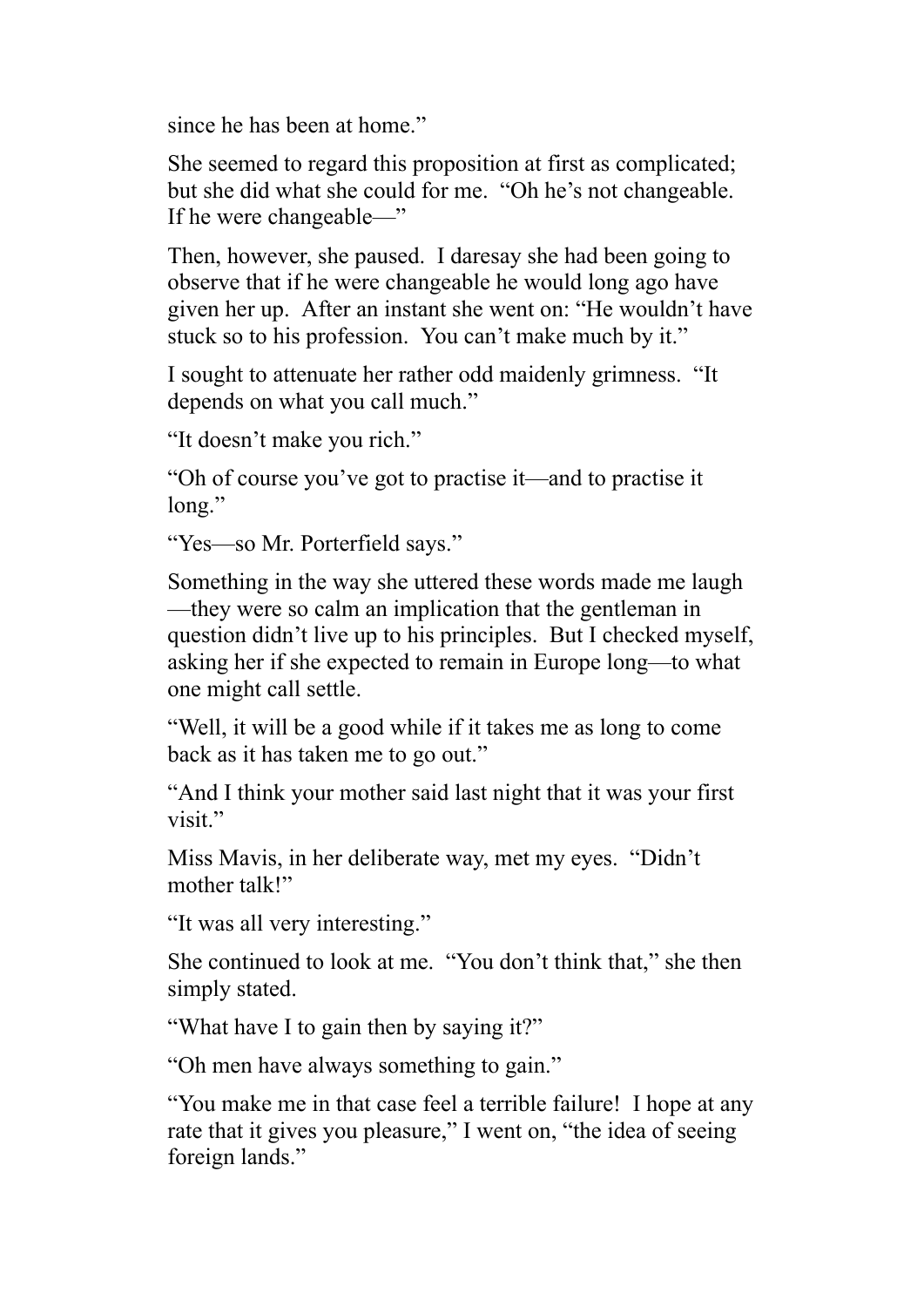"Mercy—I should think so!"

This was almost genial, and it cheered me proportionately. "It's a pity our ship's not one of the fast ones, if you're impatient."

She was silent a little after which she brought out: "Oh I guess it'll be fast enough!"

That evening I went in to see Mrs. Nettlepoint and sat on her sea-trunk, which was pulled out from under the berth to accommodate me. It was nine o'clock but not quite dark, as our northward course had already taken us into the latitude of the longer days. She had made her nest admirably and now rested from her labours; she lay upon her sofa in a dressinggown and a cap that became her. It was her regular practice to spend the voyage in her cabin, which smelt positively good such was the refinement of her art; and she had a secret peculiar to herself for keeping her port open without shipping seas. She hated what she called the mess of the ship and the idea, if she should go above, of meeting stewards with plates of supererogatory food. She professed to be content with her situation—we promised to lend each other books and I assured her familiarly that I should be in and out of her room a dozen times a day—pitying me for having to mingle in society. She judged this a limited privilege, for on the deck before we left the wharf she had taken a view of our fellow-passengers.

"Oh I'm an inveterate, almost a professional observer," I replied, "and with that vice I'm as well occupied as an old woman in the sun with her knitting. It makes me, in any situation, just inordinately and submissively *see* things. I shall see them even here and shall come down very often and tell you about them. You're not interested today, but you will be tomorrow, for a ship's a great school of gossip. You won't believe the number of researches and problems you'll be engaged in by the middle of the voyage."

"I? Never in the world!—lying here with my nose in a book and not caring a straw."

"You'll participate at second hand. You'll see through my eyes, hang upon my lips, take sides, feel passions, all sorts of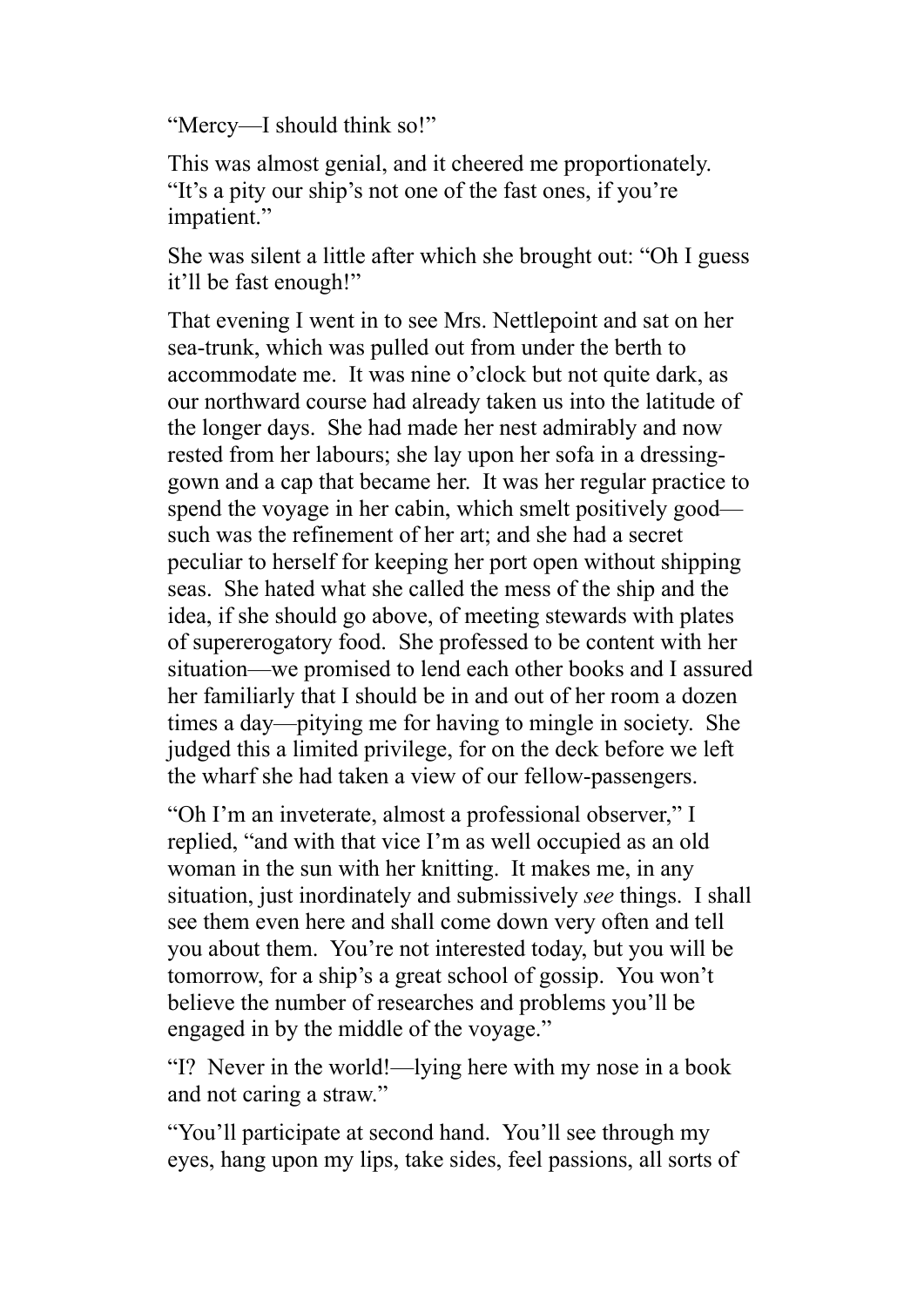sympathies and indignations. I've an idea," I further developed, "that your young lady's the person on board who will interest me most."

"'Mine' indeed! She hasn't been near me since we left the dock."

"There you are—you do feel she owes you something. Well," I added, "she's very curious."

"You've such cold-blooded terms!" Mrs. Nettlepoint wailed. "Elle ne sait pas se conduire; she ought to have come to ask about me"

"Yes, since you're under her care," I laughed. "As for her not knowing how to behave—well, that's exactly what we shall see."

"You will, but not I! I wash my hands of her."

"Don't say that—don't say that."

Mrs. Nettlepoint looked at me a moment. "Why do you speak so solemnly?"

In return I considered her. "I'll tell you before we land. And have you seen much of your son?"

"Oh yes, he has come in several times. He seems very much pleased. He has got a cabin to himself."

"That's great luck," I said, "but I've an idea he's always in luck. I was sure I should have to offer him the second berth in my room."

"And you wouldn't have enjoyed that, because you don't like him," she took upon herself to say.

"What put that into your head?"

"It isn't in my head—it's in my heart, my *cœur de mère*. We guess those things. You think he's selfish. I could see it last night."

"Dear lady," I contrived promptly enough to reply, "I've no general ideas about him at all. He's just one of the phenomena I am going to observe. He seems to me a very fine young man. However," I added, "since you've mentioned last night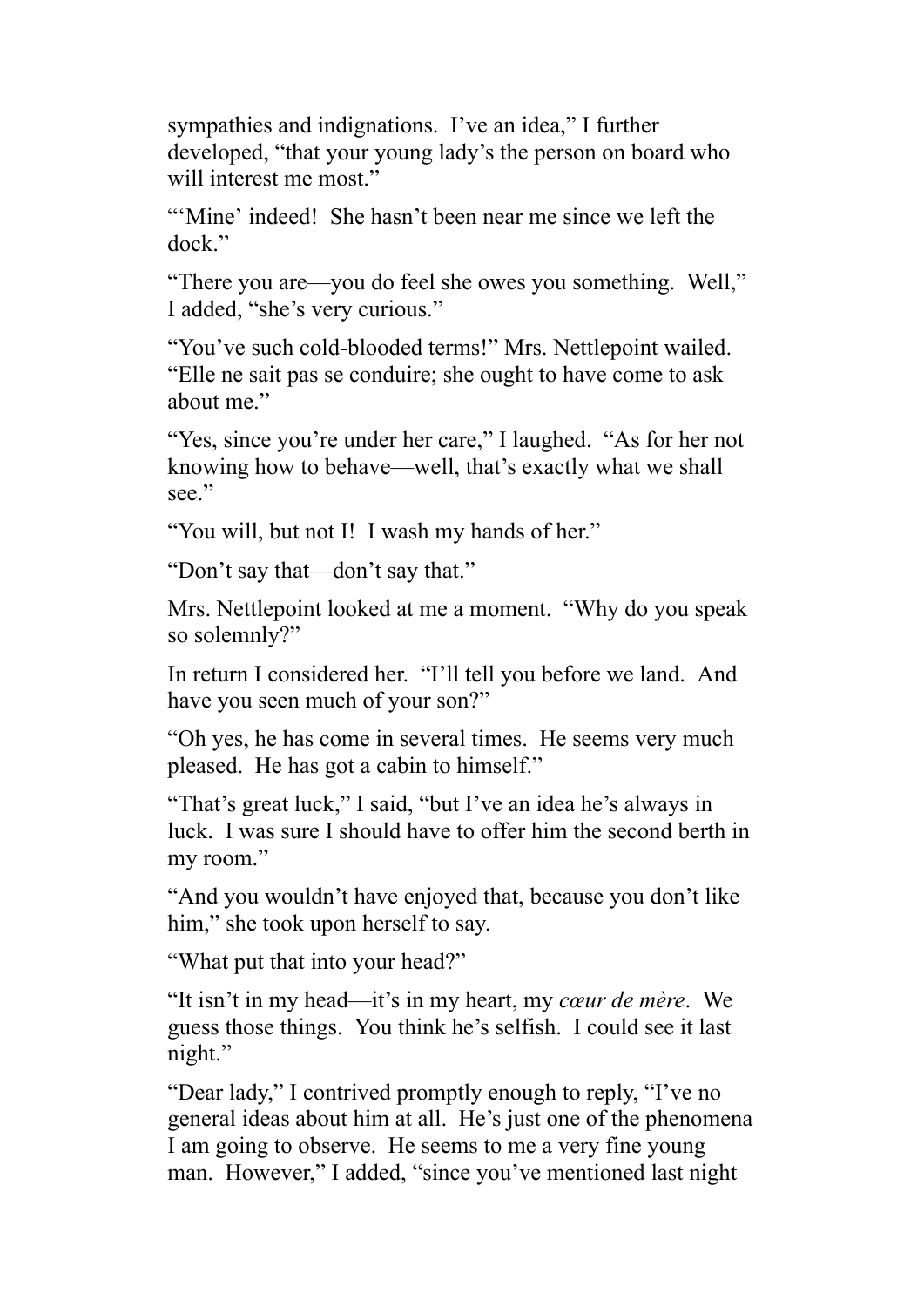I'll admit that I thought he rather tantalised you. He played with your suspense."

"Why he came at the last just to please me," said Mrs. Nettlepoint.

I was silent a little. "Are you sure it was for your sake?"

"Ah, perhaps it was for yours!"

I bore up, however, against this thrust, characteristic of perfidious woman when you presume to side with her against a fond tormentor. "When he went out on the balcony with that girl," I found assurance to suggest, "perhaps she asked him to come for *hers*."

"Perhaps she did. But why should he do everything she asks him—such as she is?"

"I don't know yet, but perhaps I shall know later. Not that he'll tell me—for he'll never tell me anything: he's not," I consistently opined, "one of those who tell."

"If she didn't ask him, what you say is a great wrong to her," said Mrs. Nettlepoint.

"Yes, if she didn't. But you say that to protect Jasper—not to protect her," I smiled.

"You *are* cold-blooded—it's uncanny!" my friend exclaimed.

"Ah this is nothing yet! Wait a while—you'll see. At sea in general I'm awful—I exceed the limits. If I've outraged her in thought I'll jump overboard. There are ways of asking—a man doesn't need to tell a woman that—without the crude words."

"I don't know what you imagine between them," said Mrs. Nettlepoint.

"Well, nothing," I allowed, "but what was visible on the surface. It transpired, as the newspapers say, that they were old friends."

"He met her at some promiscuous party—I asked him about it afterwards. She's not a person"—my hostess was confident —"whom he could ever think of seriously."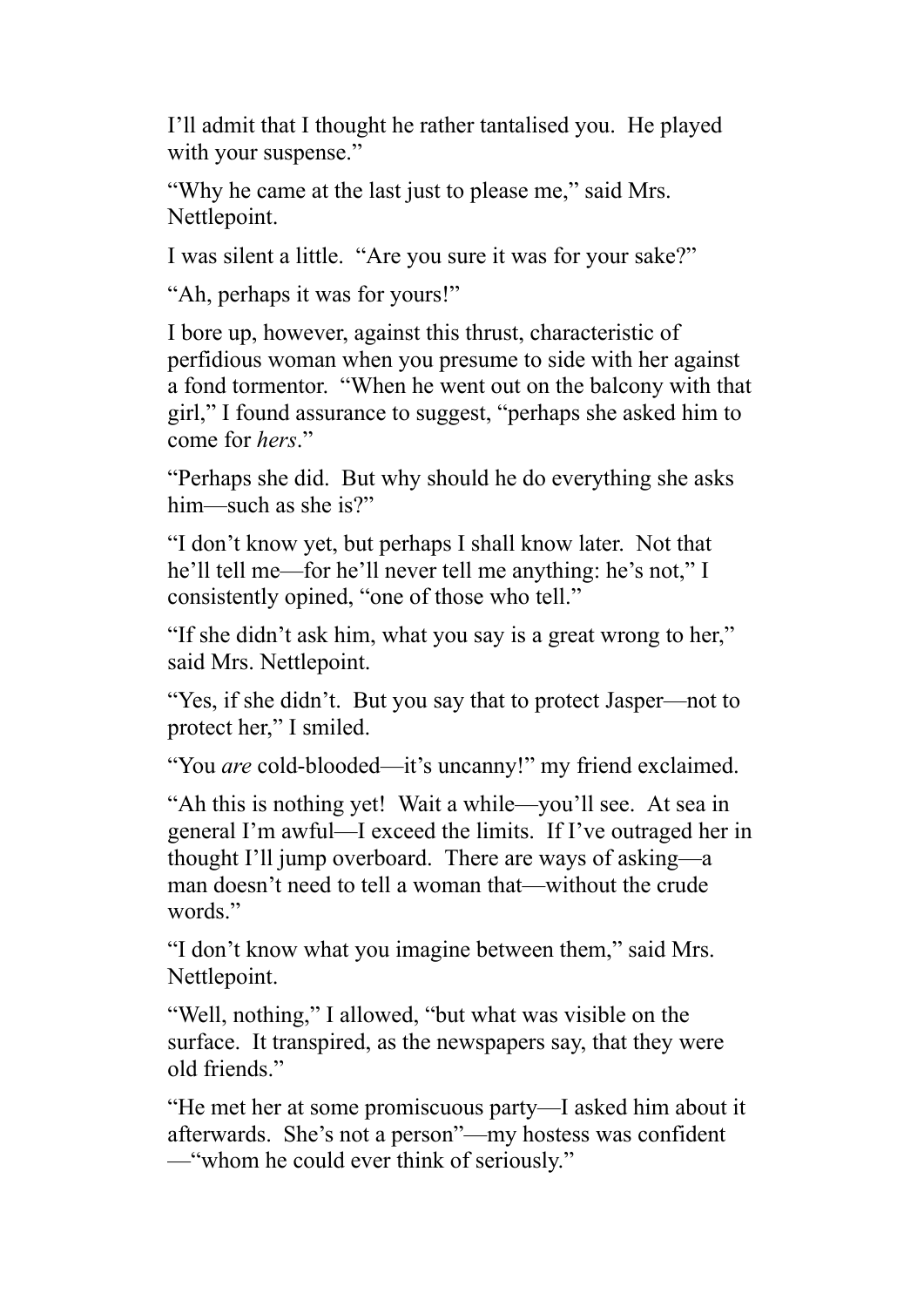"That's exactly what I believe."

"You don't observe—you know—you imagine," Mrs. Nettlepoint continued to argue. "How do you reconcile her laying a trap for Jasper with her going out to Liverpool on an errand of love?"

Oh I wasn't to be caught that way! "I don't for an instant suppose she laid a trap; I believe she acted on the impulse of the moment. She's going out to Liverpool on an errand of marriage; that's not necessarily the same thing as an errand of love, especially for one who happens to have had a personal impression of the gentleman she's engaged to."

"Well, there are certain decencies which in such a situation the most abandoned of her sex would still observe. You apparently judge her capable—on no evidence—of violating them."

"Ah you don't understand the shades of things," I returned. "Decencies and violations, dear lady—there's no need for such heavy artillery! I can perfectly imagine that without the least immodesty she should have said to Jasper on the balcony, in fact if not in words: 'I'm in dreadful spirits, but if you come I shall feel better, and that will be pleasant for you too.'"

"And why is she in dreadful spirits?"

"She isn't!" I replied, laughing.

My poor friend wondered. "What then is she doing?"

"She's walking with your son."

Mrs. Nettlepoint for a moment said nothing; then she treated me to another inconsequence. "Ah she's horrid!"

"No, she's charming!" I protested.

"You mean she's 'curious'?"

"Well, for me it's the same thing!"

This led my friend of course to declare once more that I was cold-blooded. On the afternoon of the morrow we had another talk, and she told me that in the morning Miss Mavis had paid her a long visit. She knew nothing, poor creature, about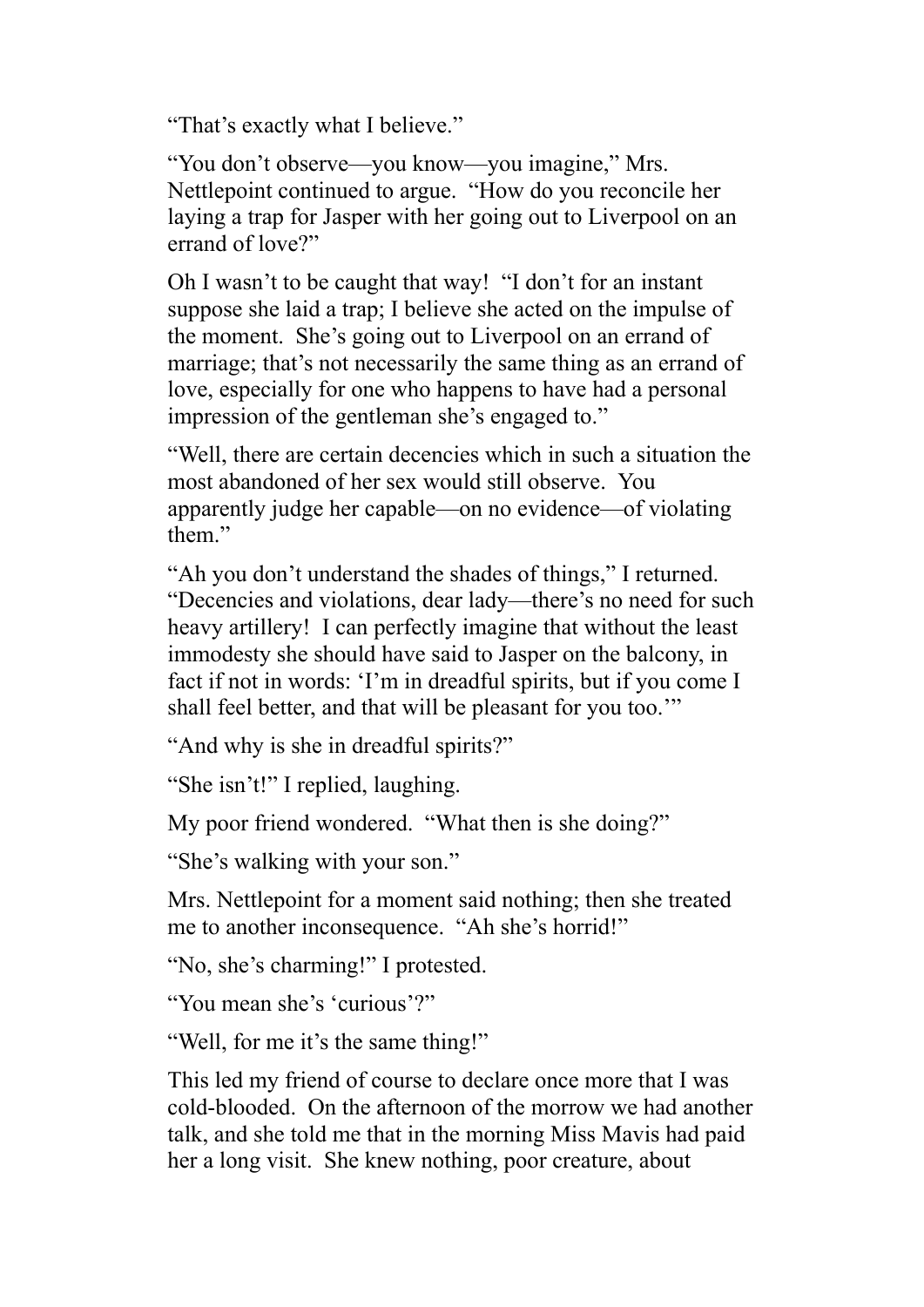anything, but her intentions were good and she was evidently in her own eyes conscientious and decorous. And Mrs. Nettlepoint concluded these remarks with the sigh "Unfortunate person!"

"You think she's a good deal to be pitied then?"

"Well, her story sounds dreary—she told me a good deal of it. She fell to talking little by little and went from one thing to another. She's in that situation when a girl *must* open herself —to some woman."

"Hasn't she got Jasper?" I asked.

"He isn't a woman. You strike me as jealous of him," my companion added.

"I daresay *he* thinks so—or will before the end. Ah no—ah no!" And I asked Mrs. Nettlepoint if our young lady struck her as, very grossly, a flirt. She gave me no answer, but went on to remark that she found it odd and interesting to see the way a girl like Grace Mavis resembled the girls of the kind she herself knew better, the girls of "society," at the same time that she differed from them; and the way the differences and resemblances were so mixed up that on certain questions you couldn't tell where you'd find her. You'd think she'd feel as you did because you had found her feeling so, and then suddenly, in regard to some other matter—which was yet quite the same—she'd be utterly wanting. Mrs. Nettlepoint proceeded to observe—to such idle speculations does the vacancy of sea-hours give encouragement—that she wondered whether it were better to be an ordinary girl very well brought up or an extraordinary girl not brought up at all.

"Oh I go in for the extraordinary girl under all circumstances."

"It's true that if you're *very* well brought up you're not, you can't be, ordinary," said Mrs. Nettlepoint, smelling her strong salts. "You're a lady, at any rate."

"And Miss Mavis is fifty miles out—is that what you mean?"

"Well—you've seen her mother."

"Yes, but I think your contention would be that among such people the mother doesn't count."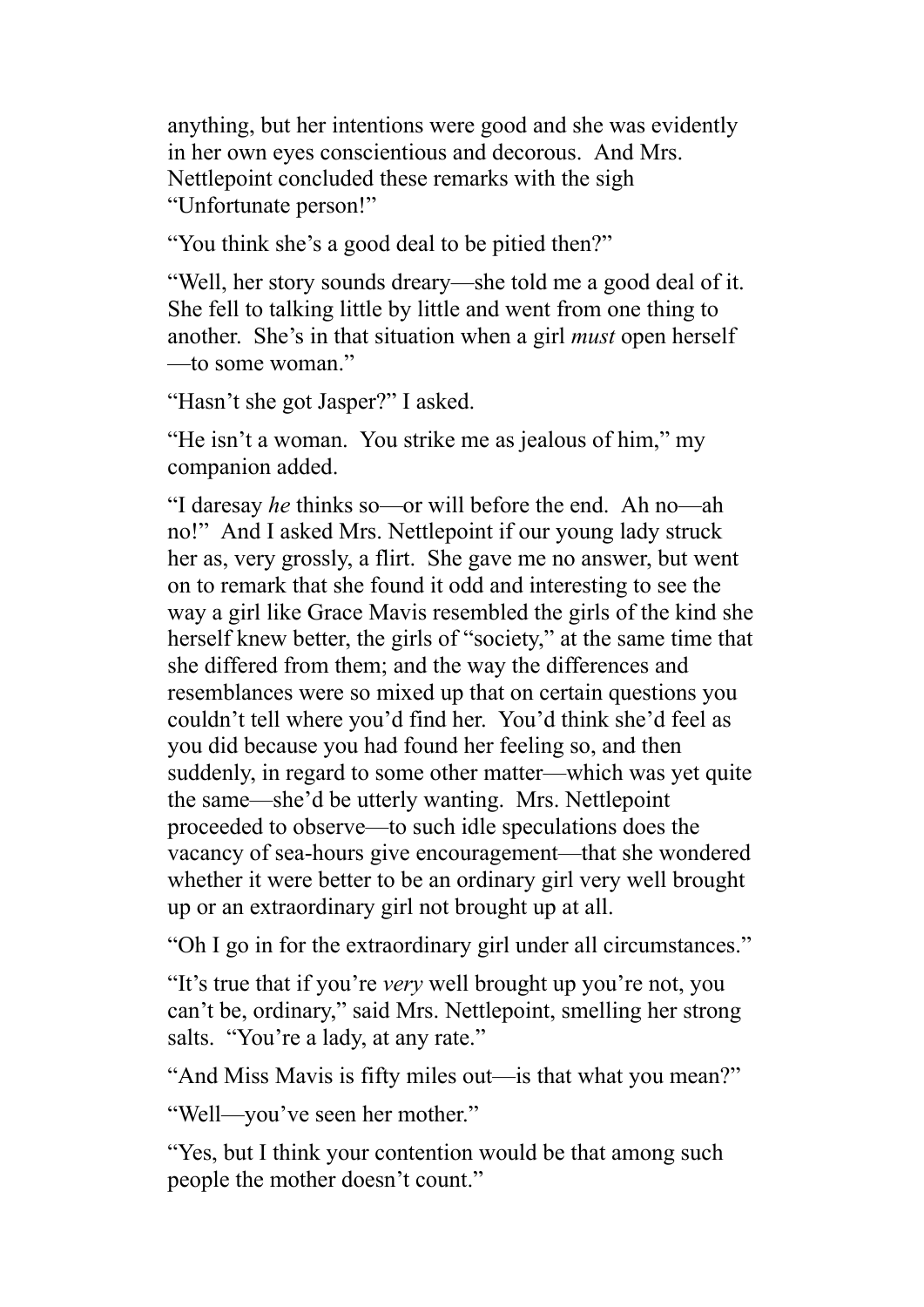"Precisely, and that's bad."

"I see what you mean. But isn't it rather hard? If your mother doesn't know anything it's better you should be independent of her, and yet if you are that constitutes a bad note." I added that Mrs. Mavis had appeared to count sufficiently two nights before. She had said and done everything she wanted, while the girl sat silent and respectful. Grace's attitude, so far as her parent was concerned, had been eminently decent.

"Yes, but she 'squirmed' for her," said Mrs. Nettlepoint.

"Ah if you know it I may confess she has told me as much."

My friend stared. "Told *you*? There's one of the things they do!"

"Well, it was only a word. Won't you let me know whether you do think her a flirt?"

"Try her yourself—that's better than asking another woman; especially as you pretend to study folk."

"Oh your judgement wouldn't probably at all determine mine. It's as bearing on *you* I ask it." Which, however, demanded explanation, so that I was duly frank; confessing myself curious as to how far maternal immorality would go.

It made her at first but repeat my words. "Maternal immorality?"

"You desire your son to have every possible distraction on his voyage, and if you can make up your mind in the sense I refer to that will make it all right. He'll have no responsibility."

"Heavens, how you analyse!" she cried. "I haven't in the least your passion for making up my mind."

"Then if you chance it," I returned, "you'll be more immoral still<sup>"</sup>

"Your reasoning's strange," said Mrs. Nettlepoint; "when it was you who tried to put into my head yesterday that she had asked him to come."

"Yes, but in good faith."

"What do you mean, in such a case, by that?"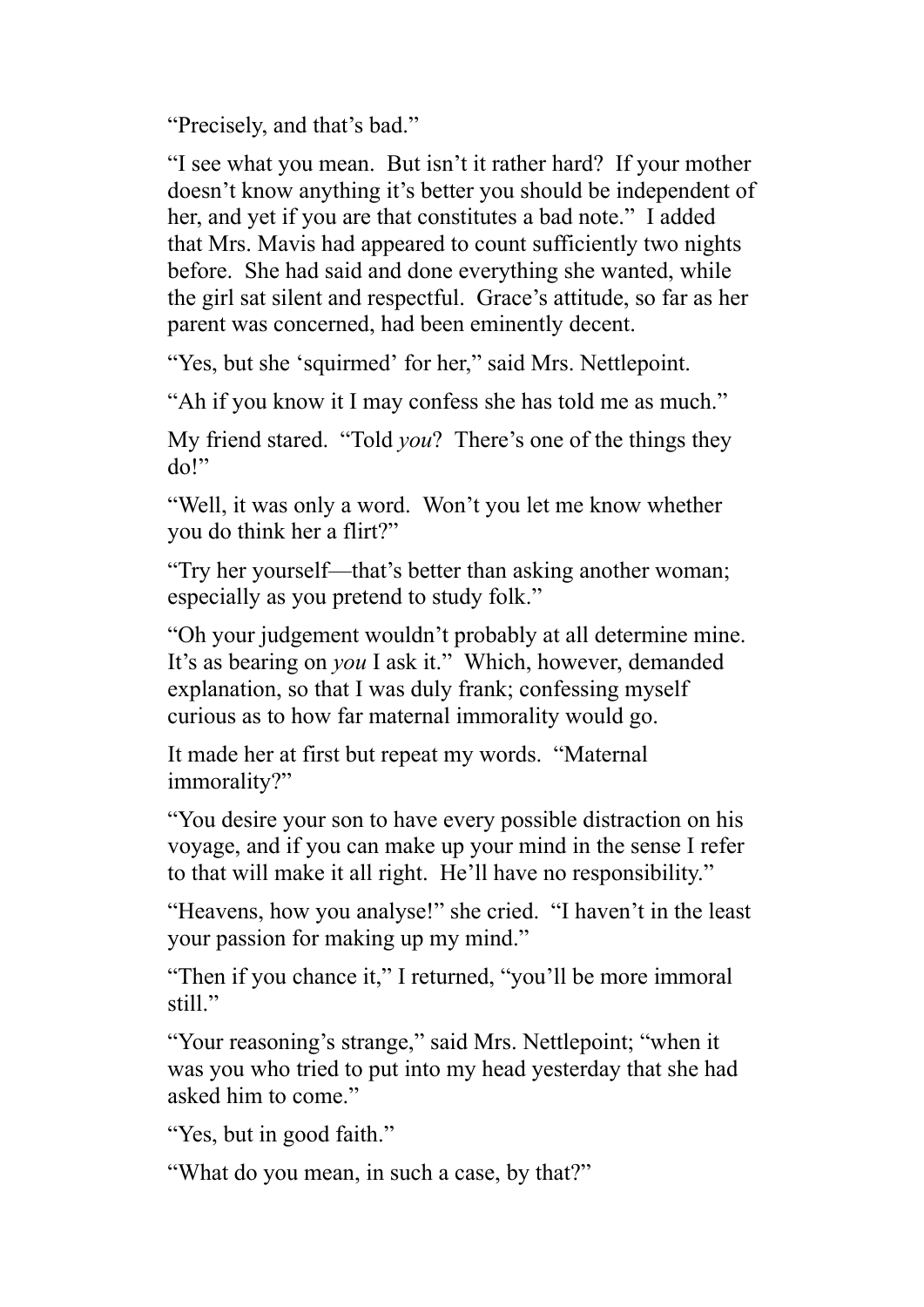"Why, as girls of that sort do. Their allowance and measure in such matters," I expounded, "is much larger than that of young persons who have been, as you say, *very* well brought up; and yet I'm not sure that on the whole I don't think them thereby the more innocent. Miss Mavis is engaged, and she's to be married next week, but it's an old old story, and there's no more romance in it than if she were going to be photographed. So her usual life proceeds, and her usual life consists—and that of *ces demoiselles* in general—in having plenty of gentlemen's society. Having it I mean without having any harm from it."

Mrs. Nettlepoint had given me due attention. "Well, if there's no harm from it what are you talking about and why am I immoral?"

I hesitated, laughing. "I retract—you're sane and clear. I'm sure she thinks there won't be any harm," I added. "That's the great point."

"The great point?"

"To be settled, I mean."

"Mercy, we're not trying them!" cried my friend. "How can *we* settle it?"

"I mean of course in our minds. There will be nothing more interesting these next ten days for our minds to exercise themselves upon."

"Then they'll get terribly tired of it," said Mrs. Nettlepoint.

"No, no—because the interest will increase and the plot will thicken. It simply can't *not*," I insisted. She looked at me as if she thought me more than Mephistophelean, and I went back to something she had lately mentioned. "So she told you everything in her life was dreary?"

"Not everything, but most things. And she didn't tell me so much as I guessed it. She'll tell me more the next time. She'll behave properly now about coming in to see me; I told her she ought to."

"I'm glad of that," I said. "Keep her with you as much as possible."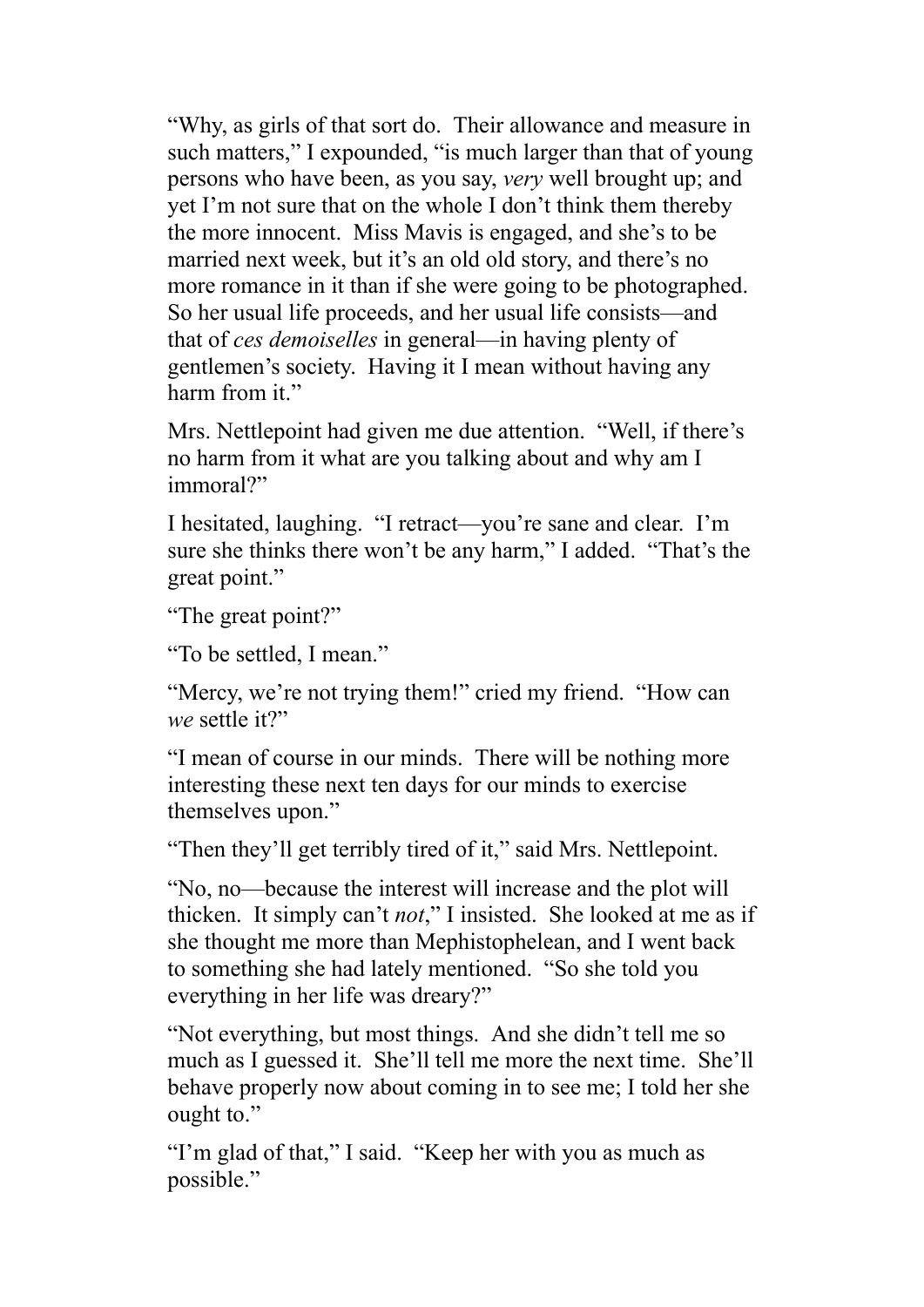"I don't follow you closely," Mrs. Nettlepoint replied, "but so far as I do I don't think your remarks in the best taste."

"Well, I'm too excited, I lose my head in these sports," I had to recognise—"cold-blooded as you think me. Doesn't she like Mr. Porterfield?"

"Yes, that's the worst of it."

I kept making her stare. "The worst of it?"

"He's so good—there's no fault to be found with him. Otherwise she'd have thrown it all up. It has dragged on since she was eighteen: she became engaged to him before he went abroad to study. It was one of those very young and perfectly needless blunders that parents in America might make so much less possible than they do. The thing is to insist on one's daughter waiting, on the engagement's being long; and then, after you've got that started, to take it on every occasion as little seriously as possible—to make it die out. You can easily tire it to death," Mrs. Nettlepoint competently stated. "However," she concluded, "Mr. Porterfield has taken this one seriously for some years. He has done his part to keep it alive. She says he adores her."

"His part? Surely his part would have been to marry her by this time."

"He has really no money." My friend was even more confidently able to report it than I had been.

"He ought to have got some, in seven years," I audibly reflected.

"So I think she thinks. There are some sorts of helplessness that are contemptible. However, a small difference has taken place. That's why he won't wait any longer. His mother has come out, she has something—a little—and she's able to assist him. She'll live with them and bear some of the expenses, and after her death the son will have what there is."

"How old is she?" I cynically asked.

"I haven't the least idea. But it doesn't, on his part, sound very heroic—or very inspiring for our friend here. He hasn't been to America since he first went out."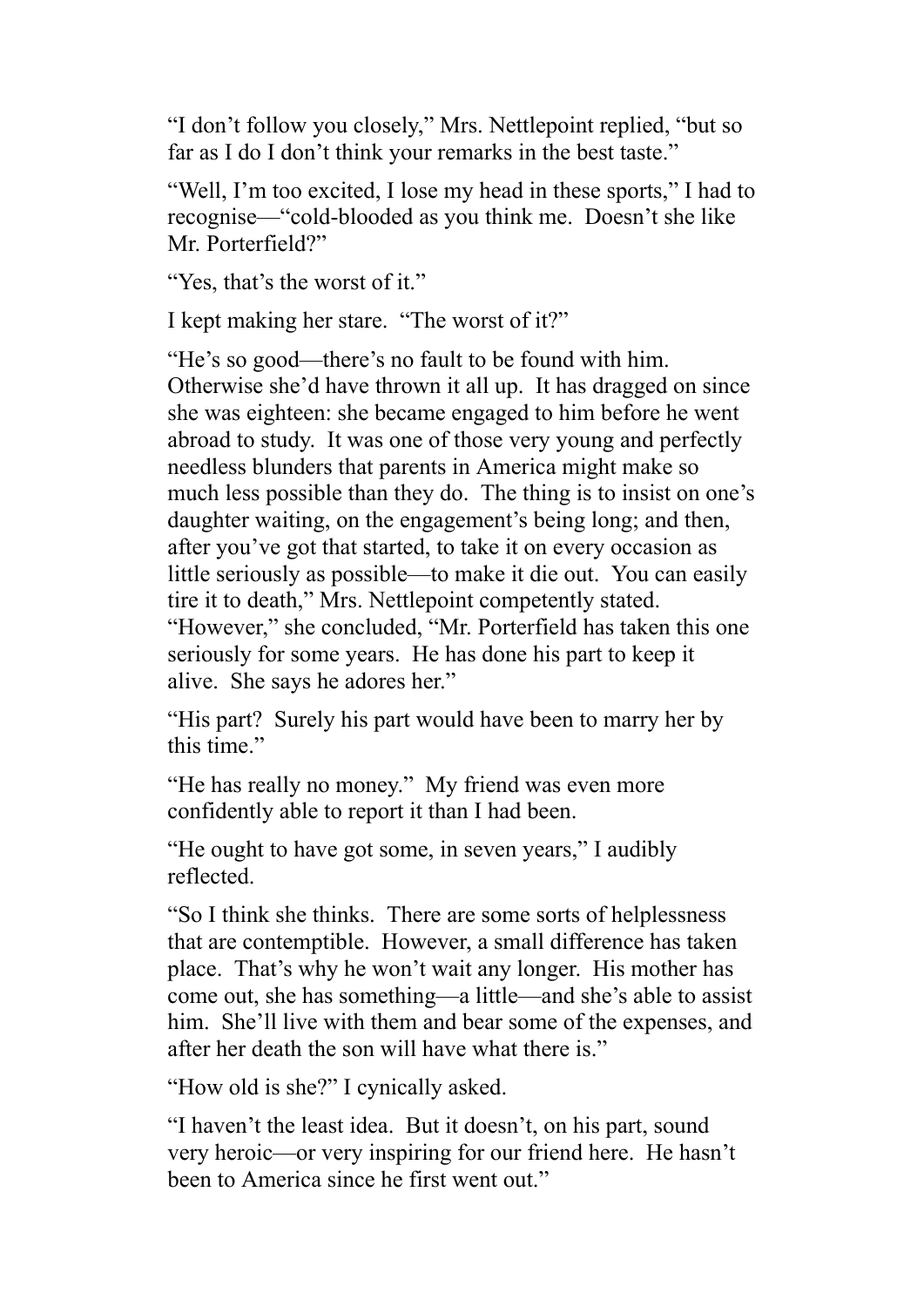"That's an odd way of adoring her," I observed.

"I made that objection mentally, but I didn't express it to her. She met it indeed a little by telling me that he had had other chances to marry."

"That surprises me," I remarked. "But did she say," I asked, "that *she* had had?"

"No, and that's one of the things I thought nice in her; for she must have had. She didn't try to make out that he had spoiled her life. She has three other sisters and there's very little money at home. She has tried to make money; she has written little things and painted little things—and dreadful little things they must have been; too bad to think of. Her father has had a long illness and has lost his place—he was in receipt of a salary in connexion with some waterworks—and one of her sisters has lately become a widow, with children and without means. And so as in fact she never has married any one else, whatever opportunities she may have encountered, she appears to have just made up her mind to go out to Mr. Porterfield as the least of her evils. But it isn't very amusing."

"Well," I judged after all, "that only makes her doing it the more honourable. She'll go through with it, whatever it costs, rather than disappoint him after he has waited so long. It's true," I continued, "that when a woman acts from a sense of honour—!"

"Well, when she does?" said Mrs. Nettlepoint, for I hung back perceptibly.

"It's often so extravagant and unnatural a proceeding as to entail heavy costs on some one."

"You're very impertinent. We all have to pay for each other all the while and for each other's virtues as well as vices."

"That's precisely why I shall be sorry for Mr. Porterfield when she steps off the ship with her little bill. I mean with her teeth clenched."

"Her teeth are not in the least clenched. She's quite at her ease now"—Mrs. Nettlepoint could answer for that.

"Well, we must try and keep her so," I said.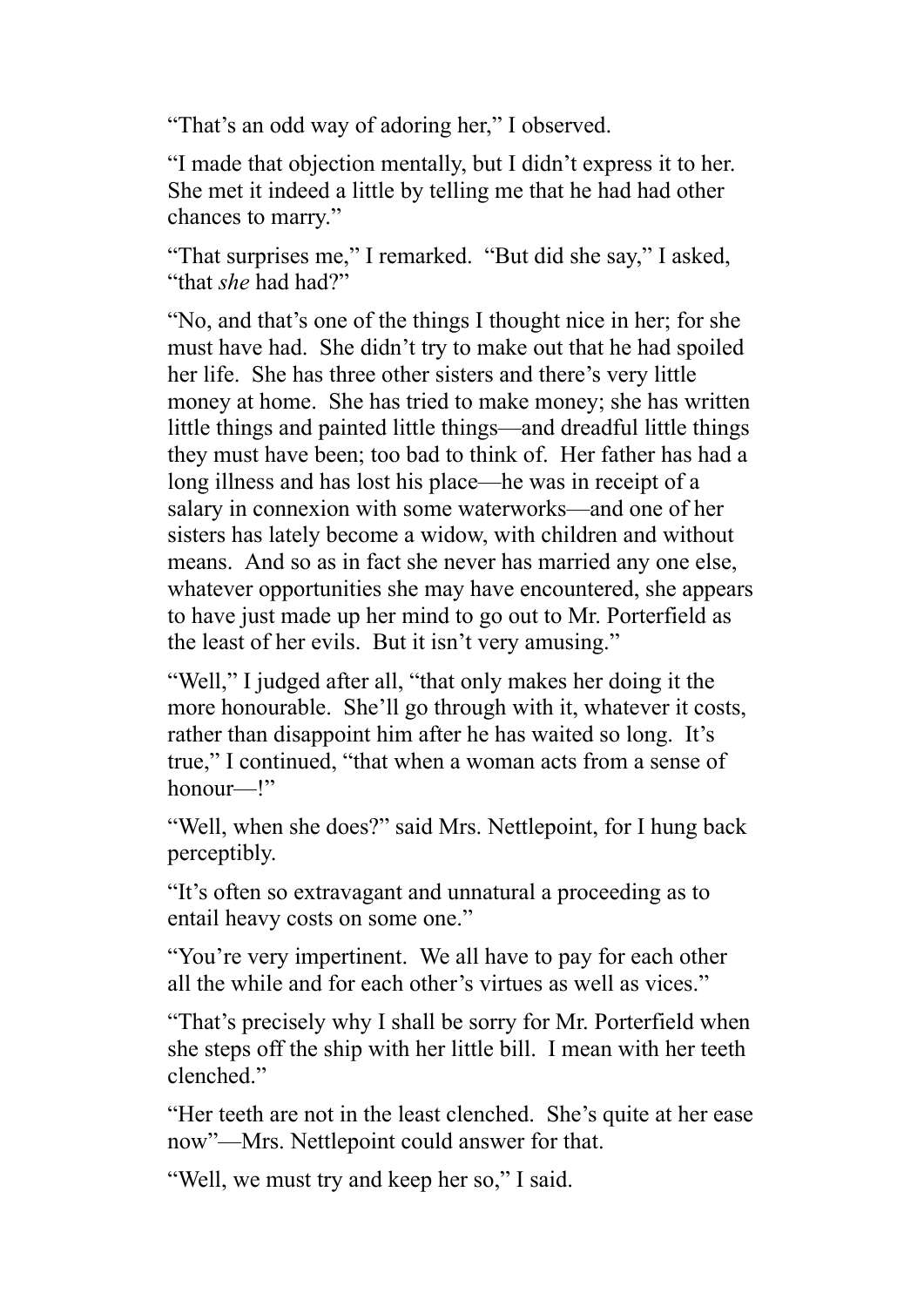"You must take care that Jasper neglects nothing." I scarce know what reflexions this innocent pleasantry of mine provoked on the good lady's part; the upshot of them at all events was to make her say: "Well, I never asked her to come; I'm very glad of that. It's all their own doing."

"Their' own—you mean Jasper's and hers?"

"No indeed. I mean her mother's and Mrs. Allen's; the girl's too of course. They put themselves on us by main force."

"Oh yes, I can testify to that. Therefore I'm glad too. We should have missed it, I think."

"How seriously you take it!" Mrs. Nettlepoint amusedly cried.

"Ah wait a few days!"—and I got up to leave her.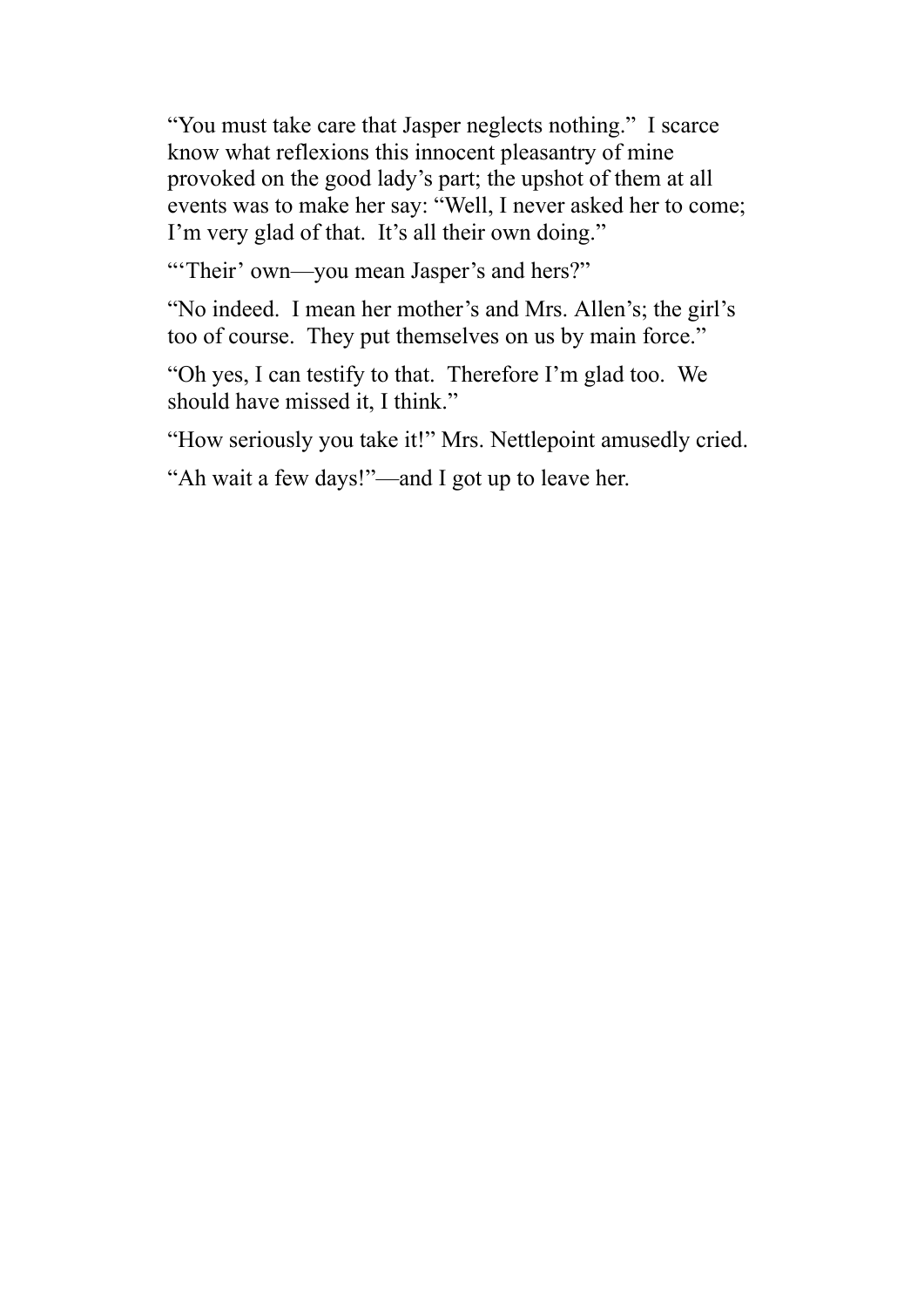**III**

THE *Patagonia* was slow, but spacious and comfortable, and there was a motherly decency in her long nursing rock and her rustling old-fashioned gait, the multitudinous swish, in her wake, as of a thousand proper petticoats. It was as if she wished not to present herself in port with the splashed eagerness of a young creature. We weren't numerous enough quite to elbow each other and yet weren't too few to support with that familiarity and relief which figures and objects acquire on the great bare field of the ocean and under the great bright glass of the sky. I had never liked the sea so much before, indeed I had never liked it at all; but now I had a revelation of how in a midsummer mood it could please. It was darkly and magnificently blue and imperturbably quiet save for the great regular swell of its heartbeats, the pulse of its life; and there grew to be something so agreeable in the sense of floating there in infinite isolation and leisure that it was a positive godsend the *Patagonia* was no racer. One had never thought of the sea as the great place of safety, but now it came over one that there's no place so safe from the land. When it doesn't confer trouble it takes trouble away—takes away letters and telegrams and newspapers and visits and duties and efforts, all the complications, all the superfluities and superstitions that we have stuffed into our terrene life. The simple absence of the post, when the particular conditions enable you to enjoy the great fact by which it's produced, becomes in itself a positive bliss, and the clean boards of the deck turn to the stage of a play that amuses, the personal drama of the voyage, the movement and interaction, in the strong sea-light, of figures that end by representing something —something moreover of which the interest is never, even in its keenness, too great to suffer you to slumber. I at any rate dozed to excess, stretched on my rug with a French novel, and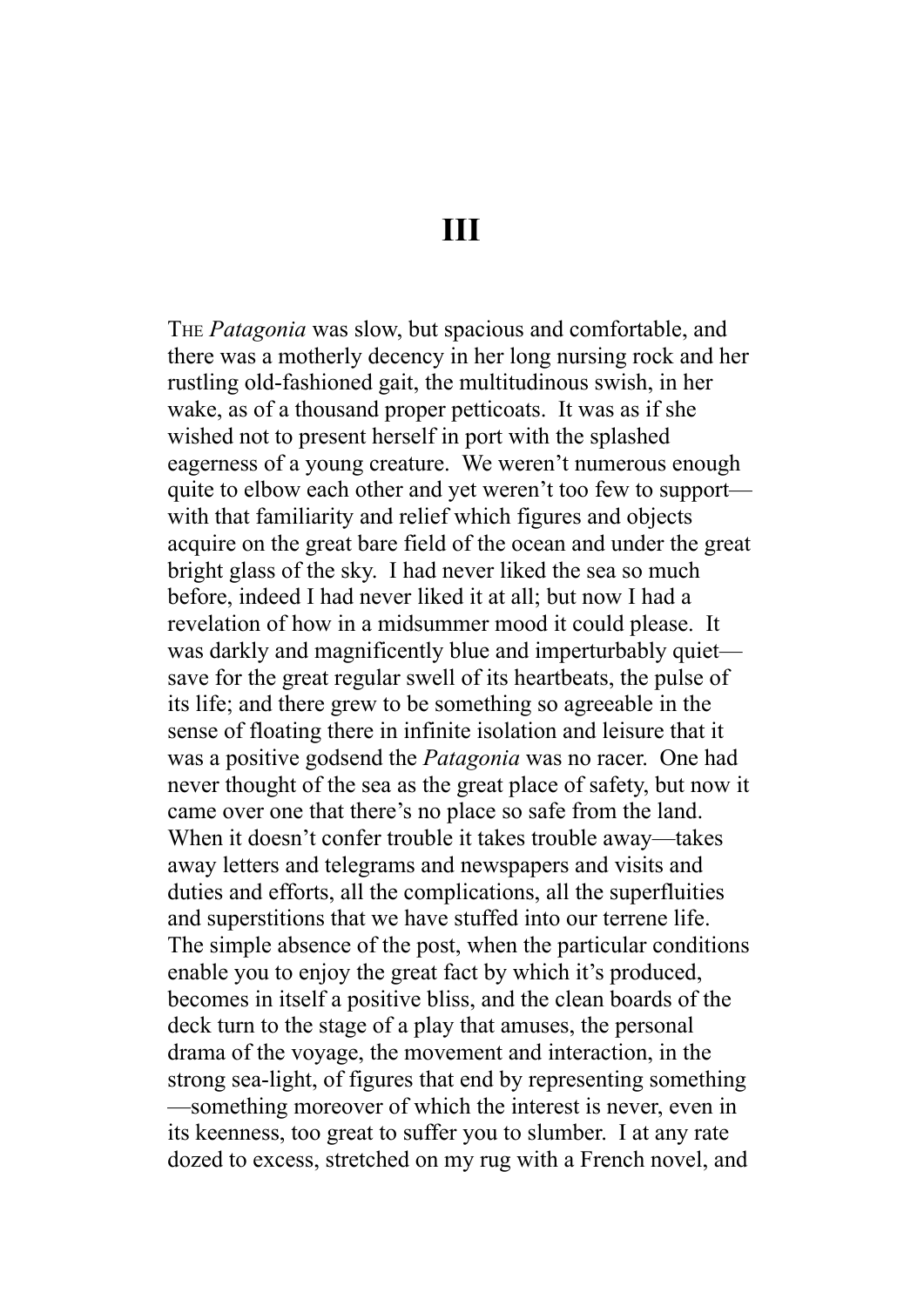when I opened my eyes I generally saw Jasper Nettlepoint pass with the young woman confided to his mother's care on his arm. Somehow at these moments, between sleeping and waking, I inconsequently felt that my French novel had set them in motion. Perhaps this was because I had fallen into the trick, at the start, of regarding Grace Mavis almost as a married woman, which, as every one knows, is the necessary status of the heroine of such a work. Every revolution of our engine at any rate would contribute to the effect of making her one.

In the saloon, at meals, my neighbour on the right was a certain little Mrs. Peck, a very short and very round person whose head was enveloped in a "cloud" (a cloud of dirty white wool) and who promptly let me know that she was going to Europe for the education of her children. I had already perceived—an hour after we left the dock—that some energetic measure was required in their interest, but as we were not in Europe yet the redemption of the four little Pecks was stayed. Enjoying untrammelled leisure they swarmed about the ship as if they had been pirates boarding her, and their mother was as powerless to check their licence as if she had been gagged and stowed away in the hold. They were especially to be trusted to dive between the legs of the stewards when these attendants arrived with bowls of soup for the languid ladies. Their mother was too busy counting over to her fellow-passengers all the years Miss Mavis had been engaged. In the blank of our common detachment things that were nobody's business very soon became everybody's, and this was just one of those facts that are propagated with mysterious and ridiculous speed. The whisper that carries them is very small, in the great scale of things, of air and space and progress, but it's also very safe, for there's no compression, no sounding-board, to make speakers responsible. And then repetition at sea is somehow not repetition; monotony is in the air, the mind is flat and everything recurs—the bells, the meals, the stewards' faces, the romp of children, the walk, the clothes, the very shoes and buttons of passengers taking their exercise. These things finally grow at once so circumstantial and so arid that, in comparison, lights on the personal history of one's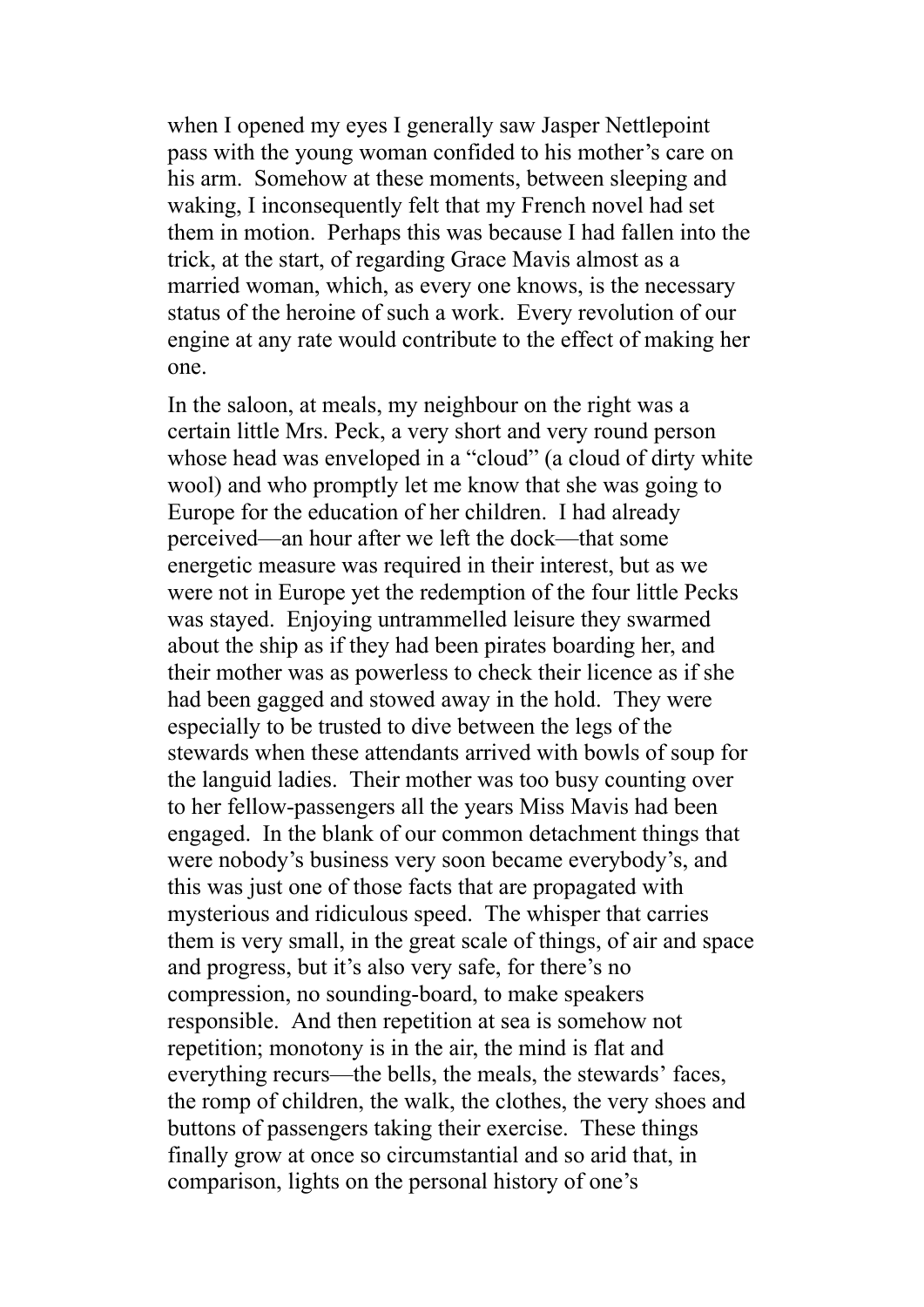companions become a substitute for the friendly flicker of the lost fireside.

Jasper Nettlepoint sat on my left hand when he was not upstairs seeing that Miss Mavis had her repast comfortably on deck. His mother's place would have been next mine had she shown herself, and then that of the young lady under her care. These companions, in other words, would have been between us, Jasper marking the limit of the party in that quarter. Miss Mavis was present at luncheon the first day, but dinner passed without her coming in, and when it was half over Jasper remarked that he would go up and look after her.

"Isn't that young lady coming—the one who was here to lunch?" Mrs. Peck asked of me as he left the saloon.

"Apparently not. My friend tells me she doesn't like the saloon."

"You don't mean to say she's sick, do you?"

"Oh no, not in this weather. But she likes to be above."

"And is that gentleman gone up to her?"

"Yes, she's under his mother's care."

"And is his mother up there, too?" asked Mrs. Peck, whose processes were homely and direct.

"No, she remains in her cabin. People have different tastes. Perhaps that's one reason why Miss Mavis doesn't come to table," I added—"her chaperon not being able to accompany her."

"Her chaperon?" my fellow passenger echoed.

"Mrs. Nettlepoint—the lady under whose protection she happens to be."

"Protection?" Mrs. Peck stared at me a moment, moving some valued morsel in her mouth; then she exclaimed familiarly "Pshaw!" I was struck with this and was on the point of asking her what she meant by it when she continued: "Ain't we going to see Mrs. Nettlepoint?"

"I'm afraid not. She vows she won't stir from her sofa."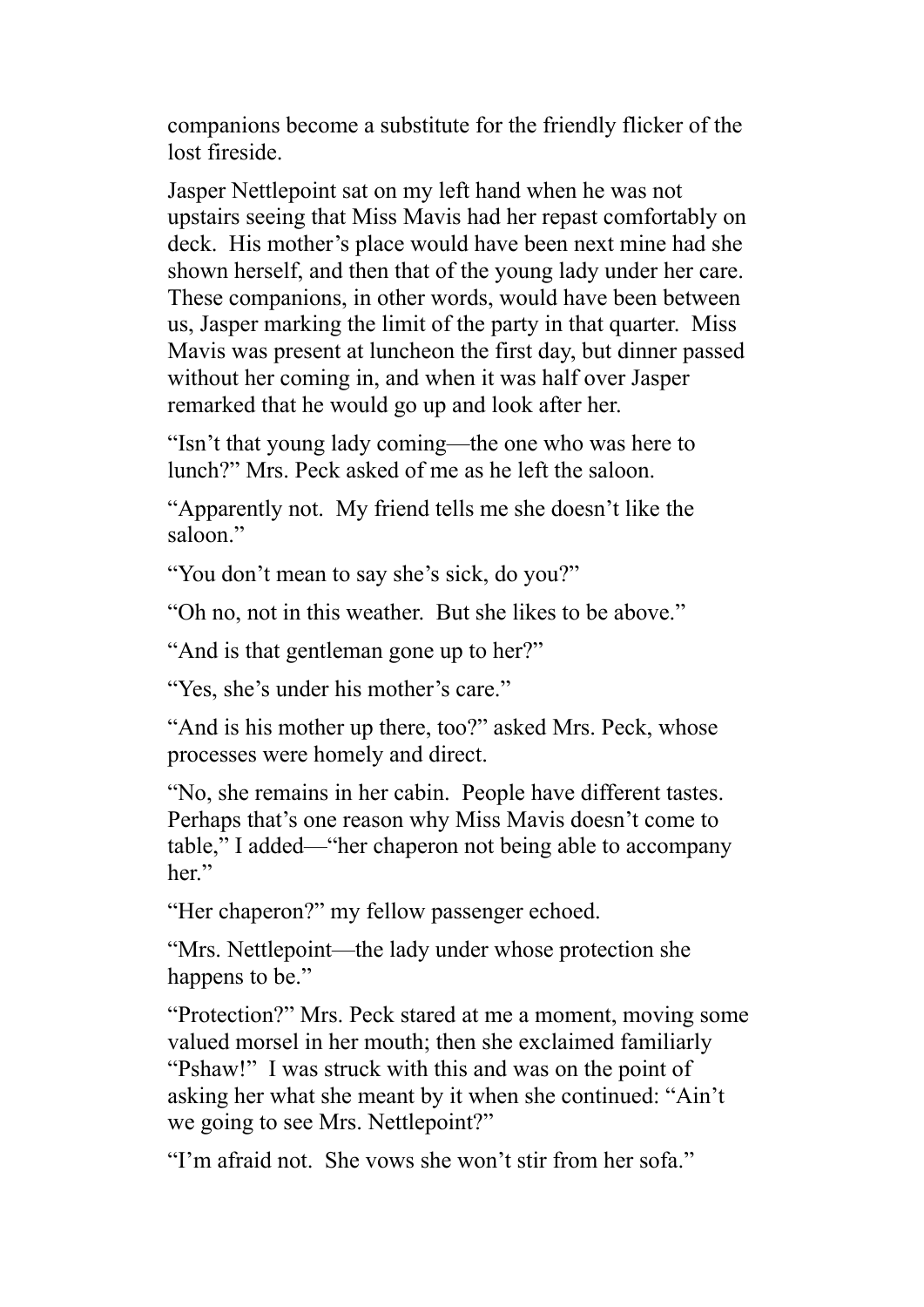"Pshaw!" said Mrs. Peck again. "That's quite a disappointment."

"Do you know her then?"

"No, but I know all about her." Then my companion added: "You don't mean to say she's any real relation?"

"Do you mean to me?"

"No, to Grace Mavis."

"None at all. They're very new friends, as I happen to know. Then you're acquainted with our young lady?" I hadn't noticed the passage of any recognition between them at luncheon.

"Is she your young lady too?" asked Mrs. Peck with high significance.

"Ah when people are in the same boat—literally—they belong a little to each other."

"That's so," said Mrs. Peck. "I don't know Miss Mavis, but I know all about her—I live opposite to her on Merrimac Avenue. I don't know whether you know that part."

"Oh yes—it's very beautiful."

The consequence of this remark was another "Pshaw!" But Mrs. Peck went on: "When you've lived opposite to people like that for a long time you feel as if you had some rights in them—tit for tat! But she didn't take it up today; she didn't speak to me. She knows who I am as well as she knows her own mother."

"You had better speak to her first—she's constitutionally shy," I remarked.

"Shy? She's constitutionally tough! Why she's thirty years old," cried my neighbour. "I suppose you know where she's going."

"Oh yes—we all take an interest in that."

"That young man, I suppose, particularly." And then as I feigned a vagueness: "The handsome one who sits *there*. Didn't you tell me he's Mrs. Nettlepoint's son?"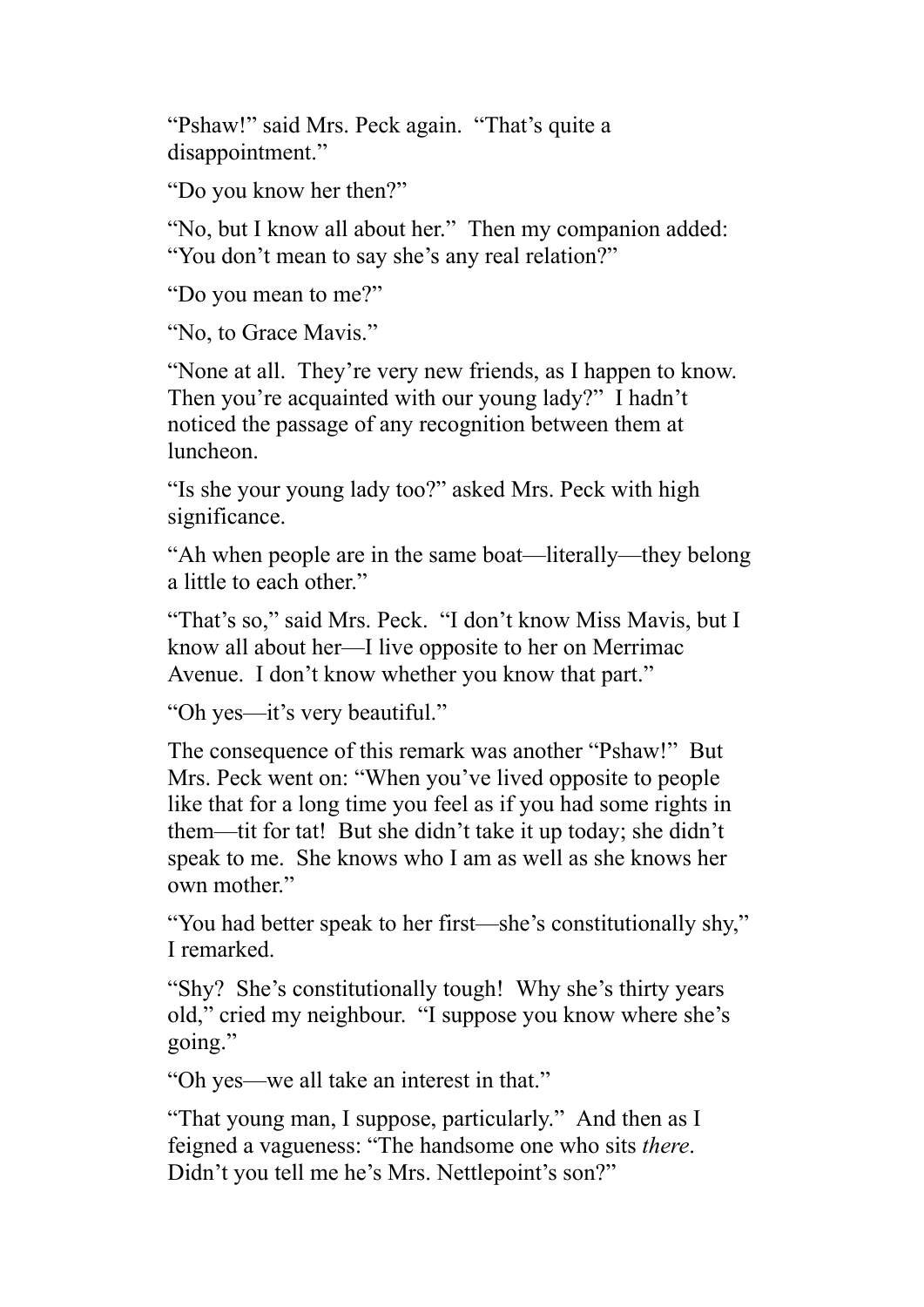"Oh yes—he acts as her deputy. No doubt he does all he can to carry out her function."

Mrs. Peck briefly brooded. I had spoken jocosely, but she took it with a serious face. "Well, she might let him eat his dinner in peace!" she presently put forth.

"Oh he'll come back!" I said, glancing at his place. The repast continued and when it was finished I screwed my chair round to leave the table. Mrs. Peck performed the same movement and we quitted the saloon together. Outside of it was the usual vestibule, with several seats, from which you could descend to the lower cabins or mount to the promenade-deck. Mrs. Peck appeared to hesitate as to her course and then solved the problem by going neither way. She dropped on one of the benches and looked up at me.

"I thought you said he'd come back."

"Young Nettlepoint? Yes, I see he didn't. Miss Mavis then has given him half her dinner."

"It's very kind of her! She has been engaged half her life."

"Yes, but that will soon be over."

"So I suppose—as quick as ever we land. Every one knows it on Merrimac Avenue," Mrs. Peck pursued. "Every one there takes a great interest in it."

"Ah of course—a girl like that has many friends."

But my informant discriminated. "I mean even people who don't know her."

"I see," I went on: "she's so handsome that she attracts attention—people enter into her affairs."

Mrs. Peck spoke as from the commanding centre of these. "She *used* to be pretty, but I can't say I think she's anything remarkable today. Anyhow, if she attracts attention she ought to be all the more careful what she does. You had better tell her that."

"Oh it's none of my business!" I easily made out, leaving the terrible little woman and going above. This profession, I grant, was not perfectly attuned to my real idea, or rather my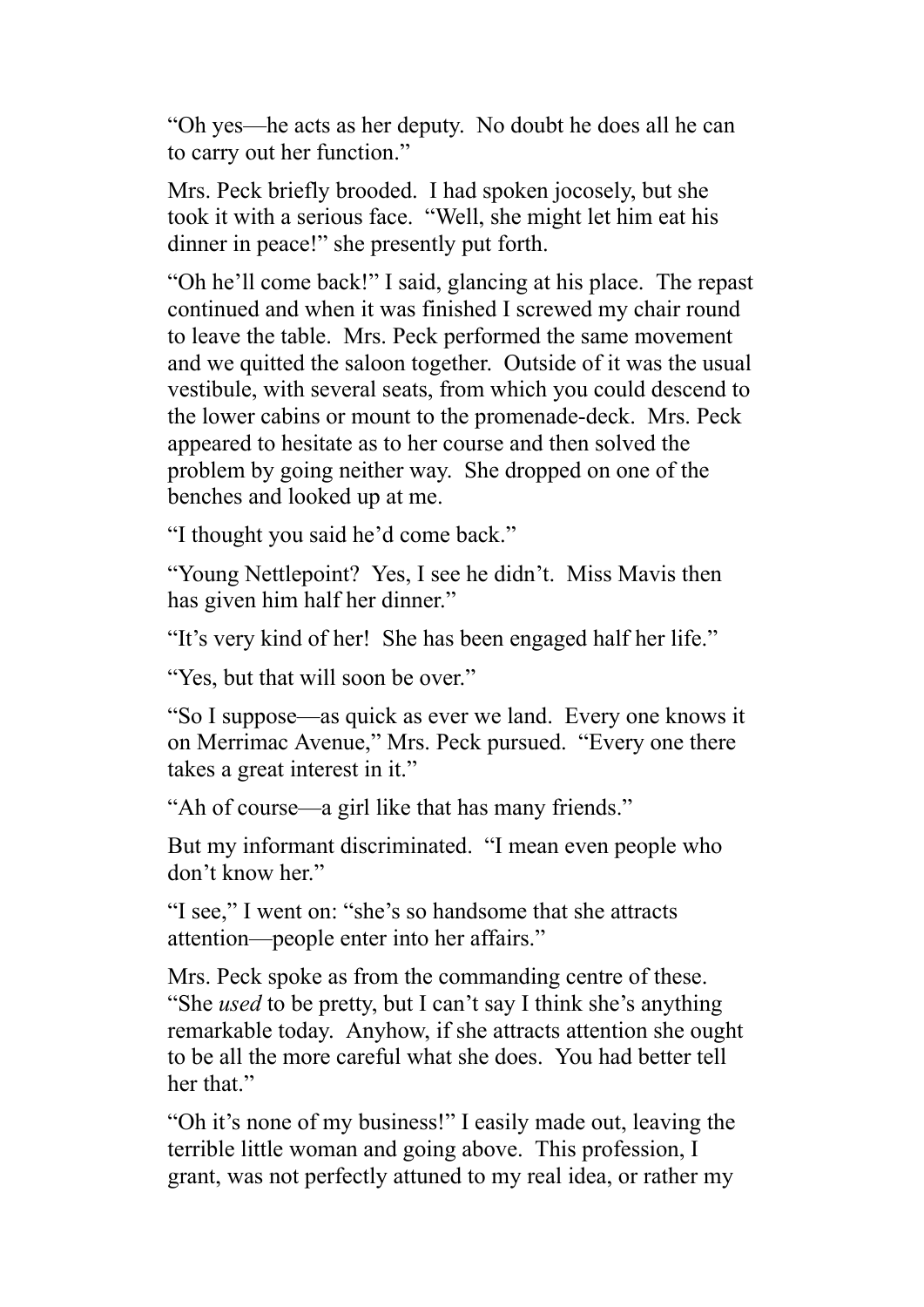real idea was not quite in harmony with my profession. The very first thing I did on reaching the deck was to notice that Miss Mavis was pacing it on Jasper Nettlepoint's arm and that whatever beauty she might have lost, according to Mrs. Peck's insinuation, she still kept enough to make one's eyes follow her. She had put on a crimson hood, which was very becoming to her and which she wore for the rest of the voyage. She walked very well, with long steps, and I remember that at this moment the sea had a gentle evening swell which made the great ship dip slowly, rhythmically, giving a movement that was graceful to graceful pedestrians and a more awkward one to the awkward. It was the loveliest hour of a fine day, the clear early evening, with the glow of the sunset in the air and a purple colour on the deep. It was always present to me that so the waters ploughed by the Homeric heroes must have looked. I became conscious on this particular occasion moreover that Grace Mavis would for the rest of the voyage be the most visible thing in one's range, the figure that would count most in the composition of groups. She couldn't help it, poor girl; nature had made her conspicuous—important, as the painters say. She paid for it by the corresponding exposure, the danger that people would, as I had said to Mrs. Peck, enter into her affairs.

Jasper Nettlepoint went down at certain times to see his mother, and I watched for one of these occasions—on the third day out—and took advantage of it to go and sit by Miss Mavis. She wore a light blue veil drawn tightly over her face, so that if the smile with which she greeted me rather lacked intensity I could account for it partly by that.

"Well, we're getting on—we're getting on," I said cheerfully, looking at the friendly twinkling sea.

"Are we going very fast?"

"Not fast, but steadily. *Ohne Hast*, *ohne Rast*—do you know German?"

"Well, I've studied it—some."

"It will be useful to you over there when you travel."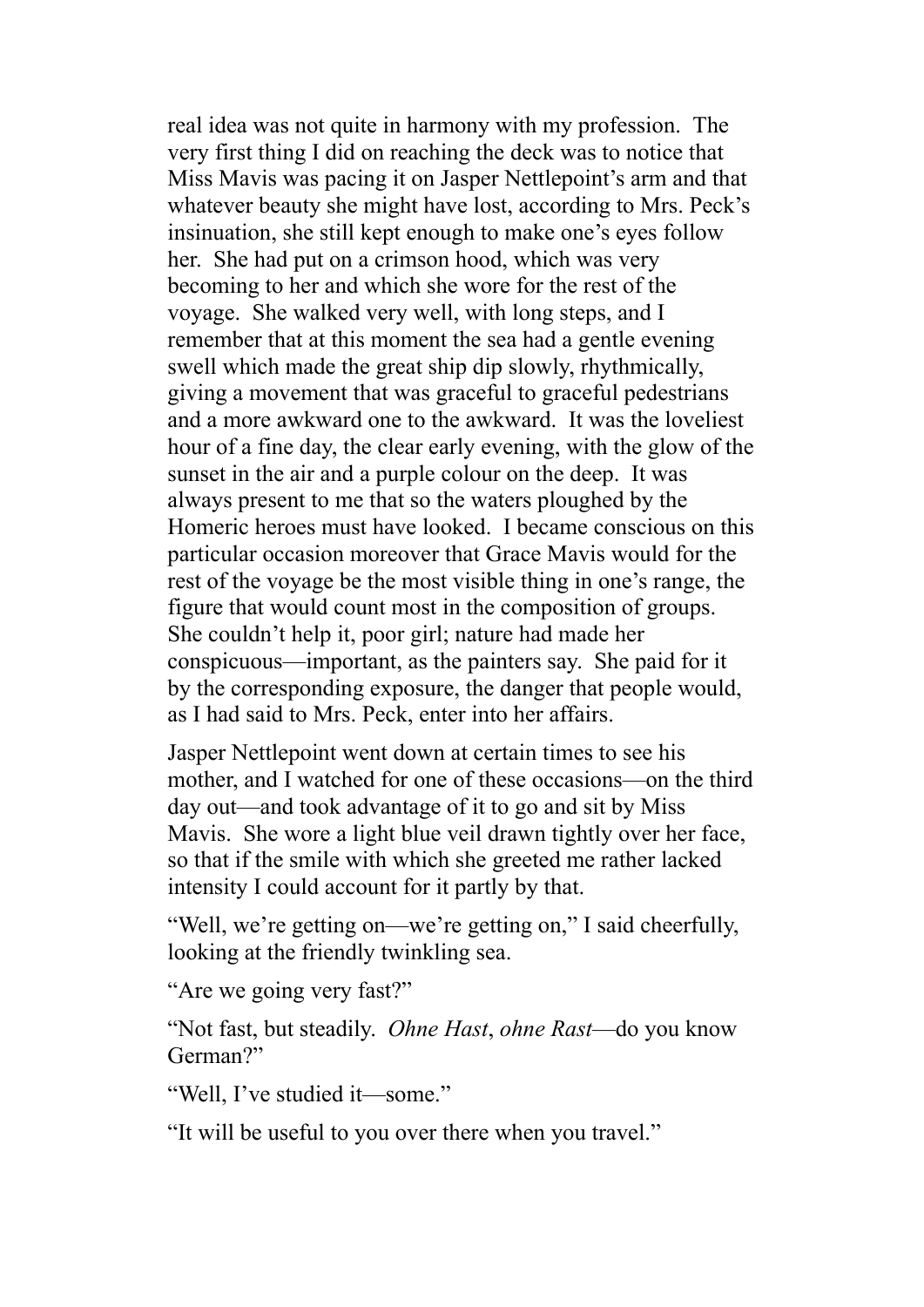"Well yes, if we do. But I don't suppose we shall much. Mr. Nettlepoint says we ought," my young woman added in a moment.

"Ah of course *he* thinks so. He has been all over the world."

"Yes, he has described some of the places. They must be wonderful. I didn't know I should like it so much."

"But it isn't 'Europe' yet!" I laughed.

Well, she didn't care if it wasn't. "I mean going on this way. I could go on for ever—for ever and ever."

"Ah you know it's not always like this," I hastened to mention.

"Well, it's better than Boston."

"It isn't so good as Paris," I still more portentously noted.

"Oh I know all about Paris. There's no freshness in that. I feel as if I had been there all the time."

"You mean you've heard so much of it?"

"Oh yes, nothing else for ten years."

I had come to talk with Miss Mavis because she was attractive, but I had been rather conscious of the absence of a good topic, not feeling at liberty to revert to Mr. Porterfield. She hadn't encouraged me, when I spoke to her as we were leaving Boston, to go on with the history of my acquaintance with this gentleman; and yet now, unexpectedly, she appeared to imply —it was doubtless one of the disparities mentioned by Mrs. Nettlepoint—that he might be glanced at without indelicacy.

"I see—you mean by letters," I remarked.

"We won't live in a good part. I know enough to know that," she went on.

"Well, it isn't as if there were any very bad ones," I answered reassuringly.

"Why Mr. Nettlepoint says it's regular mean."

"And to what does he apply that expression?"

She eyed me a moment as if I were elegant at her expense, but she answered my question. "Up there in the Batignolles. I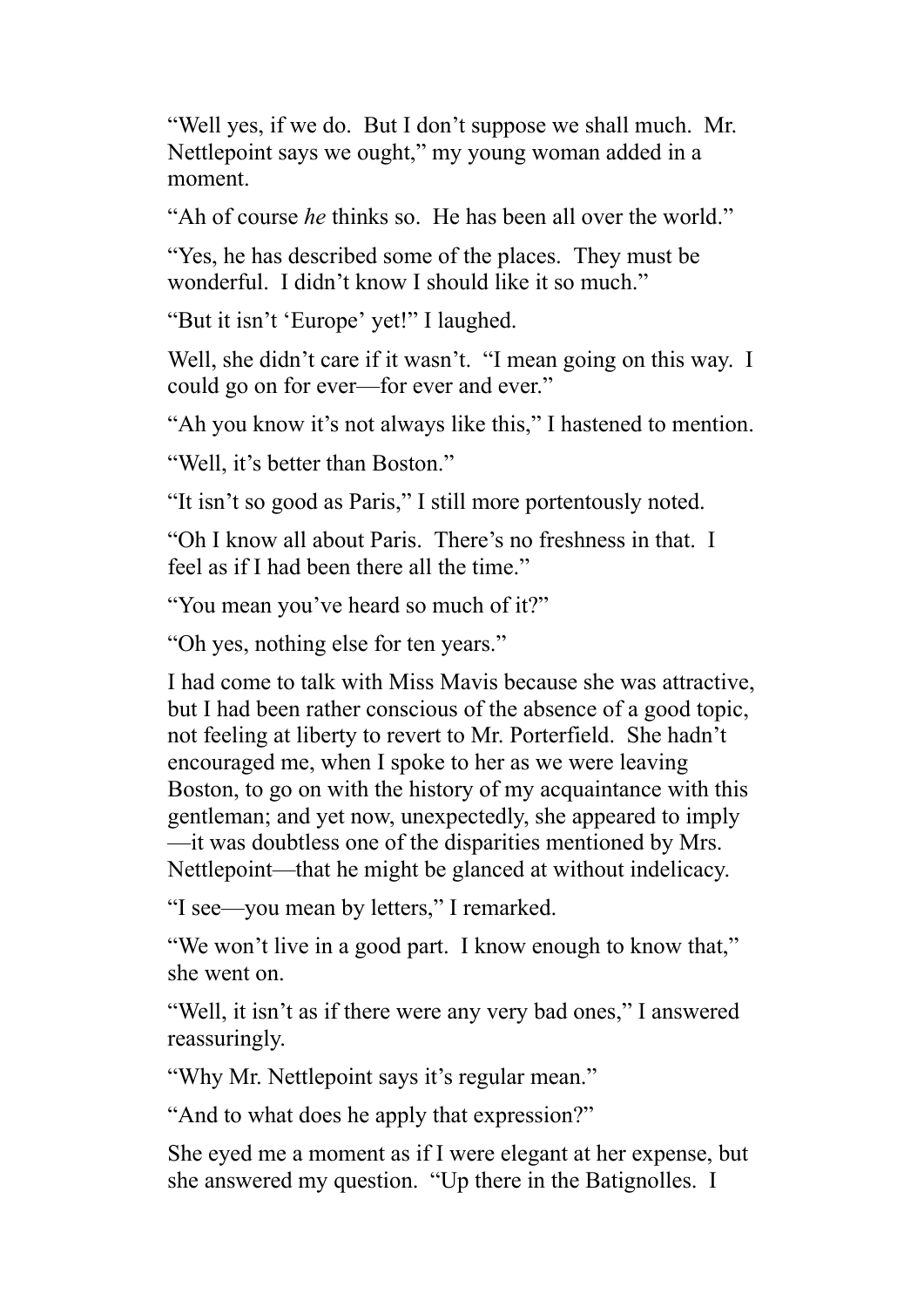seem to make out it's worse than Merrimac Avenue."

"Worse—in what way?"

"Why, even less where the nice people live."

"He oughtn't to say that," I returned. And I ventured to back it up. "Don't you call Mr. Porterfield a nice person?"

"Oh it doesn't make any difference." She watched me again a moment through her veil, the texture of which gave her look a suffused prettiness. "Do you know him very little?" she asked.

"Mr. Porterfield?"

"No, Mr. Nettlepoint."

"Ah very little. He's very considerably my junior, you see."

She had a fresh pause, as if almost again for my elegance; but she went on: "He's younger than me too." I don't know what effect of the comic there could have been in it, but the turn was unexpected and it made me laugh. Neither do I know whether Miss Mavis took offence at my sensibility on this head, though I remember thinking at the moment with compunction that it had brought a flush to her cheek. At all events she got up, gathering her shawl and her books into her arm. "I'm going down—I'm tired."

"Tired of me, I'm afraid."

"No, not yet."

"I'm like you," I confessed. "I should like it to go on and on."

She had begun to walk along the deck to the companionway and I went with her. "Well, I guess *I* wouldn't, after all!"

I had taken her shawl from her to carry it, but at the top of the steps that led down to the cabins I had to give it back. "Your mother would be glad if she could know," I observed as we parted.

But she was proof against my graces. "If she could know what?"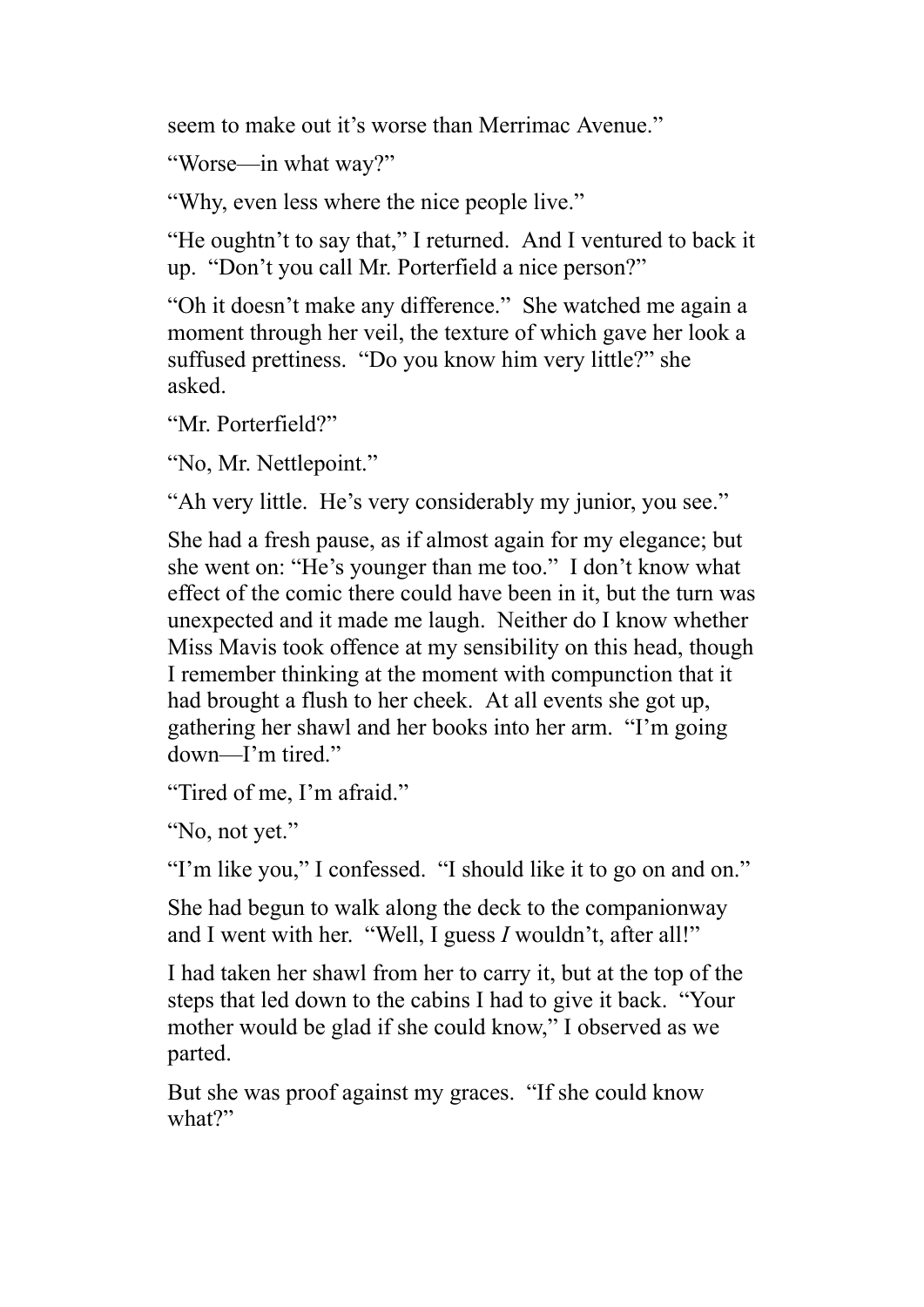"How well you're getting on." I refused to be discouraged. "And that good Mrs. Allen."

"Oh mother, mother! She made me come, she pushed me off." And almost as if not to say more she went quickly below.

I paid Mrs. Nettlepoint a morning visit after luncheon and another in the evening, before she "turned in." That same day, in the evening, she said to me suddenly: "Do you know what I've done? I've asked Jasper."

"Asked him what?"

"Why, if *she* asked him, you understand."

I wondered. "*Do* I understand?"

"If you don't it's because you 'regular' won't, as she says. If that girl really asked him—on the balcony—to sail with us."

"My dear lady, do you suppose that if she did he'd tell you?"

She had to recognise my acuteness. "That's just what he says. But he says she didn't."

"And do you consider the statement valuable?" I asked, laughing out. "You had better ask your young friend herself."

Mrs. Nettlepoint stared. "I couldn't do that."

On which I was the more amused that I had to explain I was only amused. "What does it signify now?"

"I thought you thought everything signified. You were so full," she cried, "of signification!"

"Yes, but we're further out now, and somehow in mid-ocean everything becomes absolute."

"What else *can* he do with decency?" Mrs. Nettlepoint went on. "If, as my son, he were never to speak to her it would be very rude and you'd think that stranger still. Then *you* would do what he does, and where would be the difference?"

"How do you know what he does? I haven't mentioned him for twenty-four hours."

"Why, she told me herself. She came in this afternoon."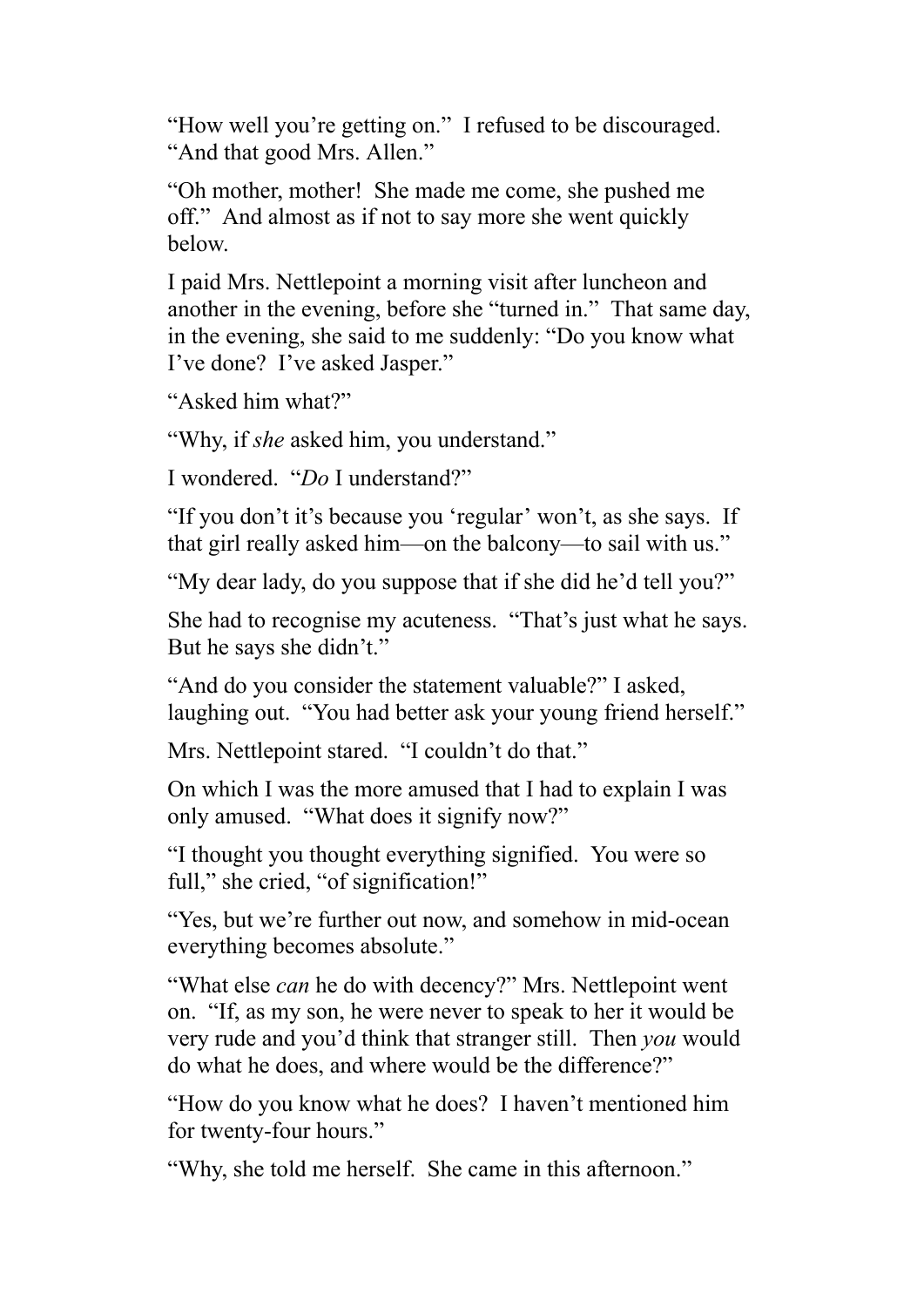"What an odd thing to tell you!" I commented.

"Not as she says it. She says he's full of attention, perfectly devoted—looks after her all the time. She seems to want me to know it, so that I may approve him for it."

"That's charming; it shows her good conscience."

"Yes, or her great cleverness."

Something in the tone in which Mrs. Nettlepoint said this caused me to return in real surprise: "Why what do you suppose she has in her mind?"

"To get hold of him, to make him go so far he can't retreat. To marry him perhaps."

"To marry him? And what will she do with Mr. Porterfield?"

"She'll ask me just to make it all right to him—or perhaps you."

"Yes, as an old friend"—and for a moment I felt it awkwardly possible. But I put to her seriously: "*Do* you see Jasper caught like that?"

"Well, he's only a boy—he's younger at least than she."

"Precisely; she regards him as a child. She remarked to me herself today, that is, that he's so much younger."

Mrs. Nettlepoint took this in. "Does she talk of it with you? That shows she has a plan, that she has thought it over!"

I've sufficiently expressed—for the interest of my anecdote that I found an oddity in one of our young companions, but I was far from judging her capable of laying a trap for the other. Moreover my reading of Jasper wasn't in the least that he was catchable—could be made to do a thing if he didn't want to do it. Of course it wasn't impossible that he might be inclined, that he might take it—or already have taken it—into his head to go further with his mother's charge; but to believe this I should require still more proof than his always being with her. He wanted at most to "take up with her" for the voyage. "If you've questioned him perhaps you've tried to make him feel responsible," I said to my fellow critic.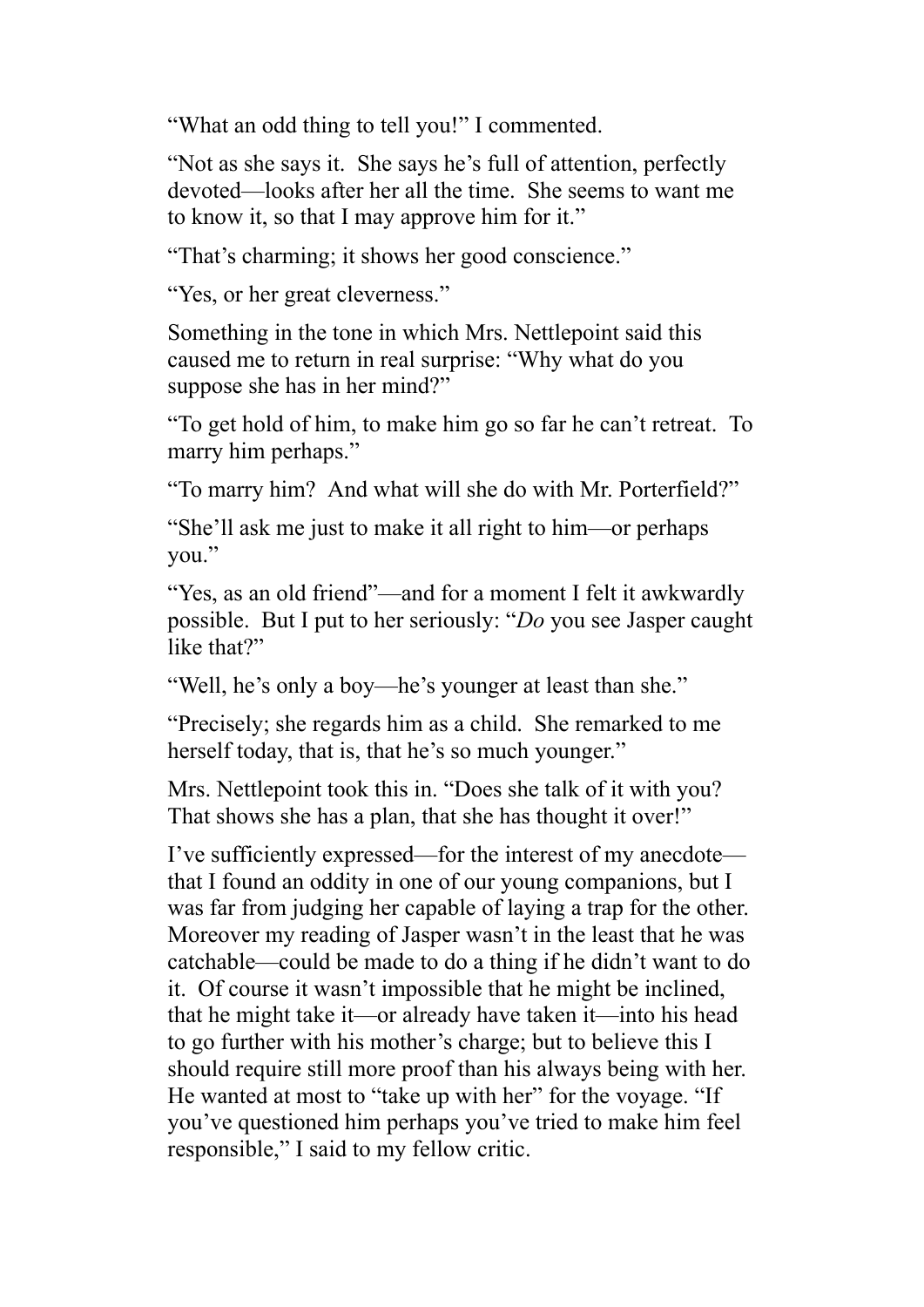"A little, but it's very difficult. Interference makes him perverse. One has to go gently. Besides, it's too absurd think of her age. If she can't take care of herself!" cried Mrs. Nettlepoint.

"Yes, let us keep thinking of her age, though it's not so prodigious. And if things get very bad you've one resource left," I added.

She wondered. "To lock her up in her cabin?"

"No—to come out of yours."

"Ah never, never! If it takes that to save her she must be lost. Besides, what good would it do? If I were to go above she could come below."

"Yes, but you could keep Jasper with you."

"*Could* I?" Mrs. Nettlepoint demanded in the manner of a woman who knew her son.

In the saloon the next day, after dinner, over the red cloth of the tables, beneath the swinging lamps and the racks of tumblers, decanters and wine-glasses, we sat down to whist, Mrs. Peck, to oblige, taking a hand in the game. She played very badly and talked too much, and when the rubber was over assuaged her discomfiture (though not mine—we had been partners) with a Welsh rabbit and a tumbler of something hot. We had done with the cards, but while she waited for this refreshment she sat with her elbows on the table shuffling a pack.

"She hasn't spoken to me yet—she won't do it," she remarked in a moment.

"Is it possible there's any one on the ship who hasn't spoken to you?"

"Not that girl—she knows too well!" Mrs. Peck looked round our little circle with a smile of intelligence—she had familiar communicative eyes. Several of our company had assembled, according to the wont, the last thing in the evening, of those who are cheerful at sea, for the consumption of grilled sardines and devilled bones.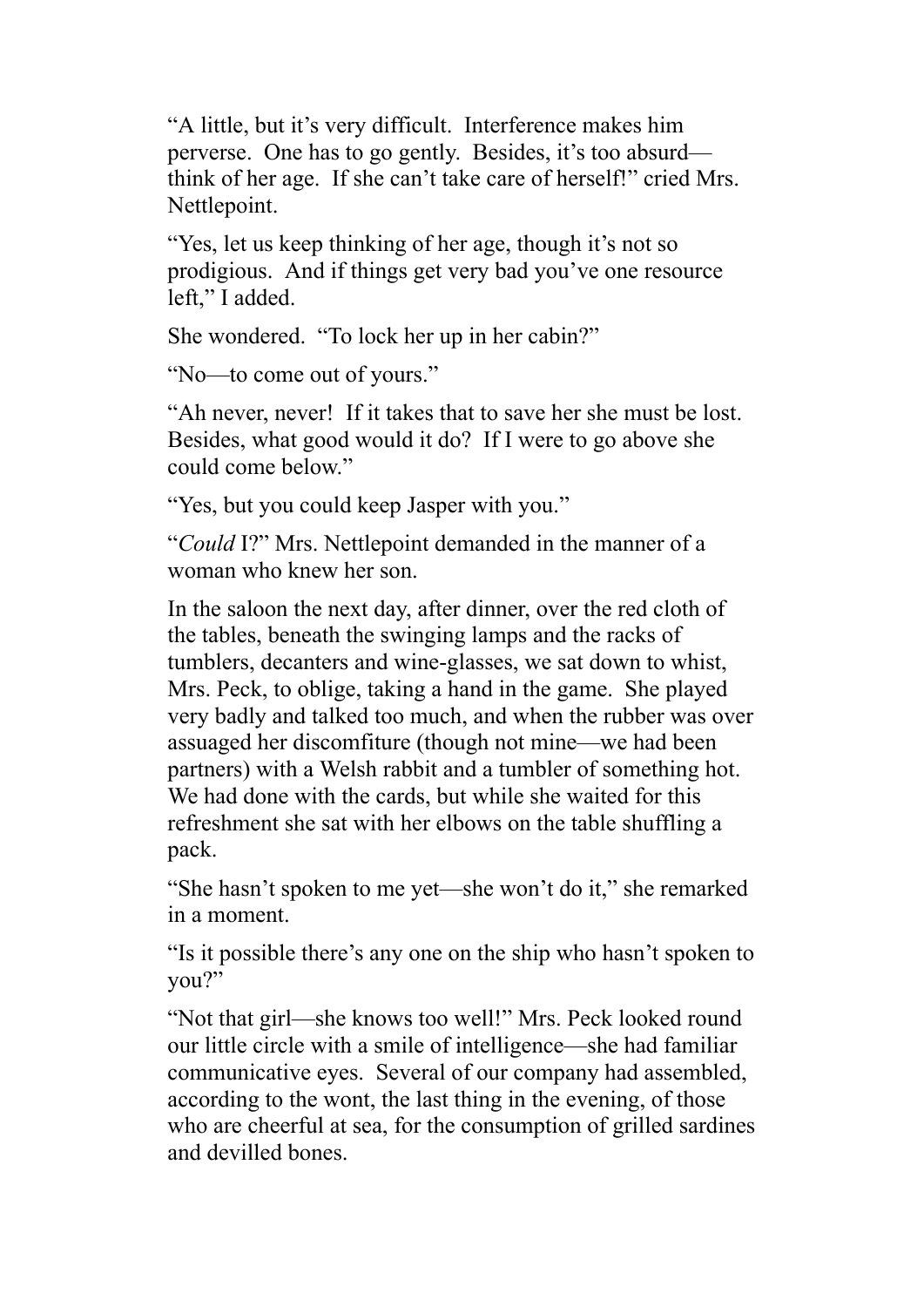"What then does she know?"

"Oh she knows *I* know."

"Well, we know what Mrs. Peck knows," one of the ladies of the group observed to me with an air of privilege.

"Well, you wouldn't know if I hadn't told you—from the way she acts," said our friend with a laugh of small charm.

"She's going out to a gentleman who lives over there—he's waiting there to marry her," the other lady went on, in the tone of authentic information. I remember that her name was Mrs. Gotch and that her mouth looked always as if she were whistling.

"Oh he knows—I've told him," said Mrs. Peck.

"Well, I presume every one knows," Mrs. Gotch contributed.

"Dear madam, is it every one's business?" I asked.

"Why, don't you think it's a peculiar way to act?"—and Mrs. Gotch was evidently surprised at my little protest.

"Why it's right there—straight in front of you, like a play at the theatre—as if you had paid to see it," said Mrs. Peck. "If you don't call it public!"

"Aren't you mixing things up? What do you call public?"

"Why the way they go on. They're up there now."

"They cuddle up there half the night," said Mrs. Gotch. "I don't know when they come down. Any hour they like. When all the lights are out they're up there still."

"Oh you can't tire them out. They don't want relief—like the ship's watch!" laughed one of the gentlemen.

"Well, if they enjoy each other's society what's the harm?" another asked. "They'd do just the same on land."

"They wouldn't do it on the public streets, I presume," said Mrs. Peck. "And they wouldn't do it if Mr. Porterfield was round!"

"Isn't that just where your confusion comes in?" I made answer. "It's public enough that Miss Mavis and Mr.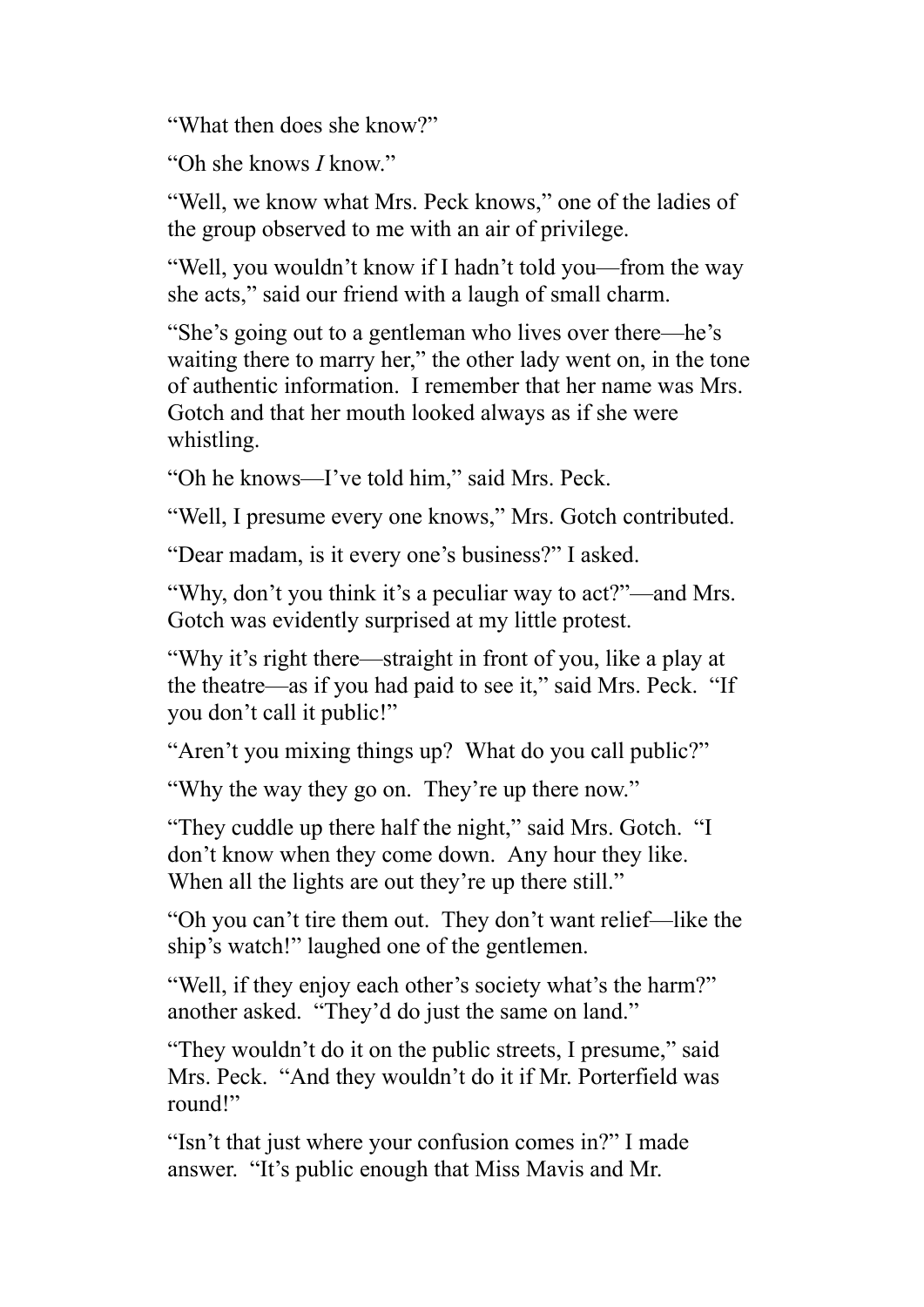Nettlepoint are always together, but it isn't in the least public that she's going to be married."

"Why how can you say—when the very sailors know it! The Captain knows it and all the officers know it. They see them there, especially at night, when they're sailing the ship."

"I thought there was some rule—!" submitted Mrs. Gotch.

"Well, there is—that you've got to behave yourself," Mrs. Peck explained. "So the Captain told me—he said they have some rule. He said they have to have, when people are too undignified."

"Is that the term he used?" I inquired.

"Well, he may have said when they attract too much attention"

I ventured to discriminate. "It's we who attract the attention by talking about what doesn't concern us and about what we really don't know."

"She said the Captain said he'd tell on her as soon as ever we arrive," Mrs. Gotch none the less serenely pursued.

"*She* said—?" I repeated, bewildered.

"Well, he did say so, that he'd think it his duty to inform Mr. Porterfield when he comes on to meet her—if they keep it up in the same way," said Mrs. Peck.

"Oh they'll keep it up, don't you fear!" one of the gentlemen exclaimed.

"Dear madam, the Captain's having his joke on you," was, however, my own congruous reply.

"No, he ain't—he's right down scandalised. He says he regards us all as a real family and wants the family not to be downright coarse." I felt Mrs. Peck irritated by my controversial tone: she challenged me with considerable spirit. "How can you say I don't know it when all the street knows it and has known it for years—for years and years?" She spoke as if the girl had been engaged at least for twenty. "What's she going out for if not to marry him?"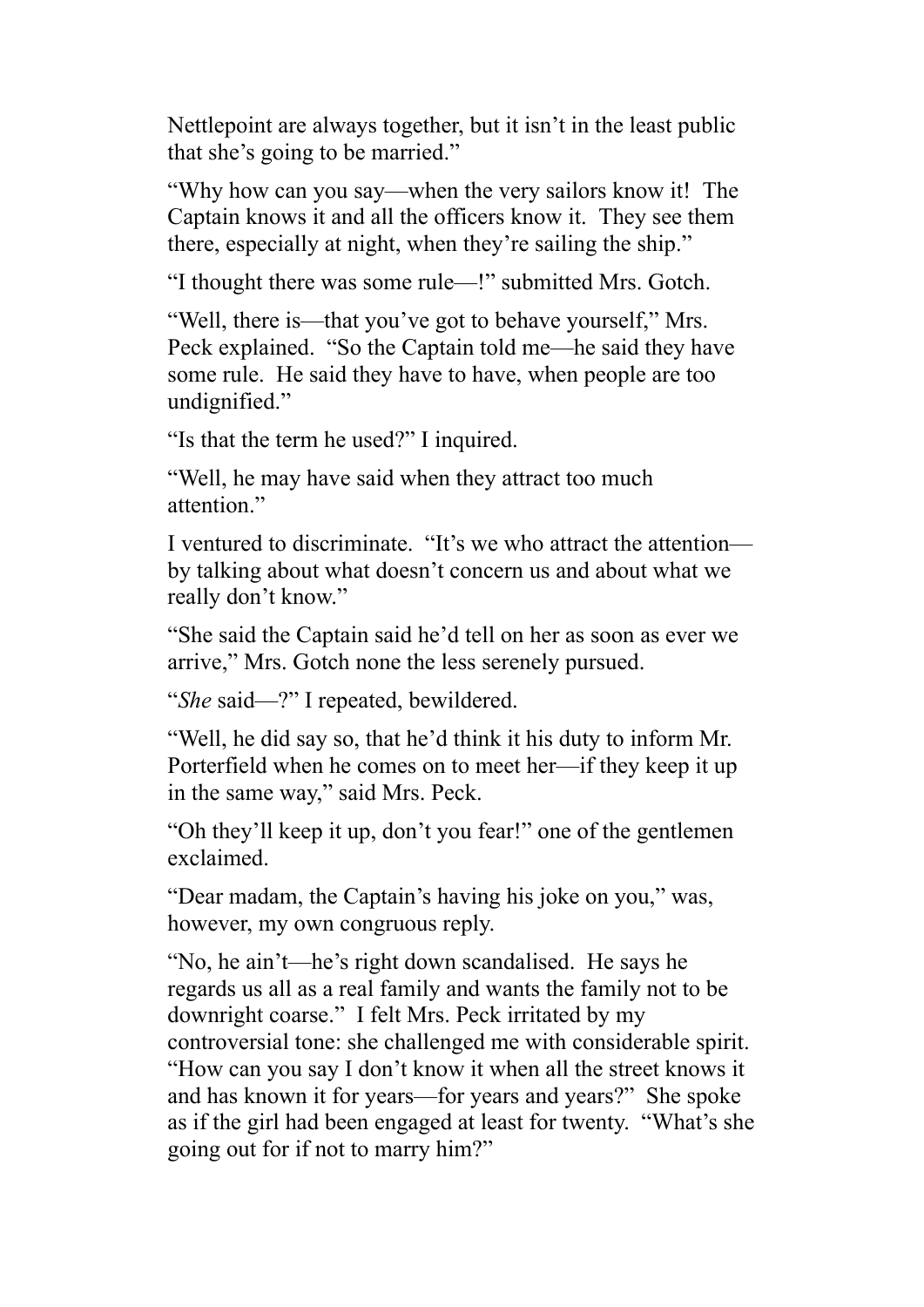"Perhaps she's going to see how he looks," suggested one of the gentlemen.

"He'd look queer—if he knew."

"Well, I guess he'll know," said Mrs. Gotch.

"She'd tell him herself—she wouldn't be afraid," the gentleman went on.

"Well she might as well kill him. He'll jump overboard," Mrs. Peck could foretell.

"Jump overboard?" cried Mrs. Gotch as if she hoped then that Mr. Porterfield would be told.

"He has just been waiting for this—for long, long years," said Mrs. Peck.

"Do you happen to know him?" I asked.

She replied at her convenience. "No, but I know a lady who does. Are you going up?"

I had risen from my place—I had not ordered supper. "I'm going to take a turn before going to bed."

"Well then you'll see!"

Outside the saloon I hesitated, for Mrs. Peck's admonition made me feel for a moment that if I went up I should have entered in a manner into her little conspiracy. But the night was so warm and splendid that I had been intending to smoke a cigar in the air before going below, and I didn't see why I should deprive myself of this pleasure in order to seem not to mind Mrs. Peck. I mounted accordingly and saw a few figures sitting or moving about in the darkness. The ocean looked black and small, as it is apt to do at night, and the long mass of the ship, with its vague dim wings, seemed to take up a great part of it. There were more stars than one saw on land and the heavens struck one more than ever as larger than the earth. Grace Mavis and her companion were not, so far as I perceived at first, among the few passengers who lingered late, and I was glad, because I hated to hear her talked about in the manner of the gossips I had left at supper. I wished there had been some way to prevent it, but I could think of none but to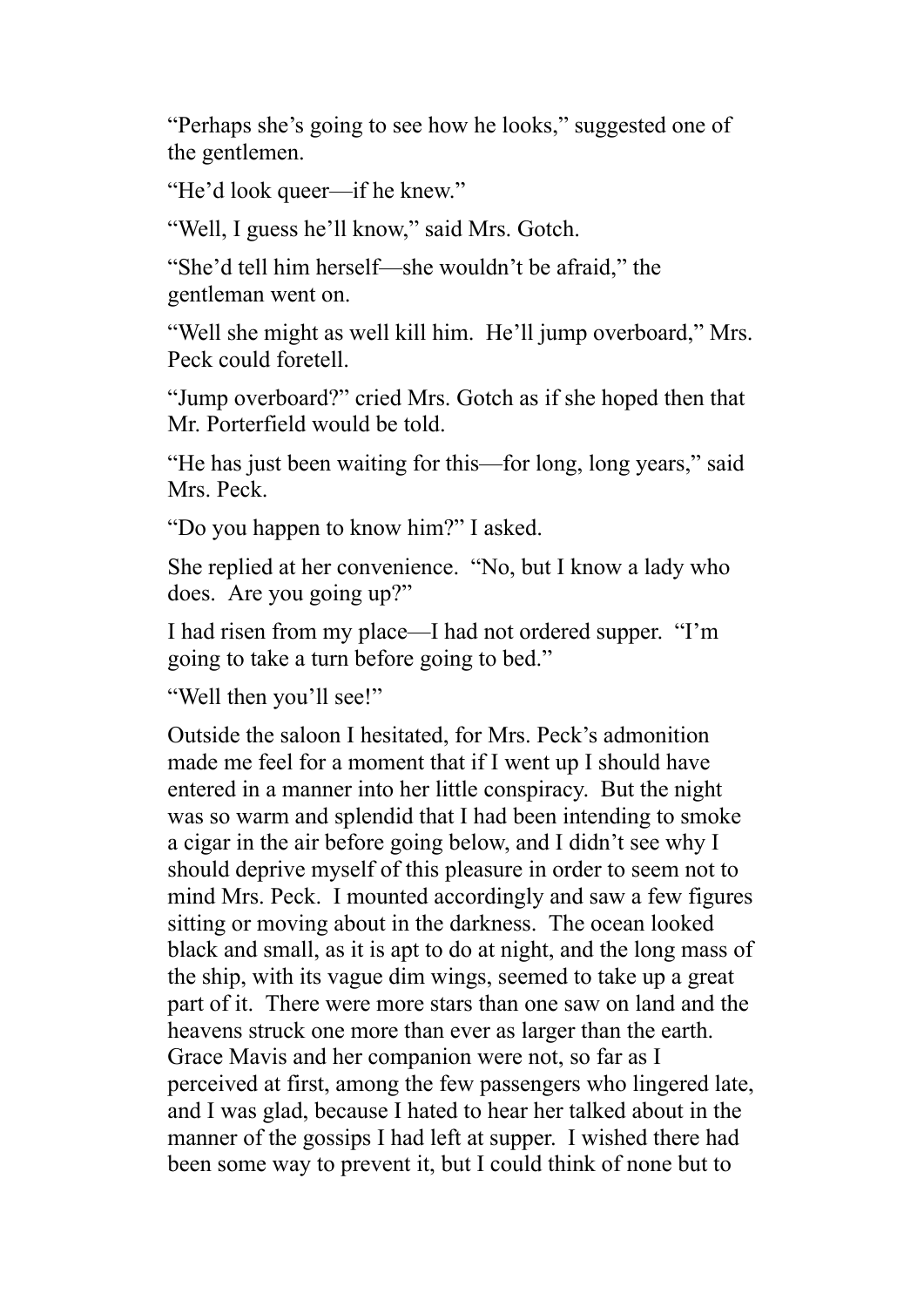recommend her privately to reconsider her rule of discretion. That would be a very delicate business, and perhaps it would be better to begin with Jasper, though that would be delicate too. At any rate one might let him know, in a friendly spirit, to how much remark he exposed the young lady—leaving this revelation to work its way upon him. Unfortunately I couldn't altogether believe that the pair were unconscious of the observation and the opinion of the passengers. They weren't boy and girl; they had a certain social perspective in their eye. I was meanwhile at any rate in no possession of the details of that behaviour which had made them—according to the version of my good friends in the saloon—a scandal to the ship; for though I had taken due note of them, as will already have been gathered, I had taken really no such ferocious, or at least such competent, note as Mrs. Peck. Nevertheless the probability was that they knew what was thought of them what naturally would be—and simply didn't care. That made our heroine out rather perverse and even rather shameless; and yet somehow if these were her leanings I didn't dislike her for them. I don't know what strange secret excuses I found for her. I presently indeed encountered, on the spot, a need for any I might have at call, since, just as I was on the point of going below again, after several restless turns and—within the limit where smoking was allowed—as many puffs at a cigar as I cared for, I became aware of a couple of figures settled together behind one of the lifeboats that rested on the deck. They were so placed as to be visible only to a person going close to the rail and peering a little sidewise. I don't think I peered, but as I stood a moment beside the rail my eye was attracted by a dusky object that protruded beyond the boat and that I saw at a second glance to be the tail of a lady's dress. I bent forward an instant, but even then I saw very little more; that scarcely mattered however, as I easily concluded that the persons tucked away in so snug a corner were Jasper Nettlepoint and Mr. Porterfield's intended. Tucked away was the odious right expression, and I deplored the fact so betrayed for the pitiful bad taste in it. I immediately turned away, and the next moment found myself face to face with our vessel's skipper. I had already had some conversation with him—he had been so good as to invite me, as he had invited Mrs.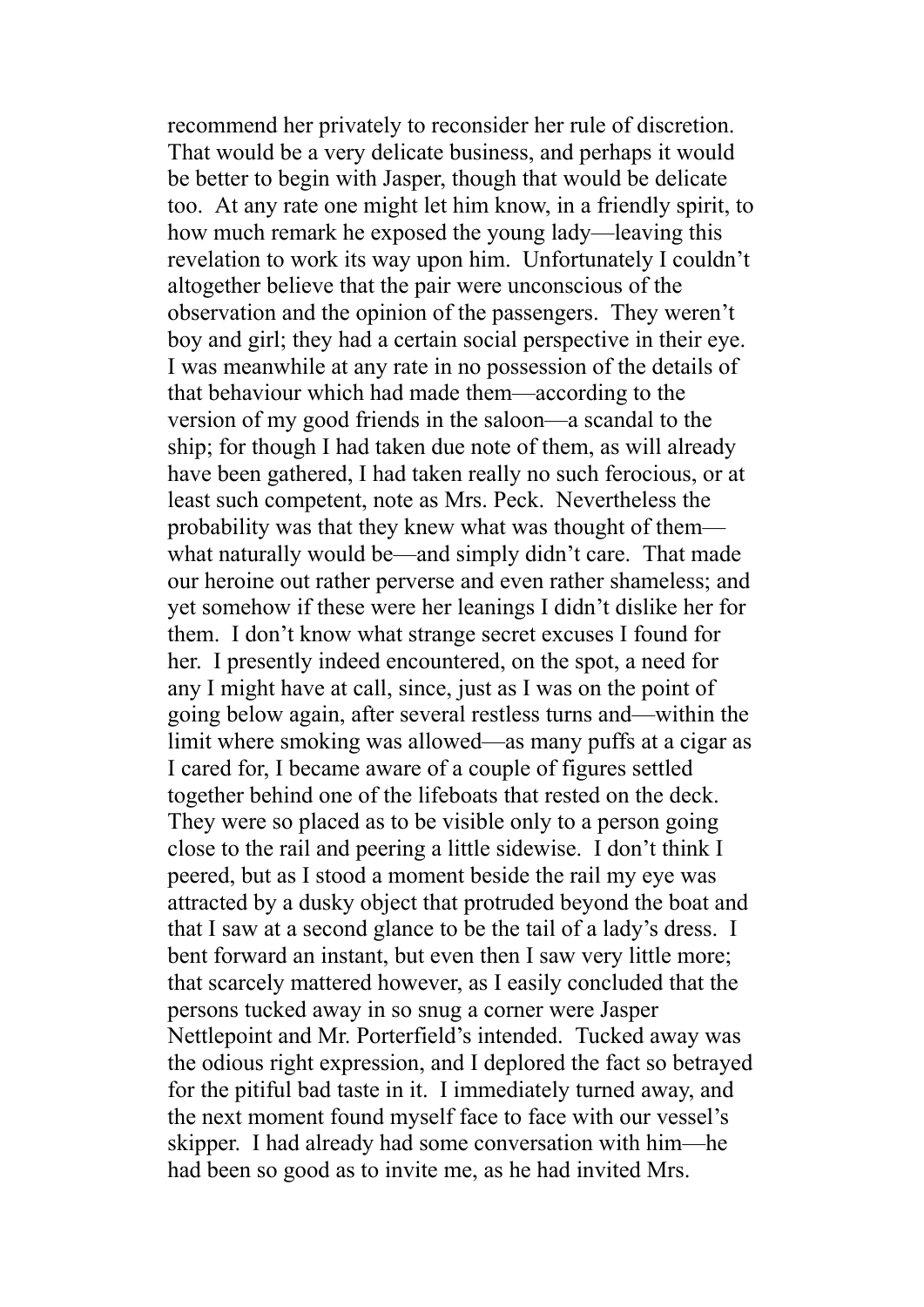Nettlepoint and her son and the young lady travelling with them, and also Mrs. Peck, to sit at his table—and had observed with pleasure that his seamanship had the grace, not universal on the Atlantic liners, of a fine-weather manner.

"They don't waste much time—your friends in there," he said, nodding in the direction in which he had seen me looking.

"Ah well, they haven't much to lose."

"That's what I mean. I'm told *she* hasn't."

I wanted to say something exculpatory, but scarcely knew what note to strike. I could only look vaguely about me at the starry darkness and the sea that seemed to sleep. "Well, with these splendid nights and this perfect air people are beguiled into late hours."

"Yes, we want a bit of a blow," the Captain said.

I demurred. "How much of one?"

"Enough to clear the decks!"

He was after all rather dry and he went about his business. He had made me uneasy, and instead of going below I took a few turns more. The other walkers dropped off pair by pair—they were all men—till at last I was alone. Then after a little I quitted the field. Jasper and his companion were still behind their lifeboat. Personally I greatly preferred our actual conditions, but as I went down I found myself vaguely wishing, in the interest of I scarcely knew what, unless it had been a mere superstitious delicacy, that we might have half a gale.

Miss Mavis turned out, in sea-phrase, early; for the next morning I saw her come up only a short time after I had finished my breakfast, a ceremony over which I contrived not to dawdle. She was alone and Jasper Nettlepoint, by a rare accident, was not on deck to help her. I went to meet her—she was encumbered as usual with her shawl, her sun-umbrella and a book—and laid my hands on her chair, placing it near the stern of the ship, where she liked best to be. But I proposed to her to walk a little before she sat down, and she took my arm after I had put her accessories into the chair. The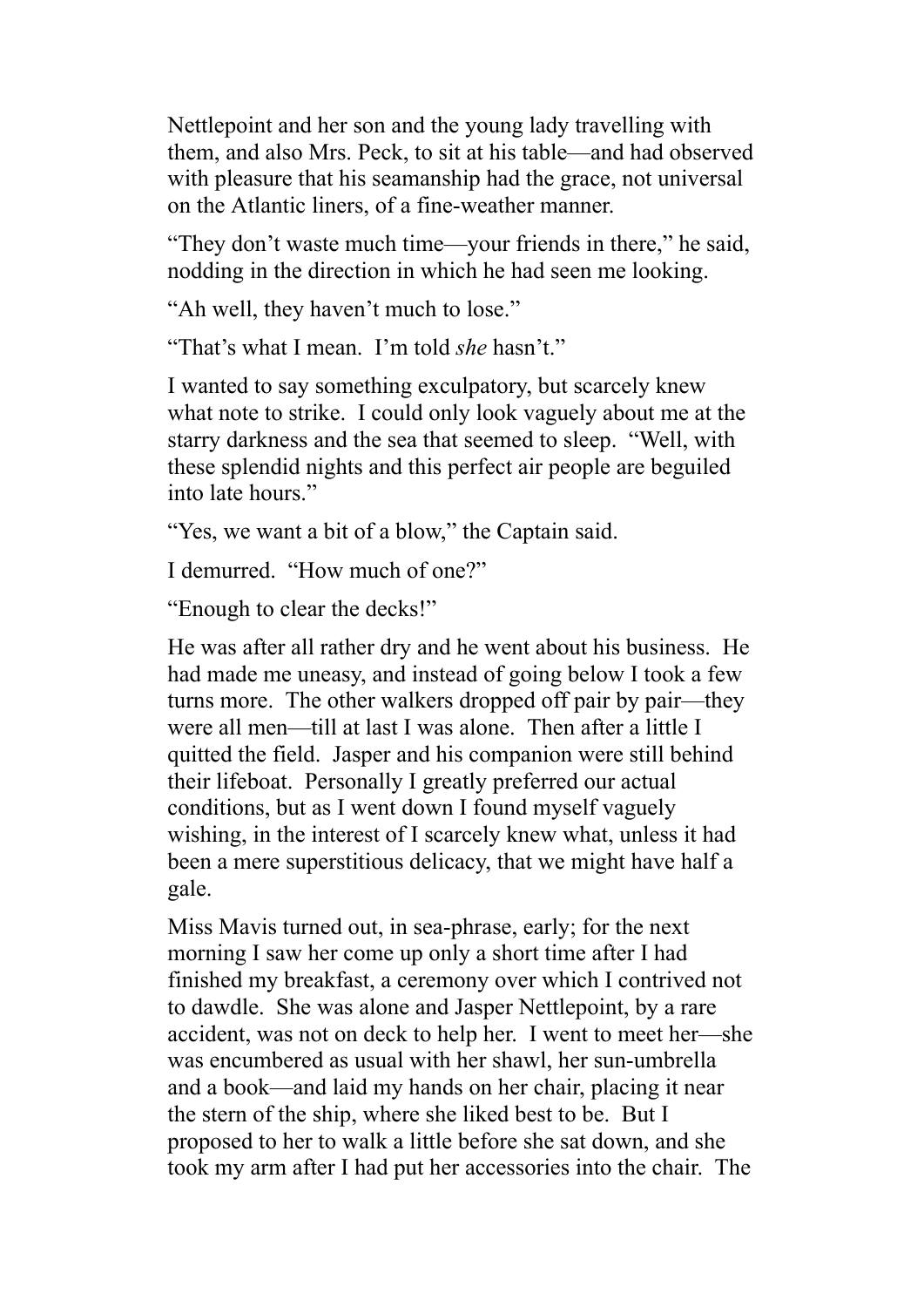deck was clear at that hour and the morning light gay; one had an extravagant sense of good omens and propitious airs. I forget what we spoke of first, but it was because I felt these things pleasantly; and not to torment my companion nor to test her, that I couldn't help exclaiming cheerfully after a moment, as I have mentioned having done the first day: "Well, we're getting on, we're getting on!"

"Oh yes, I count every hour."

"The last days always go quicker," I said, "and the last hours  $"$ 

"Well, the last hours?" she asked; for I had instinctively checked myself.

"Oh one's so glad then that it's almost the same as if one had arrived. Yet we ought to be grateful when the elements have been so kind to us," I added. "I hope you'll have enjoyed the voyage."

She hesitated ever so little. "Yes, much more than I expected."

"Did you think it would be very bad?"

"Horrible, horrible!"

The tone of these words was strange, but I hadn't much time to reflect upon it, for turning round at that moment I saw Jasper Nettlepoint come toward us. He was still distant by the expanse of the white deck, and I couldn't help taking him in from head to foot as he drew nearer. I don't know what rendered me on this occasion particularly sensitive to the impression, but it struck me that I saw him as I had never seen him before, saw him, thanks to the intense sea-light, inside and out, in his personal, his moral totality. It was a quick, a vivid revelation; if it only lasted a moment it had a simplifying certifying effect. He was intrinsically a pleasing apparition, with his handsome young face and that marked absence of any drop in his personal arrangements which, more than any one I've ever seen, he managed to exhibit on shipboard. He had none of the appearance of wearing out old clothes that usually prevails there, but dressed quite straight, as I heard some one say. This gave him an assured, almost a triumphant air, as of a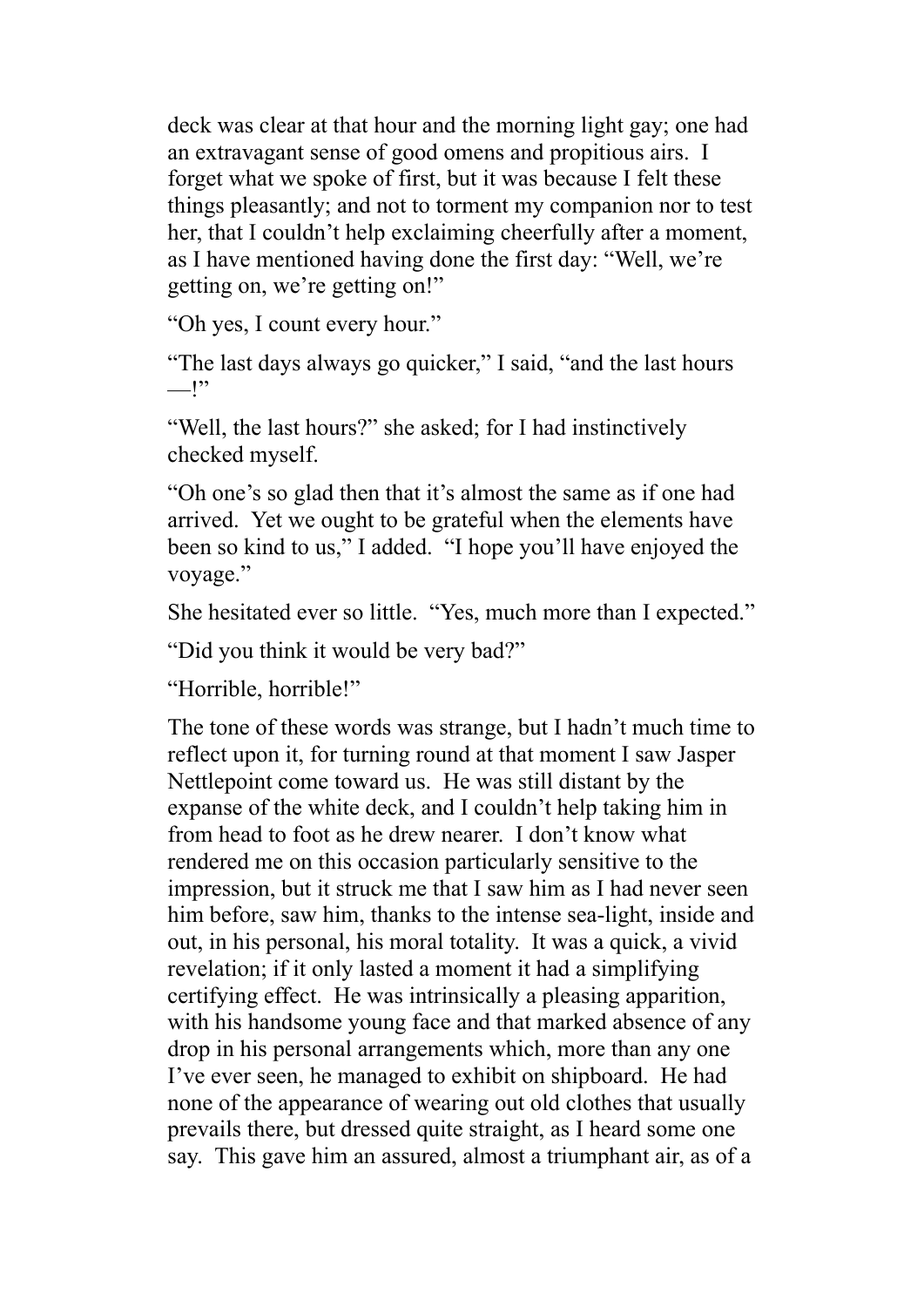young man who would come best out of any awkwardness. I expected to feel my companion's hand loosen itself on my arm, as an indication that now she must go to him, and I was almost surprised she didn't drop me. We stopped as we met and Jasper bade us a friendly good-morning. Of course the remark that we had another lovely day was already indicated, and it led him to exclaim, in the manner of one to whom criticism came easily, "Yes, but with this sort of thing consider what one of the others would do!"

"One of the other ships?"

"We should be there now, or at any rate tomorrow."

"Well then I'm glad it isn't one of the others"—and I smiled at the young lady on my arm. My words offered her a chance to say something appreciative, and gave him one even more; but neither Jasper nor Grace Mavis took advantage of the occasion. What they did do, I noticed, was to look at each other rather fixedly an instant; after which she turned her eyes silently to the sea. She made no movement and uttered no sound, contriving to give me the sense that she had all at once become perfectly passive, that she somehow declined responsibility. We remained standing there with Jasper in front of us, and if the contact of her arm didn't suggest I should give her up, neither did it intimate that we had better pass on. I had no idea of giving her up, albeit one of the things I seemed to read just then into Jasper's countenance was a fine implication that she was his property. His eyes met mine for a moment, and it was exactly as if he had said to me "I know what you think, but I don't care a rap." What I really thought was that he was selfish beyond the limits: that was the substance of my little revelation. Youth is almost always selfish, just as it is almost always conceited, and, after all, when it's combined with health and good parts, good looks and good spirits, it has a right to be, and I easily forgive it if it be really youth. Still it's a question of degree, and what stuck out of Jasper Nettlepoint—if, of course, one had the intelligence for it—was that his egotism had a hardness, his love of his own way an avidity. These elements were jaunty and prosperous, they were accustomed to prevail. He was fond, very fond, of women; they were necessary to him—that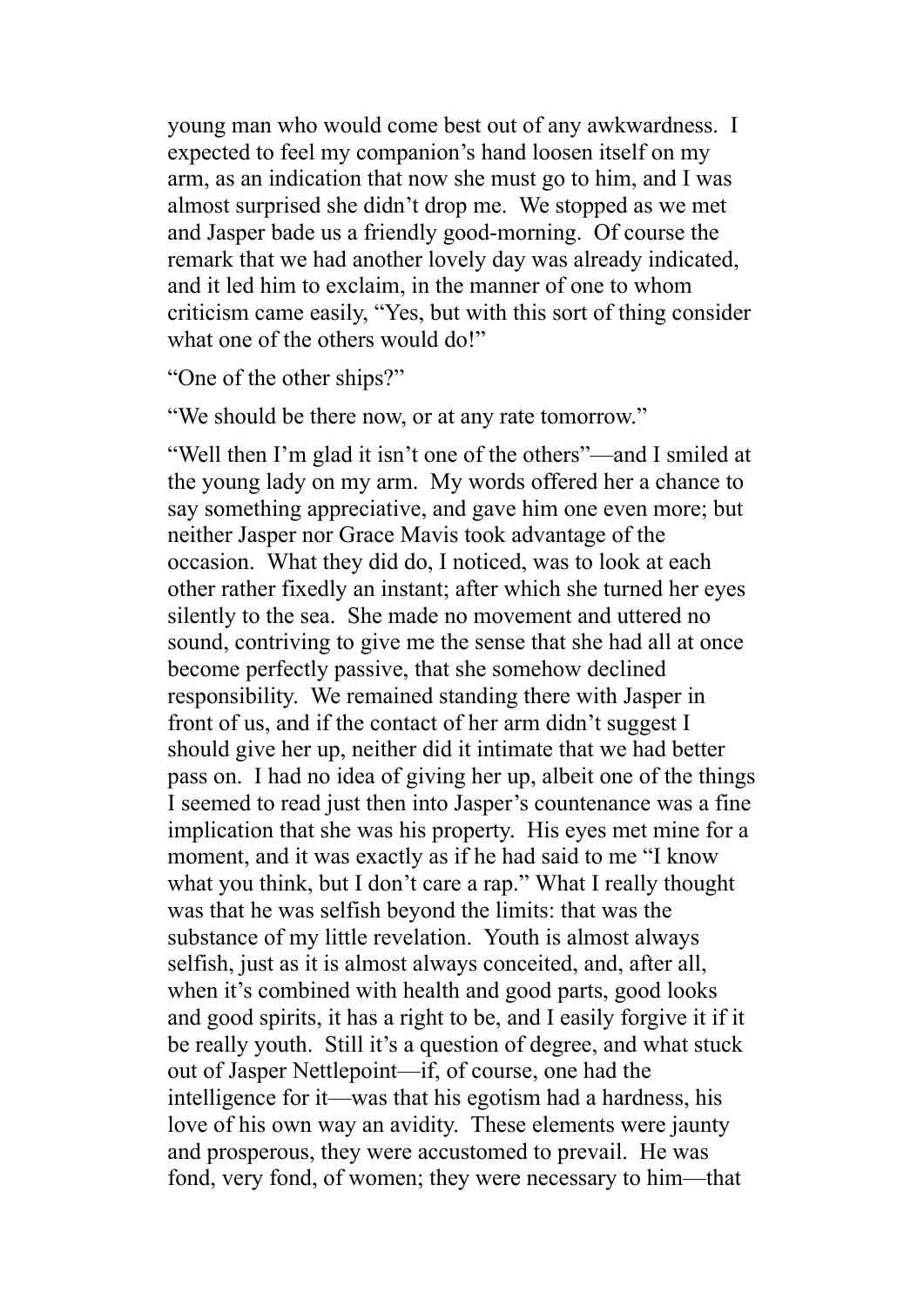was in his type; but he wasn't in the least in love with Grace Mavis. Among the reflexions I quickly made this was the one that was most to the point. There was a degree of awkwardness, after a minute, in the way we were planted there, though the apprehension of it was doubtless not in the least with himself. To dissimulate my own share in it, at any rate, I asked him how his mother might be.

His answer was unexpected. "You had better go down and see."

"Not till Miss Mavis is tired of me."

She said nothing to this and I made her walk again. For some minutes she failed to speak; then, rather abruptly, she began: "I've seen you talking to that lady who sits at our table—the one who has so many children."

"Mrs. Peck? Oh yes, one has inevitably talked with Mrs. Peck"

"Do you know her very well?"

"Only as one knows people at sea. An acquaintance makes itself. It doesn't mean very much."

"She doesn't speak to me—she might if she wanted."

"That's just what she says of you—that you might speak to her."

"Oh if she's waiting for that!" said my companion with a laugh. Then she added: "She lives in our street, nearly opposite."

"Precisely. That's the reason why she thinks you coy or haughty. She has seen you so often and seems to know so much about you."

"What does she know about me?"

"Ah you must ask her—I can't tell you!"

"I don't care what she knows," said my young lady. After a moment she went on: "She must have seen I ain't very sociable." And then, "What are you laughing at?" she asked.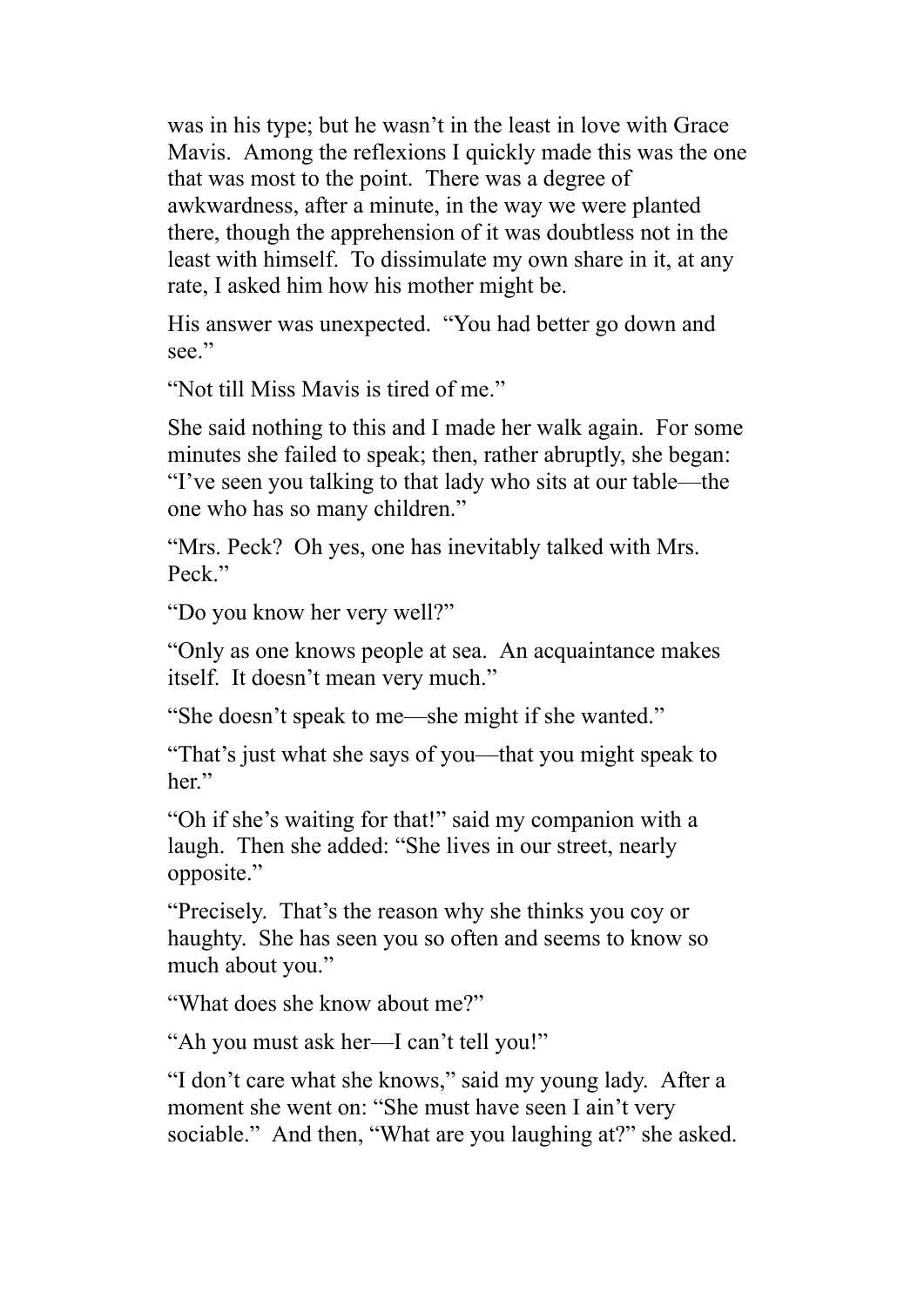"Well"—my amusement was difficult to explain—"you're not very sociable, and yet somehow you are. Mrs. Peck is, at any rate, and thought that ought to make it easy for you to enter into conversation with her."

"Oh I don't care for her conversation—I know what it amounts to." I made no reply—I scarcely knew what reply to make—and the girl went on: "I know what she thinks and I know what she says." Still I was silent, but the next moment I saw my discretion had been wasted, for Miss Mavis put to me straight: "Does she make out that she knows Mr. Porterfield?"

"No, she only claims she knows a lady who knows him."

"Yes, that's it—Mrs. Jeremie. Mrs. Jeremie's an idiot!" I wasn't in a position to controvert this, and presently my young lady said she would sit down. I left her in her chair—I saw that she preferred it—and wandered to a distance. A few minutes later I met Jasper again, and he stopped of his own accord to say: "We shall be in about six in the evening of our eleventh day—they promise it."

"If nothing happens, of course."

"Well, what's going to happen?"

"That's just what I'm wondering!" And I turned away and went below with the foolish but innocent satisfaction of thinking I had mystified him.

## **IV**

"I DON'T know what to do, and you must help me," Mrs. Nettlepoint said to me, that evening, as soon as I looked in.

"I'll do what I can—but what's the matter?"

"She has been crying here and going on—she has quite upset me."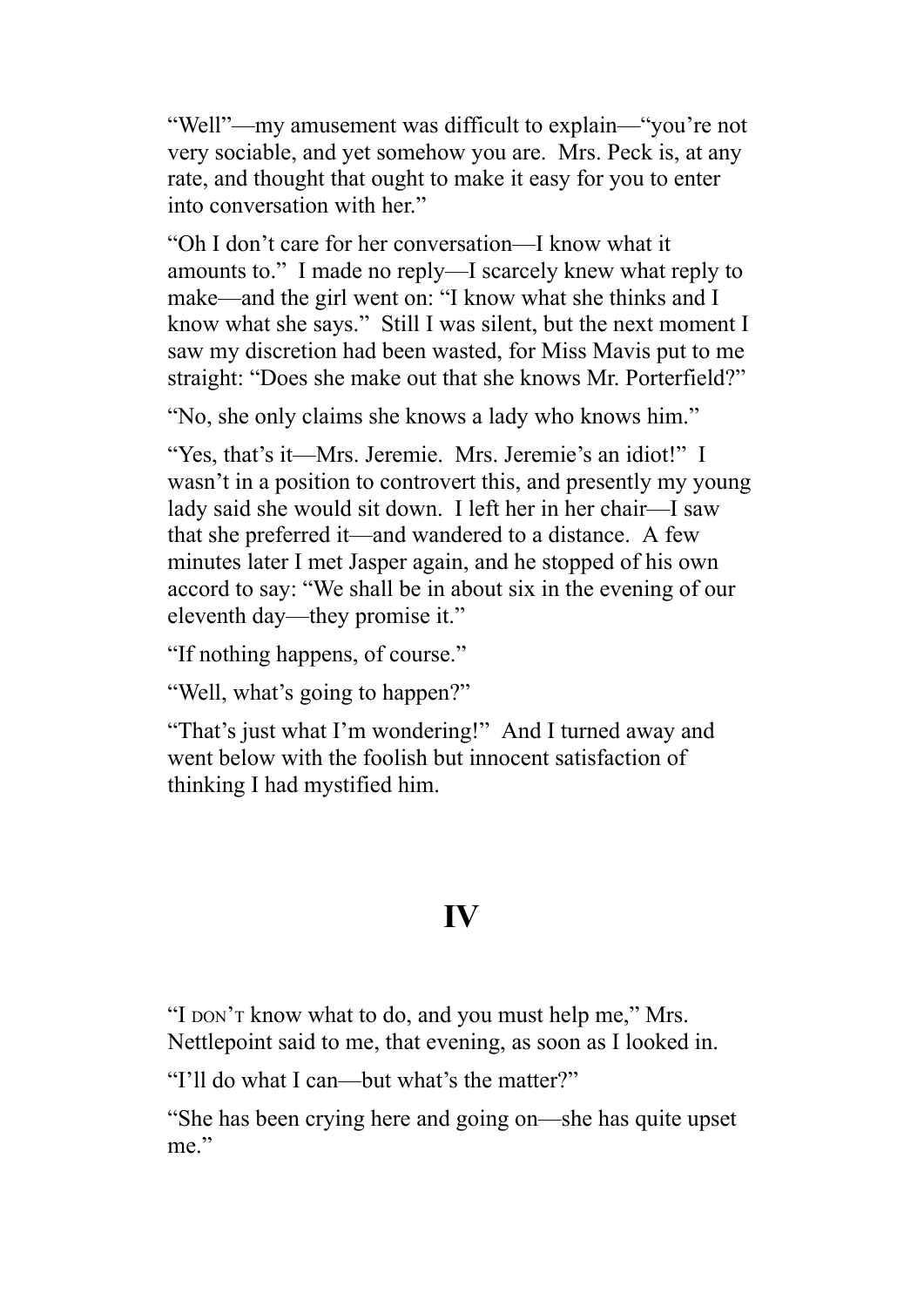"Crying? She doesn't look like that."

"Exactly, and that's what startled me. She came in to see me this afternoon, as she has done before, and we talked of the weather and the run of the ship and the manners of the stewardess and other such trifles, and then suddenly, in the midst of it, as she sat there, on no visible pretext, she burst into tears. I asked her what ailed her and tried to comfort her, but she didn't explain; she said it was nothing, the effect of the sea, of the monotony, of the excitement, of leaving home. I asked her if it had anything to do with her prospects, with her marriage; whether she finds as this draws near that her heart isn't in it. I told her she mustn't be nervous, that I could enter into that—in short I said what I could. All she replied was that she *is* nervous, very nervous, but that it was already over; and then she jumped up and kissed me and went away. Does she look as if she has been crying?" Mrs. Nettlepoint wound up.

"How can I tell, when she never quits that horrid veil? It's as if she were ashamed to show her face."

"She's keeping it for Liverpool. But I don't like such incidents," said Mrs. Nettlepoint. "I think I ought to go above."

"And is that where you want me to help you?"

"Oh with your arm and that sort of thing, yes. But I may have to look to you for something more. I feel as if something were going to happen."

"That's exactly what I said to Jasper this morning."

"And what did he say?"

"He only looked innocent—as if he thought I meant a fog or a storm."

"Heaven forbid—it isn't that! I shall never be good-natured again," Mrs. Nettlepoint went on; "never have a girl put on me that way. You always pay for it—there are always tiresome complications. What I'm afraid of is after we get there. She'll throw up her engagement; there will be dreadful scenes; I shall be mixed up with them and have to look after her and keep her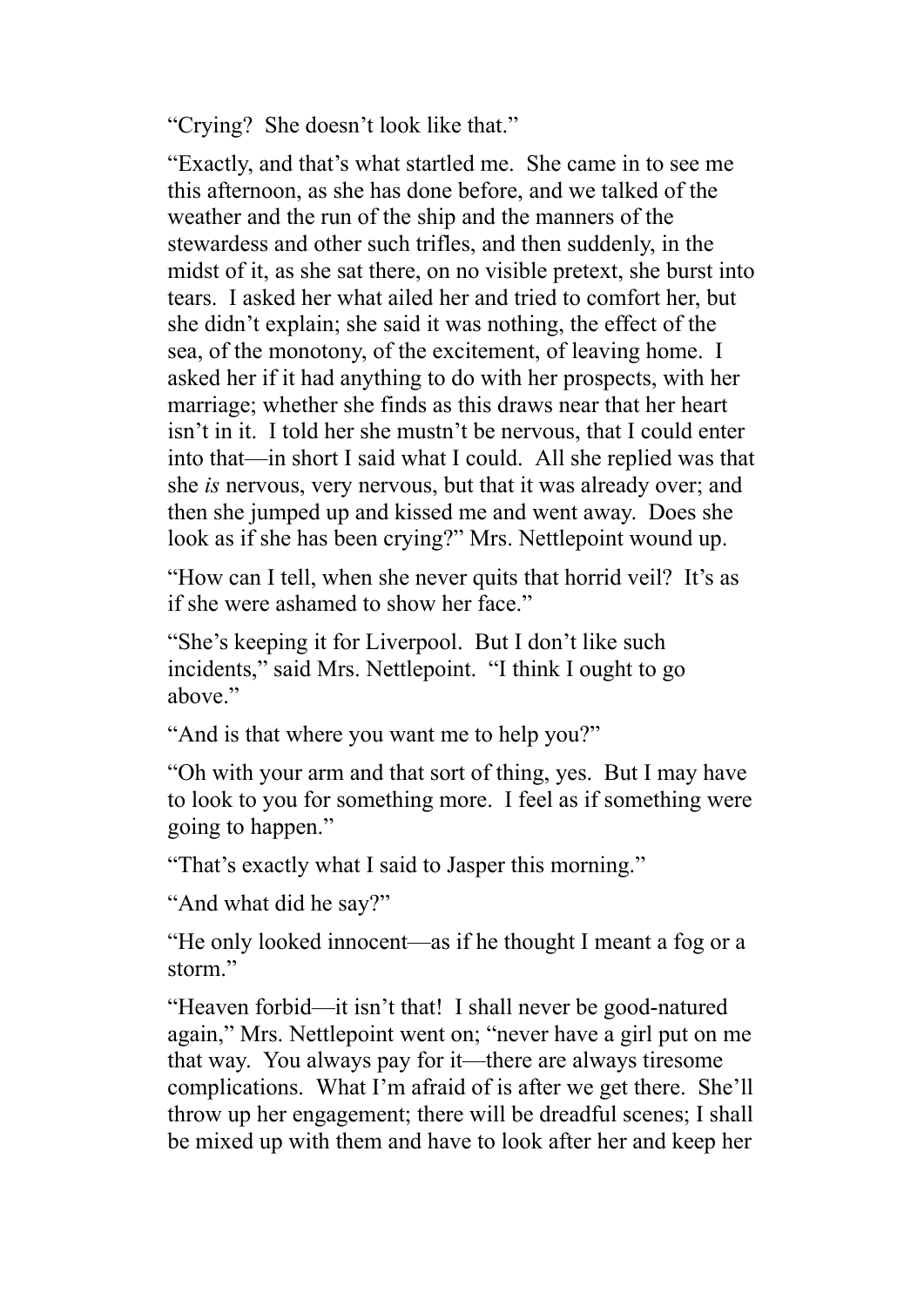with me. I shall have to stay there with her till she can be sent back, or even take her up to London. Do you see all that?"

I listened respectfully; after which I observed: "You're afraid of your son."

She also had a pause. "It depends on how you mean it."

"There are things you might say to him—and with your manner; because you have one, you know, when you choose."

"Very likely, but what's my manner to his? Besides, I *have* said everything to him. That is I've said the great thing—that he's making her immensely talked about."

"And of course in answer to that he has asked you how you know, and you've told him you have it from me."

"I've had to tell him; and he says it's none of your business."

"I wish he'd say that," I remarked, "to my face."

"He'll do so perfectly if you give him a chance. That's where you can help me. Quarrel with him—he's rather good at a quarrel; and that will divert him and draw him off."

"Then I'm ready," I returned, "to discuss the matter with him for the rest of the voyage."

"Very well; I count on you. But he'll ask you, as he asks me, what the deuce you want him to do."

"To go to bed!"—and I'm afraid I laughed.

"Oh it isn't a joke."

I didn't want to be irritating, but I made my point. "That's exactly what I told you at first."

"Yes, but don't exult; I hate people who exult. Jasper asks of me," she went on, "why he should mind her being talked about if she doesn't mind it herself."

"I'll tell him why," I replied; and Mrs. Nettlepoint said she should be exceedingly obliged to me and repeated that she would indeed take the field.

I looked for Jasper above that same evening, but circumstances didn't favour my quest. I found him—that is I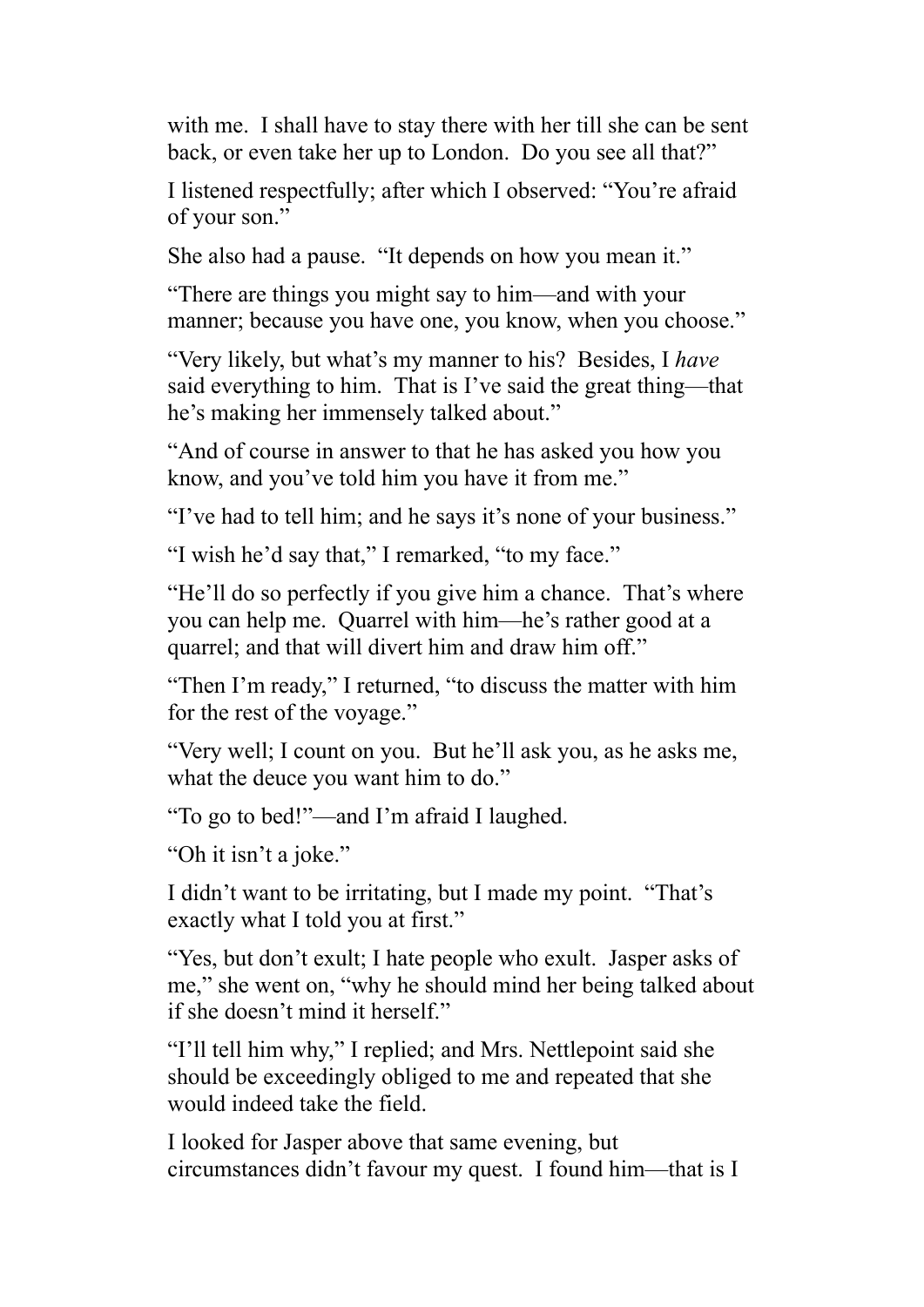gathered he was again ensconced behind the lifeboat with Miss Mavis; but there was a needless violence in breaking into their communion, and I put off our interview till the next day. Then I took the first opportunity, at breakfast, to make sure of it. He was in the saloon when I went in and was preparing to leave the table; but I stopped him and asked if he would give me a quarter of an hour on deck a little later—there was something particular I wanted to say to him. He said "Oh yes, if you like"—with just a visible surprise, but I thought with plenty of assurance. When I had finished my breakfast I found him smoking on the forward-deck and I immediately began: "I'm going to say something you won't at all like; to ask you a question you'll probably denounce for impertinent."

"I certainly shall if I find it so," said Jasper Nettlepoint.

"Well, of course my warning has meant that I don't care if you do. I'm a good deal older than you and I'm a friend—of many years—of your mother. There's nothing I like less than to be meddlesome, but I think these things give me a certain right a sort of privilege. Besides which my inquiry will speak for itself"

"Why so many damned preliminaries?" my young man asked through his smoke.

We looked into each other's eyes a moment. What indeed was his mother's manner—her best manner—compared with his? "Are you prepared to be responsible?"

"To you?"

"Dear no—to the young lady herself. I'm speaking of course of Miss Mavis."

"Ah yes, my mother tells me you have her greatly on your mind."

"So has your mother herself—now."

"She's so good as to say so—to oblige you."

"She'd oblige me a great deal more by reassuring me. I know perfectly of your knowing I've told her that Miss Mavis is greatly talked about."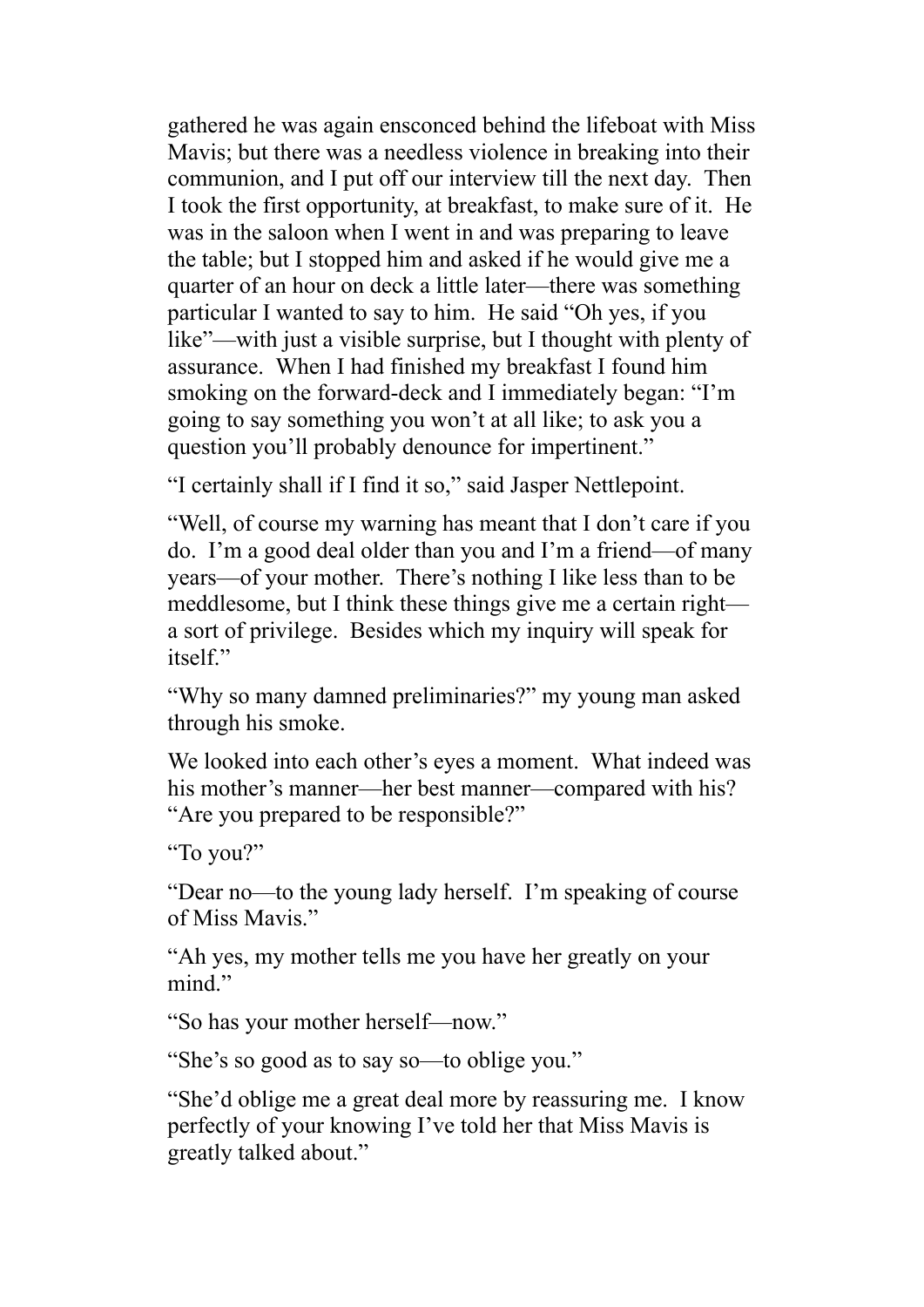"Yes, but what on earth does it matter?"

"It matters as a sign."

"A sign of what?"

"That she's in a false position."

Jasper puffed his cigar with his eyes on the horizon, and I had, a little unexpectedly, the sense of producing a certain effect on him. "I don't know whether it's *your* business, what you're attempting to discuss but it really strikes me it's none of mine. What have I to do with the tattle with which a pack of old women console themselves for not being sea-sick?"

"Do you call it tattle that Miss Mavis is in love with you?"

"Drivelling."

"Then," I retorted, "you're very ungrateful. The tattle of a pack of old women has this importance, that she suspects, or she knows, it exists, and that decent girls are for the most part very sensitive to that sort of thing. To be prepared not to heed it in this case she must have a reason, and the reason must be the one I've taken the liberty to call your attention to."

"In love with me in six days, just like that?"—and he still looked away through narrowed eyelids.

"There's no accounting for tastes, and six days at sea are equivalent to sixty on land. I don't want to make you too proud. Of course if you recognise your responsibility it's all right and I've nothing to say."

"I don't see what you mean," he presently returned.

"Surely you ought to have thought of that by this time. She's engaged to be married, and the gentleman she's engaged to is to meet her at Liverpool. The whole ship knows it—though *I* didn't tell them!—and the whole ship's watching her. It's impertinent if you like, just as I am myself, but we make a little world here together and we can't blink its conditions. What I ask you is whether you're prepared to allow her to give up the gentleman I've just mentioned for your sake."

Jasper spoke in a moment as if he didn't understand. "For my sake?"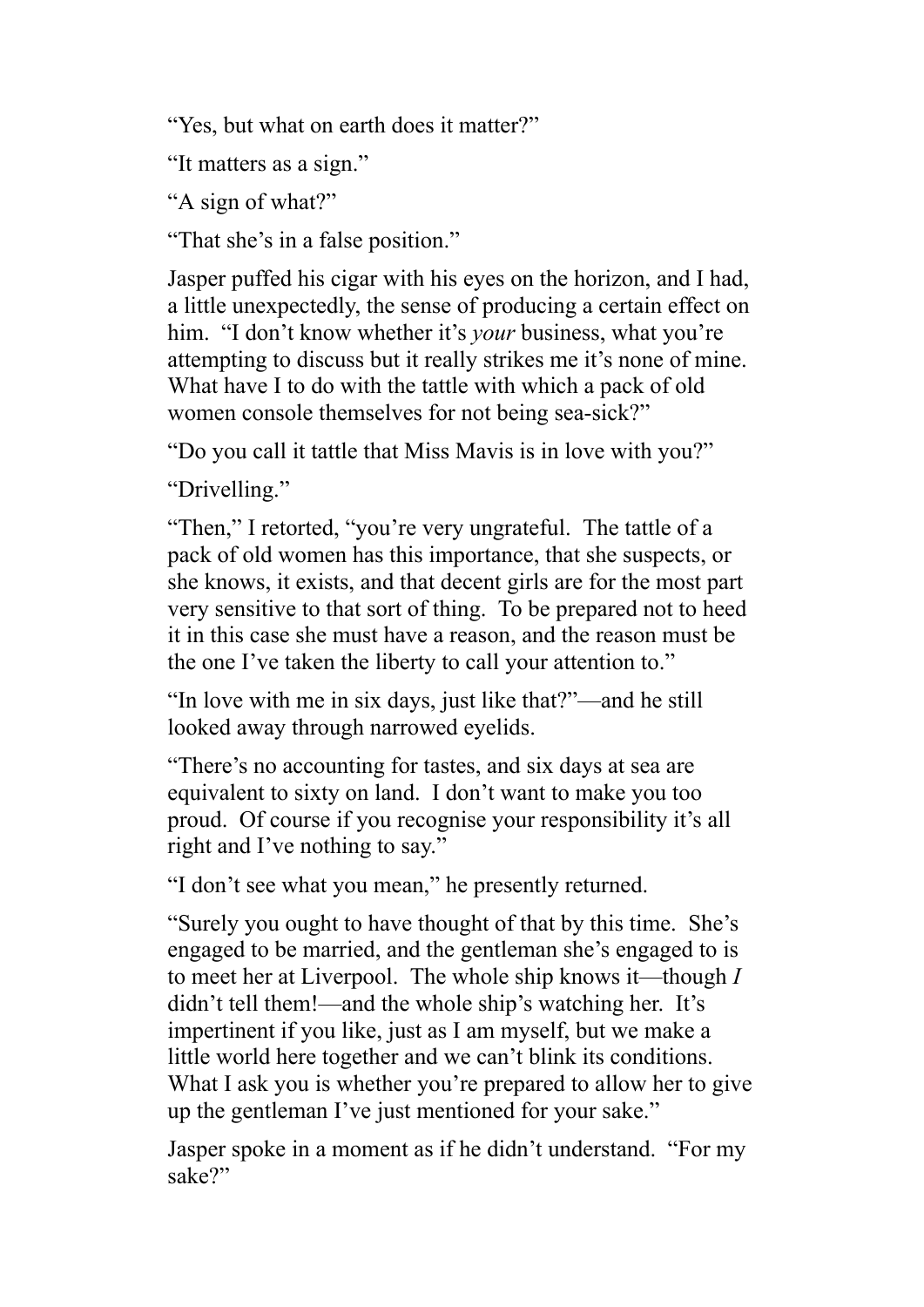"To marry her if she breaks with him."

He turned his eyes from the horizon to my own, and I found a strange expression in them. "Has Miss Mavis commissioned you to go into that?"

"Not in the least."

"Well then, I don't quite see—!"

"It isn't as from another I make it. Let it come from yourself —*to* yourself."

"Lord, you must think I lead myself a life!" he cried as in compassion for my simplicity. "That's a question the young lady may put to me any moment it pleases her."

"Let me then express the hope that she will. But what will you answer?"

"My dear sir, it seems to me that in spite of all the titles you've enumerated you've no reason to expect I'll tell you." He turned away, and I dedicated in perfect sincerity a deep sore sigh to the thought of our young woman. At this, under the impression of it, he faced me again and, looking at me from head to foot, demanded: "What is it you want me to do?"

"I put it to your mother that you ought to go to bed."

"You had better do that yourself!" he replied.

This time he walked off, and I reflected rather dolefully that the only clear result of my undertaking would probably have been to make it vivid to him that she was in love with him. Mrs. Nettlepoint came up as she had announced, but the day was half over: it was nearly three o'clock. She was accompanied by her son, who established her on deck, arranged her chair and her shawls, saw she was protected from sun and wind, and for an hour was very properly attentive. While this went on Grace Mavis was not visible, nor did she reappear during the whole afternoon. I hadn't observed that she had as yet been absent from the deck for so long a period. Jasper left his mother, but came back at intervals to see how she got on, and when she asked where Miss Mavis might be answered that he hadn't the least idea. I sat with my friend at her particular request: she told me she knew that if I didn't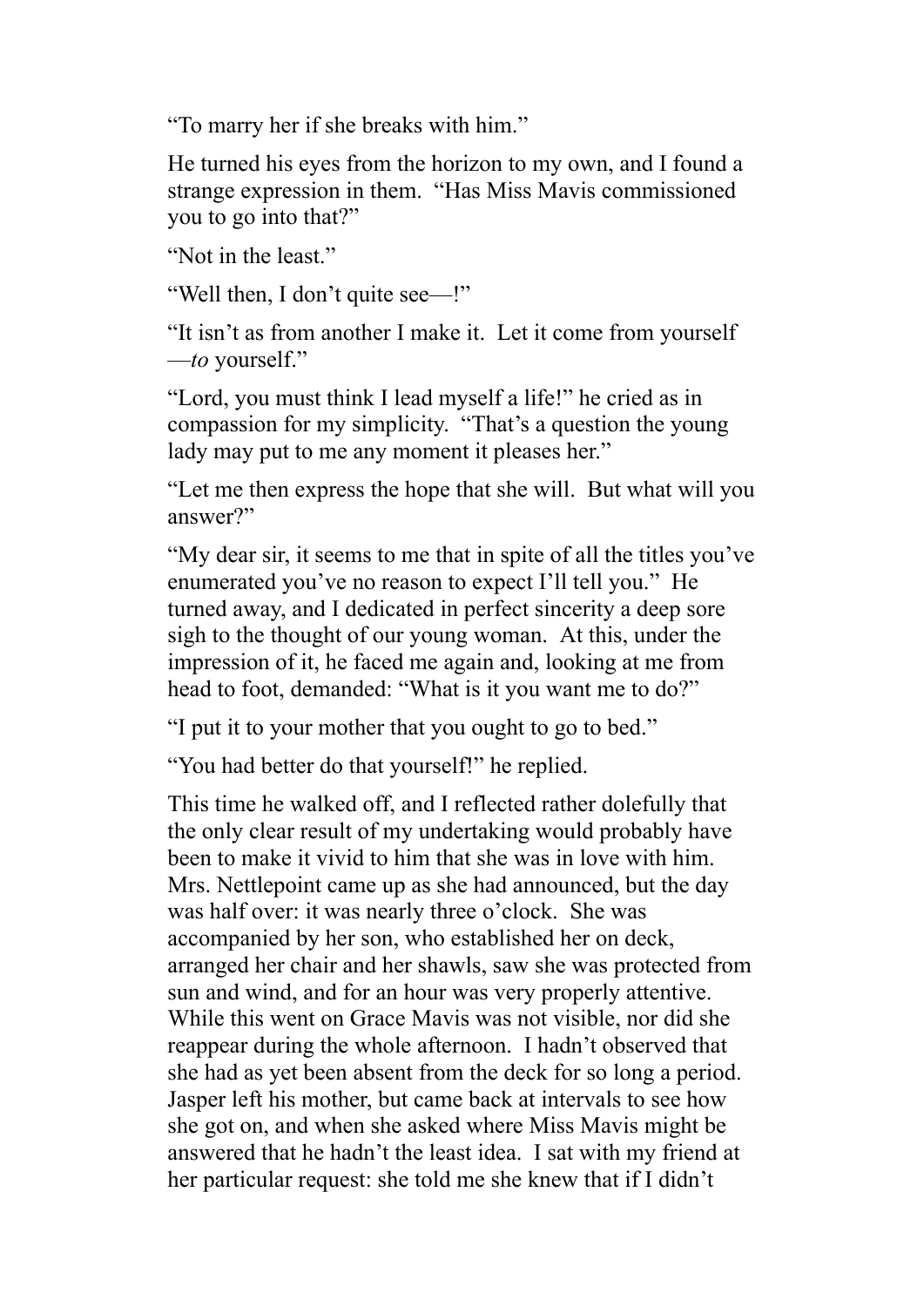Mrs. Peck and Mrs. Gotch would make their approach, so that I must act as a watch-dog. She was flurried and fatigued with her migration, and I think that Grace Mavis's choosing this occasion for retirement suggested to her a little that she had been made a fool of. She remarked that the girl's not being there showed her for the barbarian she only could be, and that she herself was really very good so to have put herself out; her charge was a mere bore: that was the end of it. I could see that my companion's advent quickened the speculative activity of the other ladies they watched her from the opposite side of the deck, keeping their eyes fixed on her very much as the man at the wheel kept his on the course of the ship. Mrs. Peck plainly had designs, and it was from this danger that Mrs. Nettlepoint averted her face.

"It's just as we said," she remarked to me as we sat there. "It's like the buckets in the well. When I come up everything else goes down."

"No, not at all everything else—since Jasper remains here."

"Remains? I don't see him."

"He comes and goes—it's the same thing."

"He goes more than he comes. But *n'en parlons plus*; I haven't gained anything. I don't admire the sea at all—what is it but a magnified water-tank? I shan't come up again."

"I've an idea she'll stay in her cabin now," I said. "She tells me she has one to herself." Mrs. Nettlepoint replied that she might do as she liked, and I repeated to her the little conversation I had had with Jasper.

She listened with interest, but "Marry her? Mercy!" she exclaimed. "I like the fine freedom with which you give my son away."

"You wouldn't accept that?"

"Why in the world should I?"

"Then I don't understand your position."

"Good heavens, I *have* none! It isn't a position to be tired of the whole thing."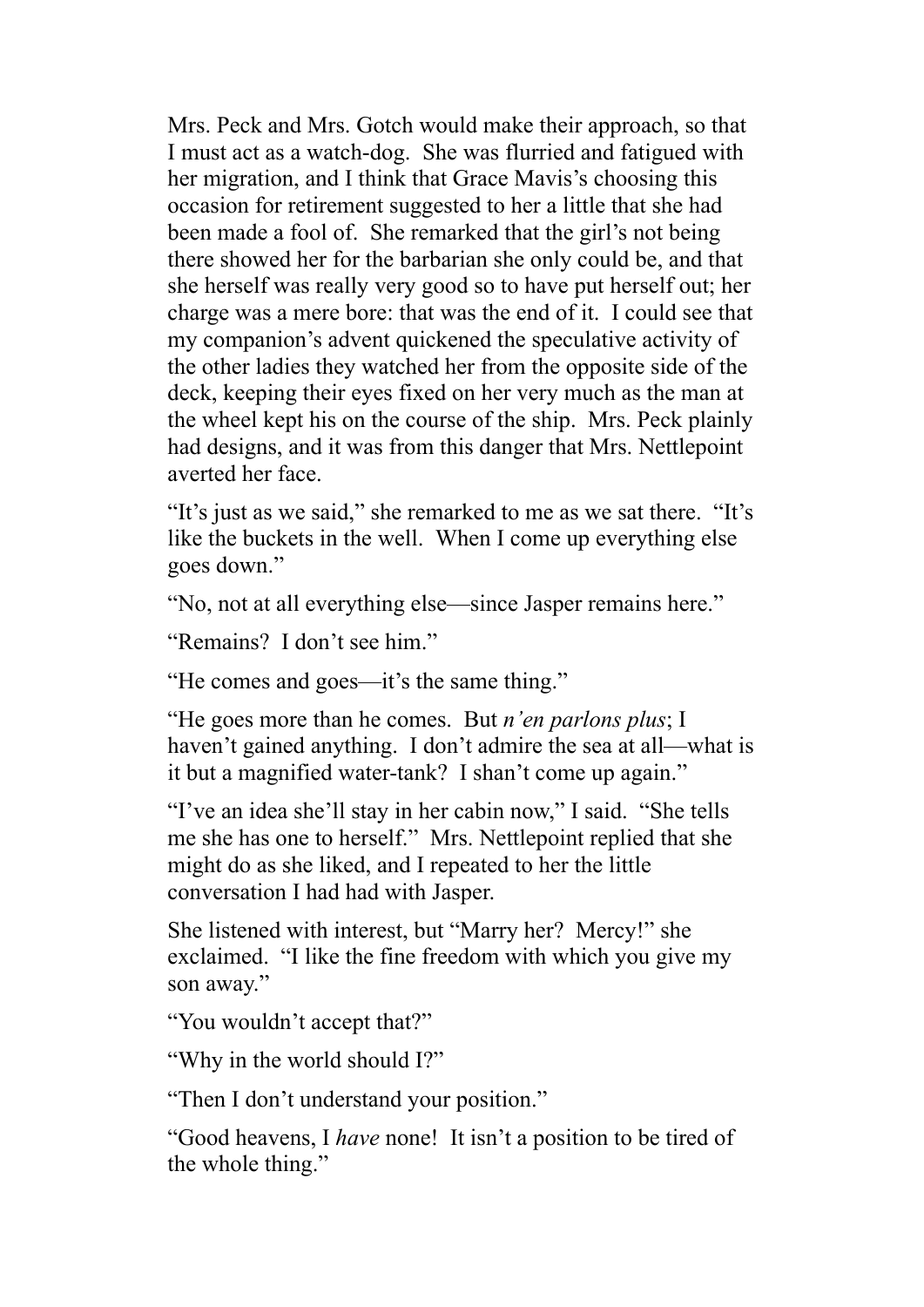"You wouldn't accept it even in the case I put to him—that of her believing she had been encouraged to throw over poor Porterfield?"

"Not even—not even. Who can know what she believes?"

It brought me back to where we had started from. "Then you do exactly what I said you would—you show me a fine example of maternal immorality."

"Maternal fiddlesticks! It was she who began it."

"Then why did you come up today?" I asked.

"To keep you quiet."

Mrs. Nettlepoint's dinner was served on deck, but I went into the saloon. Jasper was there, but not Grace Mavis, as I had half-expected. I sought to learn from him what had become of her, if she were ill—he must have thought I had an odious pertinacity—and he replied that he knew nothing whatever about her. Mrs. Peck talked to me—or tried to—of Mrs. Nettlepoint, expatiating on the great interest it had been to see her; only it was a pity she didn't seem more sociable. To this I made answer that she was to be excused on the score of health.

"You don't mean to say she's sick on this pond?"

"No, she's unwell in another way."

"I guess I know the way!" Mrs. Peck laughed. And then she added: "I suppose she came up to look after her pet."

"Her pet?" I set my face.

"Why Miss Mavis. We've talked enough about that."

"Quite enough. I don't know what that has had to do with it. Miss Mavis, so far as I've noticed, hasn't been above today."

"Oh it goes on all the same."

"It goes on?"

"Well, it's too late."

"Too late?"

"Well, you'll see. There'll be a row."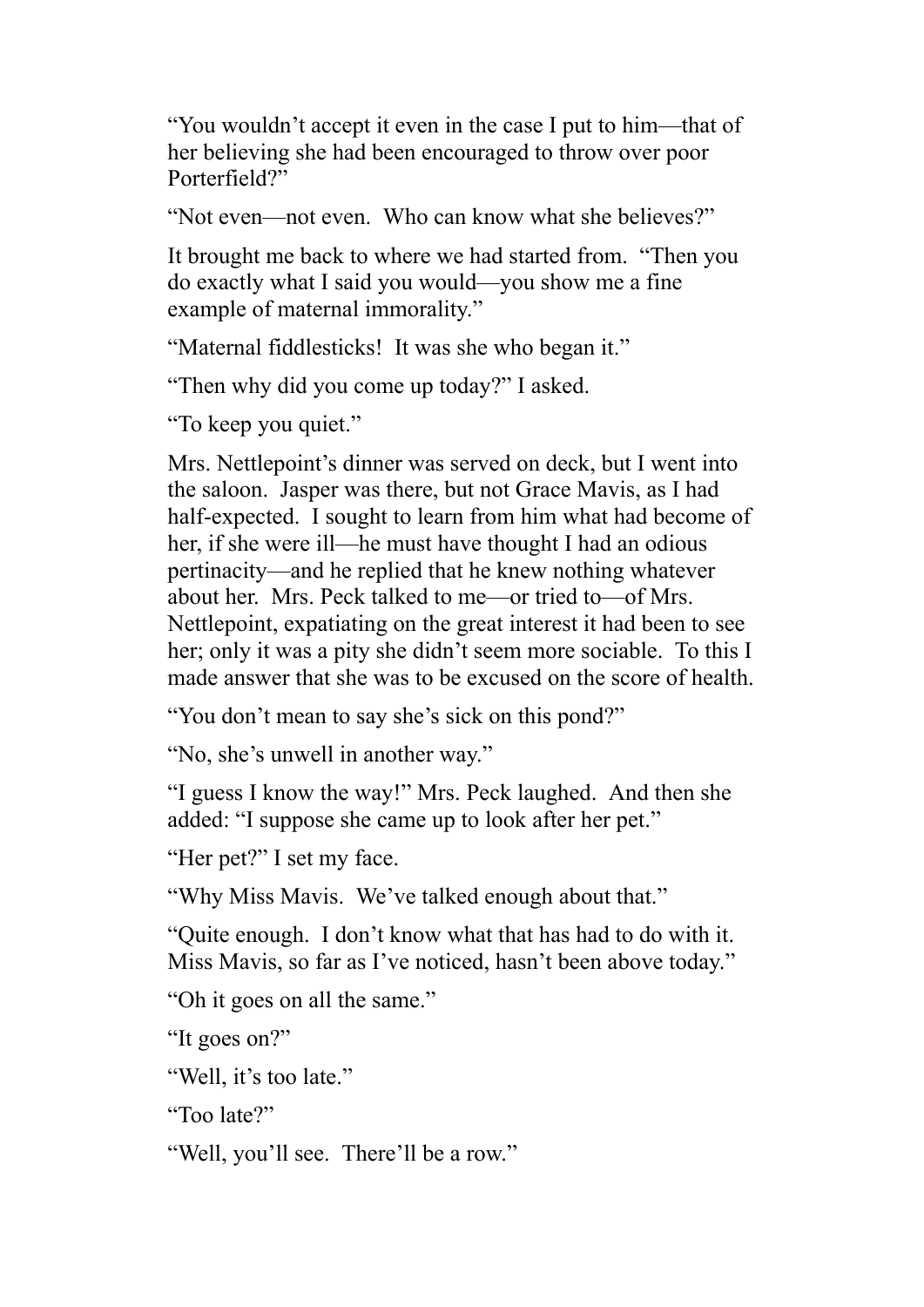This wasn't comforting, but I didn't repeat it on deck. Mrs. Nettlepoint returned early to her cabin, professing herself infinitely spent. I didn't know what "went on," but Grace Mavis continued not to show. I looked in late, for a goodnight to my friend, and learned from her that the girl hadn't been to her. She had sent the stewardess to her room for news, to see if she were ill and needed assistance, and the stewardess had come back with mere mention of her not being there. I went above after this; the night was not quite so fair and the deck almost empty. In a moment Jasper Nettlepoint and our young lady moved past me together. "I hope you're better!" I called after her; and she tossed me over her shoulder—"Oh yes, I had a headache; but the air now does me good!"

I went down again—I was the only person there but they, and I wanted not to seem to dog their steps—and, returning to Mrs. Nettlepoint's room, found (her door was open to the little passage) that she was still sitting up.

"She's all right!" I said. "She's on the deck with Jasper."

The good lady looked up at me from her book. "I didn't know you called that all right."

"Well, it's better than something else."

"Than what else?"

"Something I was a little afraid of." Mrs. Nettlepoint continued to look at me; she asked again what that might be. "I'll tell you when we're ashore," I said.

The next day I waited on her at the usual hour of my morning visit, and found her not a little distraught. "The scenes have begun," she said; "you know I told you I shouldn't get through without them! You made me nervous last night—I haven't the least idea what you meant; but you made me horribly nervous. She came in to see me an hour ago, and I had the courage to say to her: 'I don't know why I shouldn't tell you frankly that I've been scolding my son about you.' Of course she asked what I meant by that, and I let her know. 'It seems to me he drags you about the ship too much for a girl in your position. He has the air of not remembering that you belong to some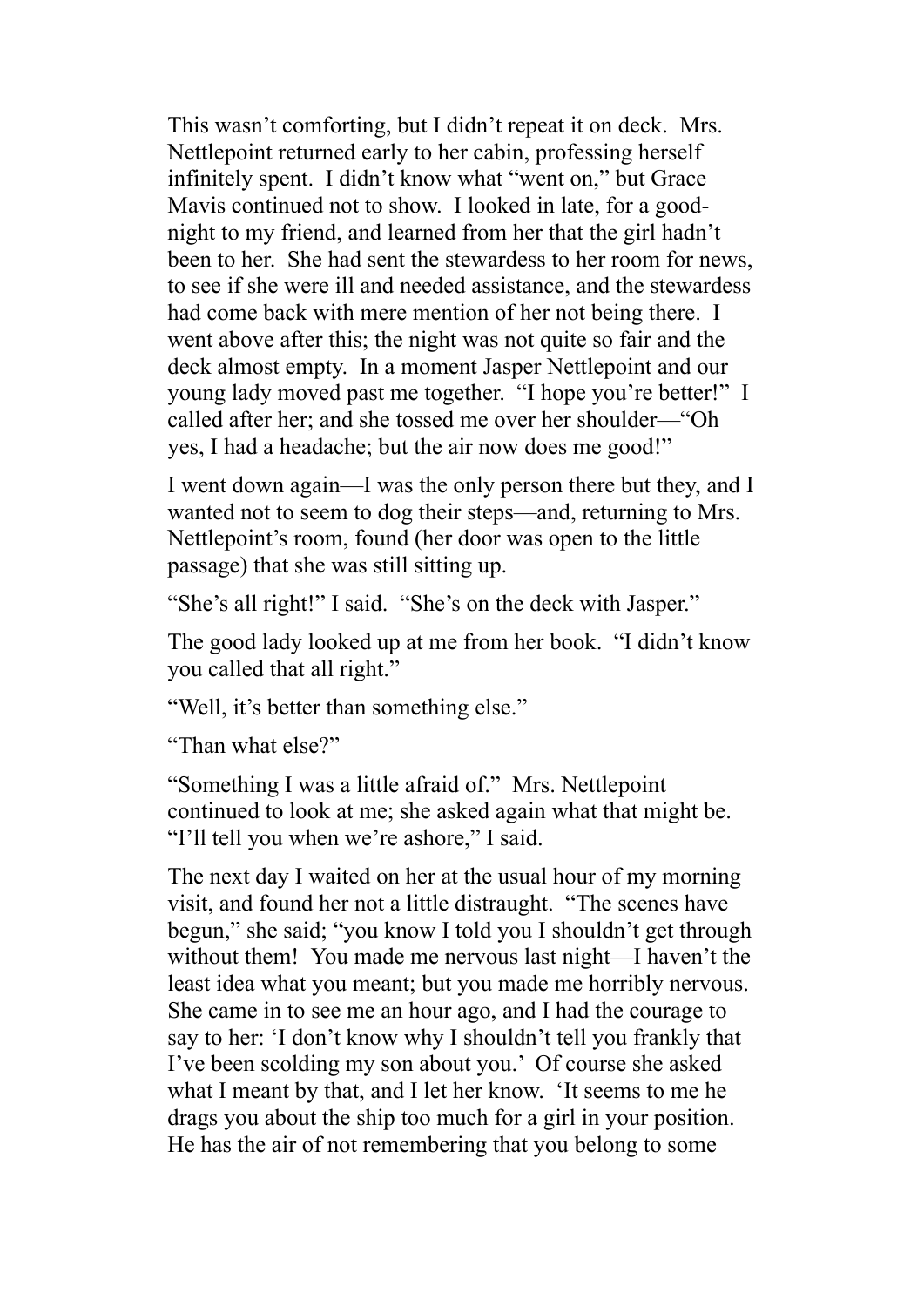one else. There's a want of taste and even a want of respect in it.' That brought on an outbreak: she became very violent."

"Do you mean indignant?"

"Yes, indignant, and above all flustered and excited—at my presuming to suppose her relations with my son not the very simplest in the world. I might scold him as much as I liked that was between ourselves; but she didn't see why I should mention such matters to herself. Did I think she allowed him to treat her with disrespect? That idea wasn't much of a compliment to either of them! He had treated her better and been kinder to her than most other people—there were very few on the ship who hadn't been insulting. She should be glad enough when she got off it, to her own people, to some one whom nobody would have a right to speak of. What was there in her position that wasn't perfectly natural? what was the idea of making a fuss about her position? Did I mean that she took it too easily—that she didn't think as much as she ought about Mr. Porterfield? Didn't I believe she was attached to him didn't I believe she was just counting the hours till she saw him? That would be the happiest moment of her life. It showed how little I knew her if I thought anything else."

"All that must have been rather fine—I should have liked to hear it," I said after quite hanging on my friend's lips. "And what did you reply?"

"Oh I grovelled; I assured her that I accused her—as regards my son—of nothing worse than an excess of good nature. She helped him to pass his time—he ought to be immensely obliged. Also that it would be a very happy moment for me too when I should hand her over to Mr. Porterfield."

"And will you come up today?"

"No indeed—I think she'll do beautifully now."

I heaved this time a sigh of relief. "All's well that ends well!"

Jasper spent that day a great deal of time with his mother. She had told me how much she had lacked hitherto proper opportunity to talk over with him their movements after disembarking. Everything changes a little the last two or three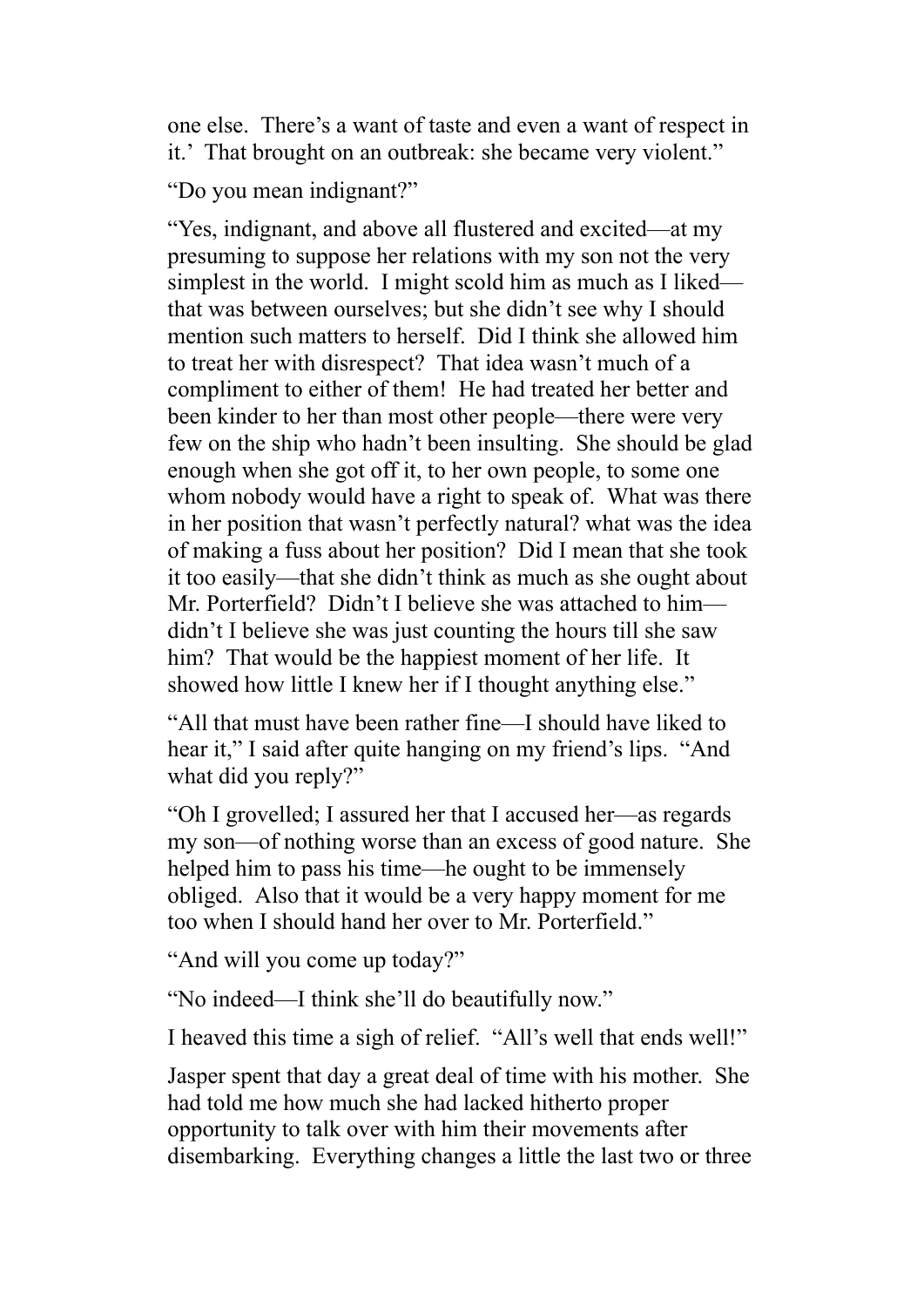days of a voyage; the spell is broken and new combinations take place. Grace Mavis was neither on deck nor at dinner, and I drew Mrs. Peck's attention to the extreme propriety with which she now conducted herself. She had spent the day in meditation and judged it best to continue to meditate.

"Ah she's afraid," said my implacable neighbour.

"Afraid of what?"

"Well, that we'll tell tales when we get there."

"Whom do you mean by 'we'?"

"Well, there are plenty—on a ship like this."

"Then I think," I returned, "we won't."

"Maybe we won't have the chance," said the dreadful little woman.

"Oh at that moment"—I spoke from a full experience —"universal geniality reigns."

Mrs. Peck however knew little of any such law. "I guess she's afraid all the same."

"So much the better!"

"Yes—so much the better!"

All the next day too the girl remained invisible, and Mrs. Nettlepoint told me she hadn't looked in. She herself had accordingly inquired by the stewardess if she might be received in Miss Mavis's own quarters, and the young lady had replied that they were littered up with things and unfit for visitors: she was packing a trunk over. Jasper made up for his devotion to his mother the day before by now spending a great deal of his time in the smoking-room. I wanted to say to him "This is much better," but I thought it wiser to hold my tongue. Indeed I had begun to feel the emotion of prospective arrival—the sense of the return to Europe always kept its intensity—and had thereby the less attention for other matters. It will doubtless appear to the critical reader that my expenditure of interest had been out of proportion to the vulgar appearances of which my story gives an account, but to this I can only reply that the event was to justify me. We sighted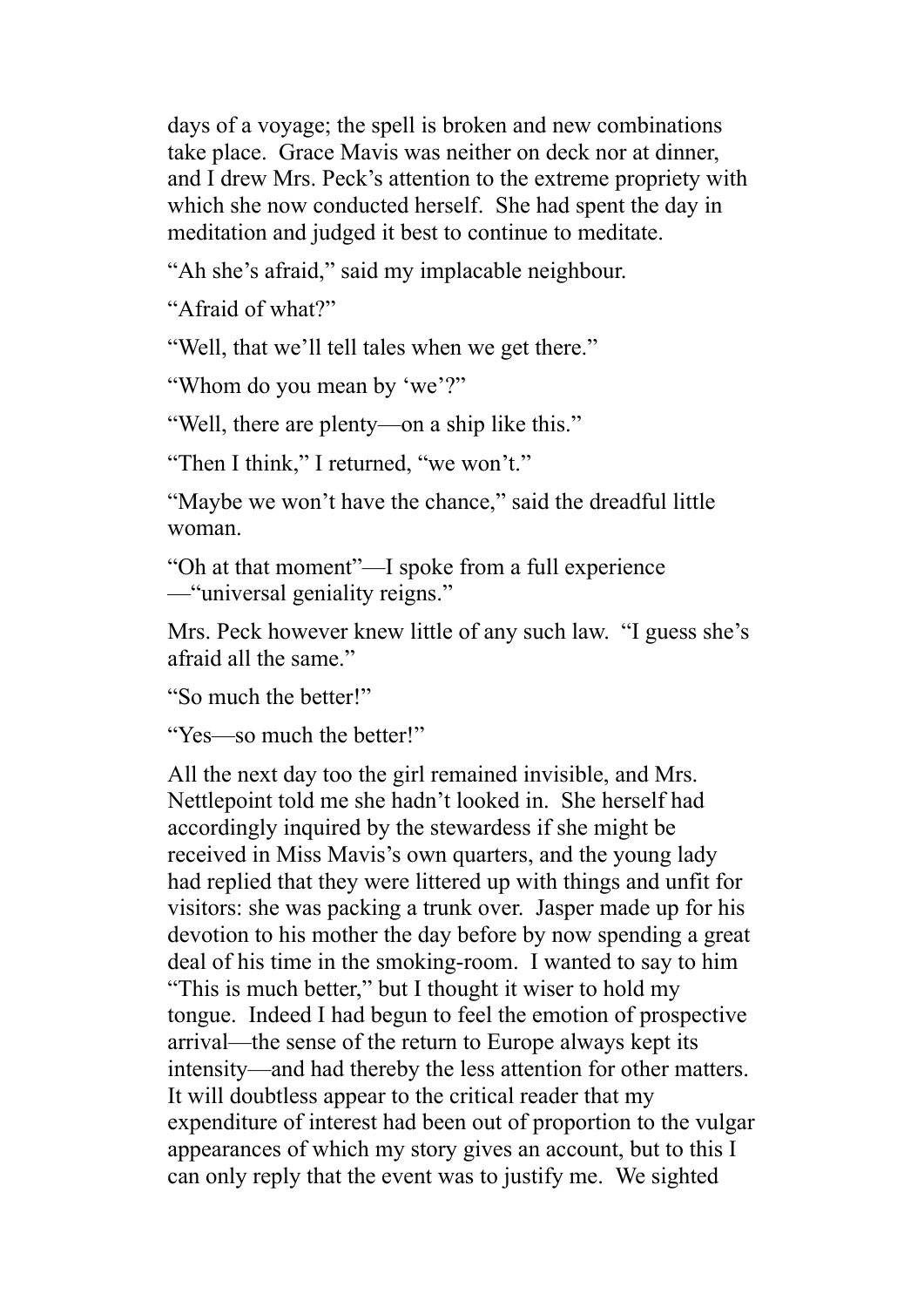land, the dim yet rich coast of Ireland, about sunset, and I leaned on the bulwark and took it in. "It doesn't look like much, does it?" I heard a voice say, beside me; whereupon, turning, I found Grace Mavis at hand. Almost for the first time she had her veil up, and I thought her very pale.

"It will be more tomorrow," I said.

"Oh yes, a great deal more."

"The first sight of land, at sea, changes everything," I went on. "It always affects me as waking up from a dream. It's a return to reality."

For a moment she made me no response; then she said "It doesn't look very real yet."

"No, and meanwhile, this lovely evening, one can put it that the dream's still present."

She looked up at the sky, which had a brightness, though the light of the sun had left it and that of the stars hadn't begun. "It *is* a lovely evening."

"Oh yes, with this we shall do."

She stood some moments more, while the growing dusk effaced the line of the land more rapidly than our progress made it distinct. She said nothing more, she only looked in front of her; but her very quietness prompted me to something suggestive of sympathy and service. It was difficult indeed to strike the right note—some things seemed too wide of the mark and others too importunate. At last, unexpectedly, she appeared to give me my chance. Irrelevantly, abruptly she broke out: "Didn't you tell me you knew Mr. Porterfield?"

"Dear me, yes—I used to see him. I've often wanted to speak to you of him."

She turned her face on me and in the deepened evening I imagined her more pale. "What good would that do?"

"Why it would be a pleasure," I replied rather foolishly.

"Do you mean for you?"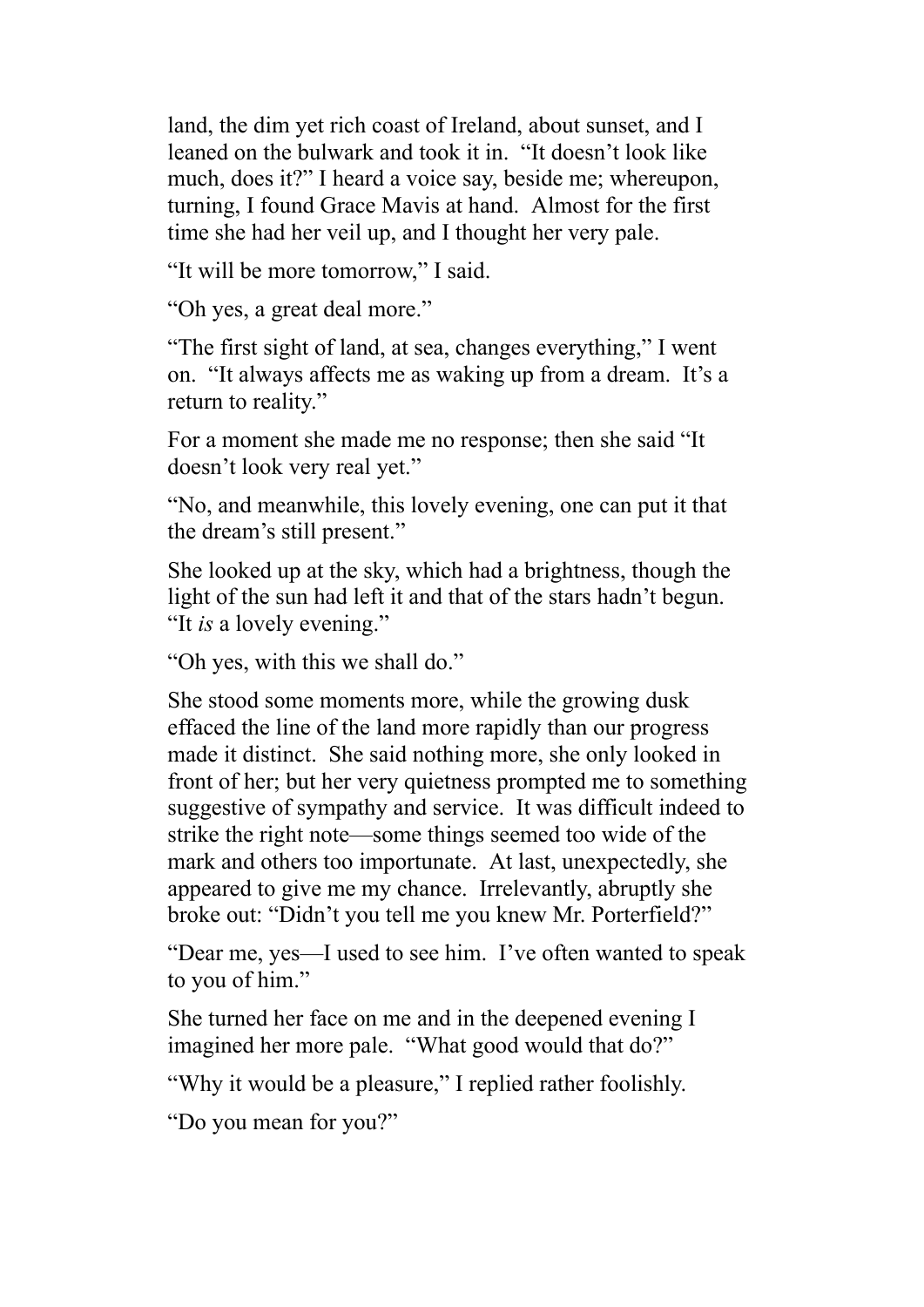"Well, yes—call it that," I smiled.

"Did you know him so well?"

My smile became a laugh and I lost a little my confidence. "You're not easy to make speeches to."

"I hate speeches!" The words came from her lips with a force that surprised me; they were loud and hard. But before I had time to wonder she went on a little differently. "Shall you know him when you see him?"

"Perfectly, I think." Her manner was so strange that I had to notice it in some way, and I judged the best way was jocularly; so I added: "Shan't you?"

"Oh perhaps you'll point him out!" And she walked quickly away. As I looked after her there came to me a perverse, rather a provoking consciousness of having during the previous days, and especially in speaking to Jasper Nettlepoint, interfered with her situation in some degree to her loss. There was an odd pang for me in seeing her move about alone; I felt somehow responsible for it and asked myself why I couldn't have kept my hands off. I had seen Jasper in the smoking-room more than once that day, as I passed it, and half an hour before this had observed, through the open door, that he was there. He had been with her so much that without him she now struck one as bereaved and forsaken. This was really better, no doubt, but superficially it moved—and I admit with the last inconsequence—one's pity. Mrs. Peck would doubtless have assured me that their separation was gammon: they didn't show together on deck and in the saloon, but they made it up elsewhere. The secret places on shipboard are not numerous; Mrs. Peck's "elsewhere" would have been vague, and I know not what licence her imagination took. It was distinct that Jasper had fallen off, but of course what had passed between them on this score wasn't so and could never be. Later on, through his mother, I had *his* version of that, but I may remark that I gave it no credit. Poor Mrs. Nettlepoint, on the other hand, was of course to give it all. I was almost capable, after the girl had left me, of going to my young man and saying: "After all, do return to her a little, just till we get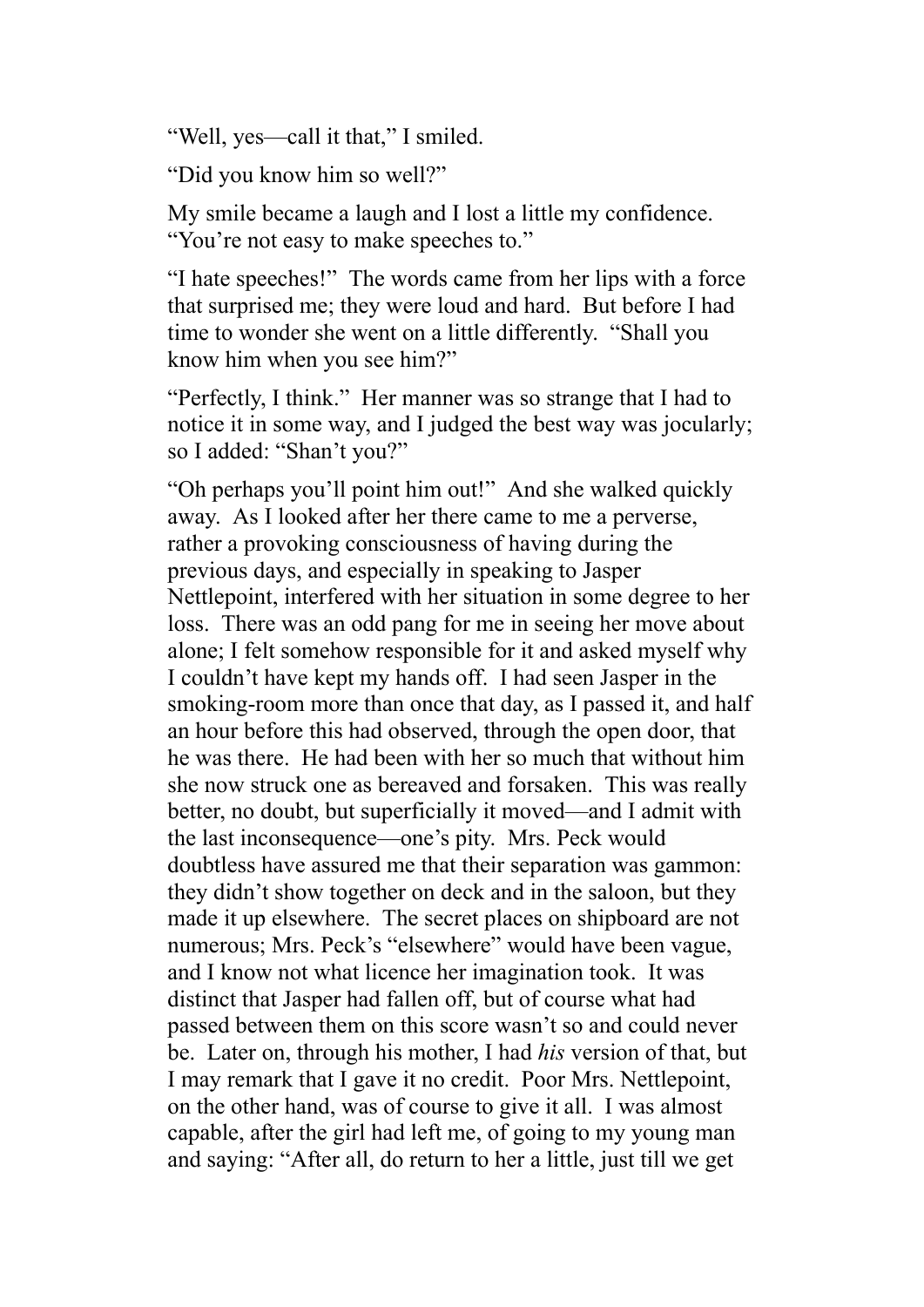in! It won't make any difference after we land." And I don't think it was the fear he would tell me I was an idiot that prevented me. At any rate the next time I passed the door of the smoking-room I saw he had left it. I paid my usual visit to Mrs. Nettlepoint that night, but I troubled her no further about Miss Mavis. She had made up her mind that everything was smooth and settled now, and it seemed to me I had worried her, and that she had worried herself, in sufficiency. I left her to enjoy the deepening foretaste of arrival, which had taken possession of her mind. Before turning in I went above and found more passengers on deck than I had ever seen so late. Jasper moved about among them alone, but I forbore to join him. The coast of Ireland had disappeared, but the night and the sea were perfect. On the way to my cabin, when I came down, I met the stewardess in one of the passages, and the idea entered my head to say to her: "Do you happen to know where Miss Mavis is?"

"Why she's in her room, sir, at this hour."

"Do you suppose I could speak to her?" It had come into my mind to ask her why she had wanted to know of me if I should recognise Mr. Porterfield.

"No sir," said the stewardess; "she has gone to bed."

"That's all right." And I followed the young lady's excellent example.

The next morning, while I dressed, the steward of my side of the ship came to me as usual to see what I wanted. But the first thing he said to, me was: "Rather a bad job, sir—a passenger missing." And while I took I scarce know what instant chill from it, "A lady, sir," he went on—"whom I think you knew. Poor Miss Mavis, sir."

"*Missing*?" I cried—staring at him and horror-stricken.

"She's not on the ship. They can't find her."

"Then where to God is she?"

I recall his queer face. "Well sir, I suppose you know that as well as I"

"Do you mean she has jumped overboard?"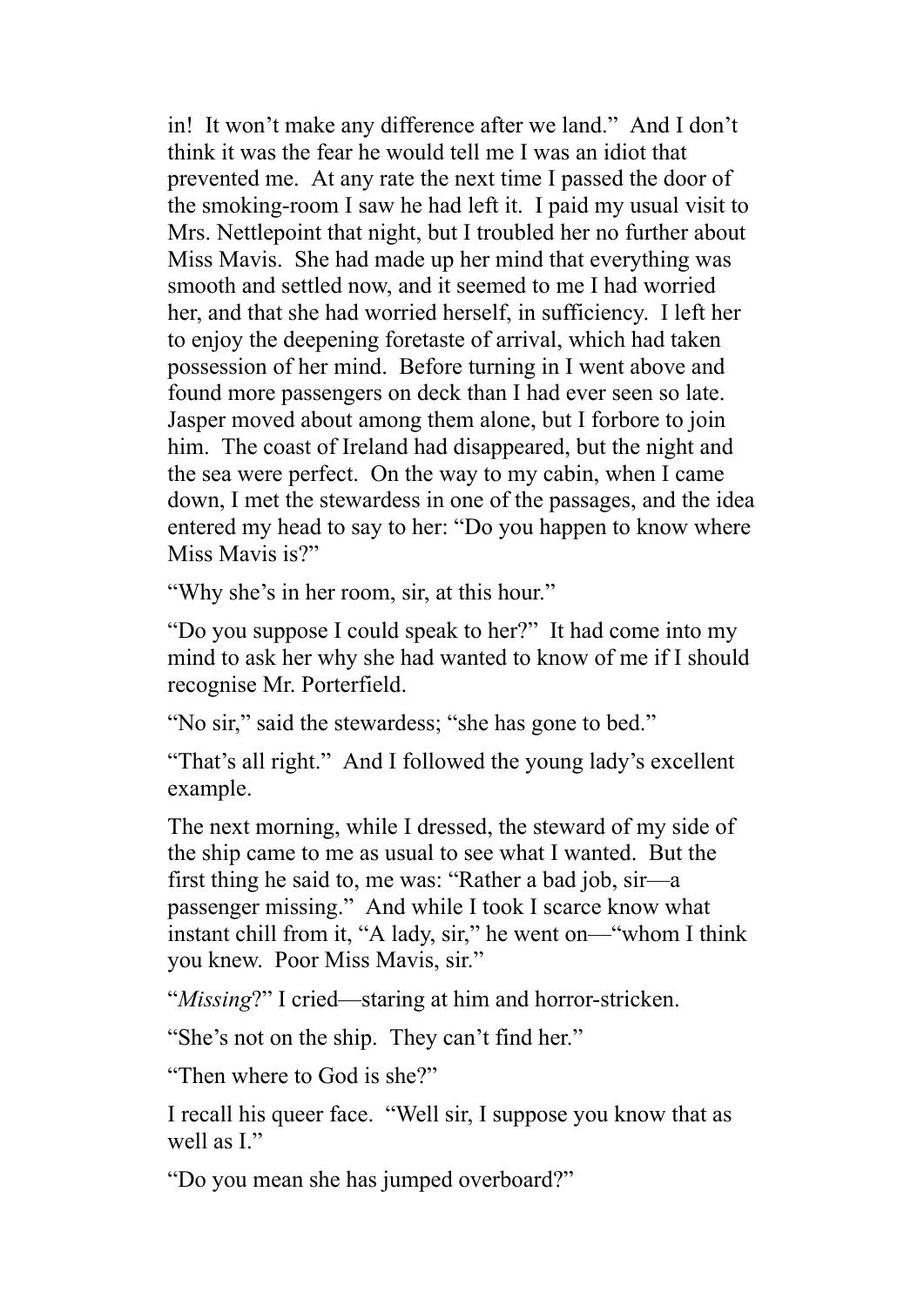"Some time in the night, sir—on the quiet. But it's beyond every one, the way she escaped notice. They usually sees 'em, sir. It must have been about half-past two. Lord, but she was sharp, sir. She didn't so much as make a splash. They say she *'ad* come against her will, sir."

I had dropped upon my sofa—I felt faint. The man went on, liking to talk as persons of his class do when they have something horrible to tell. She usually rang for the stewardess early, but this morning of course there had been no ring. The stewardess had gone in all the same about eight o'clock and found the cabin empty. That was about an hour previous. Her things were there in confusion—the things she usually wore when she went above. The stewardess thought she had been a bit odd the night before, but had waited a little and then gone back. Miss Mavis hadn't turned up—and she didn't turn up. The stewardess began to look for her—she hadn't been seen on deck or in the saloon. Besides, she wasn't dressed—not to show herself; all her clothes were in her room. There was another lady, an old lady, Mrs. Nettlepoint—I would know her —that she was sometimes with, but the stewardess had been with *her* and knew Miss Mavis hadn't come near her that morning. She had spoken to *him* and they had taken a quiet look—they had hunted everywhere. A ship's a big place, but you did come to the end of it, and if a person wasn't there why there it was. In short an hour had passed and the young lady was not accounted for: from which I might judge if she ever would be. The watch couldn't account for her, but no doubt the fishes in the sea could—poor miserable pitiful lady! The stewardess and he had of course thought it their duty to speak at once to the Doctor, and the Doctor had spoken immediately to the Captain. The Captain didn't like it—they never did, but he'd try to keep it quiet—they always did.

By the time I succeeded in pulling myself together and getting on, after a fashion, the rest of my clothes I had learned that Mrs. Nettlepoint wouldn't yet have been told, unless the stewardess had broken it to her within the previous few minutes. Her son knew, the young gentleman on the other side of the ship—he had the other steward; my man had seen him come out of his cabin and rush above, just before he came in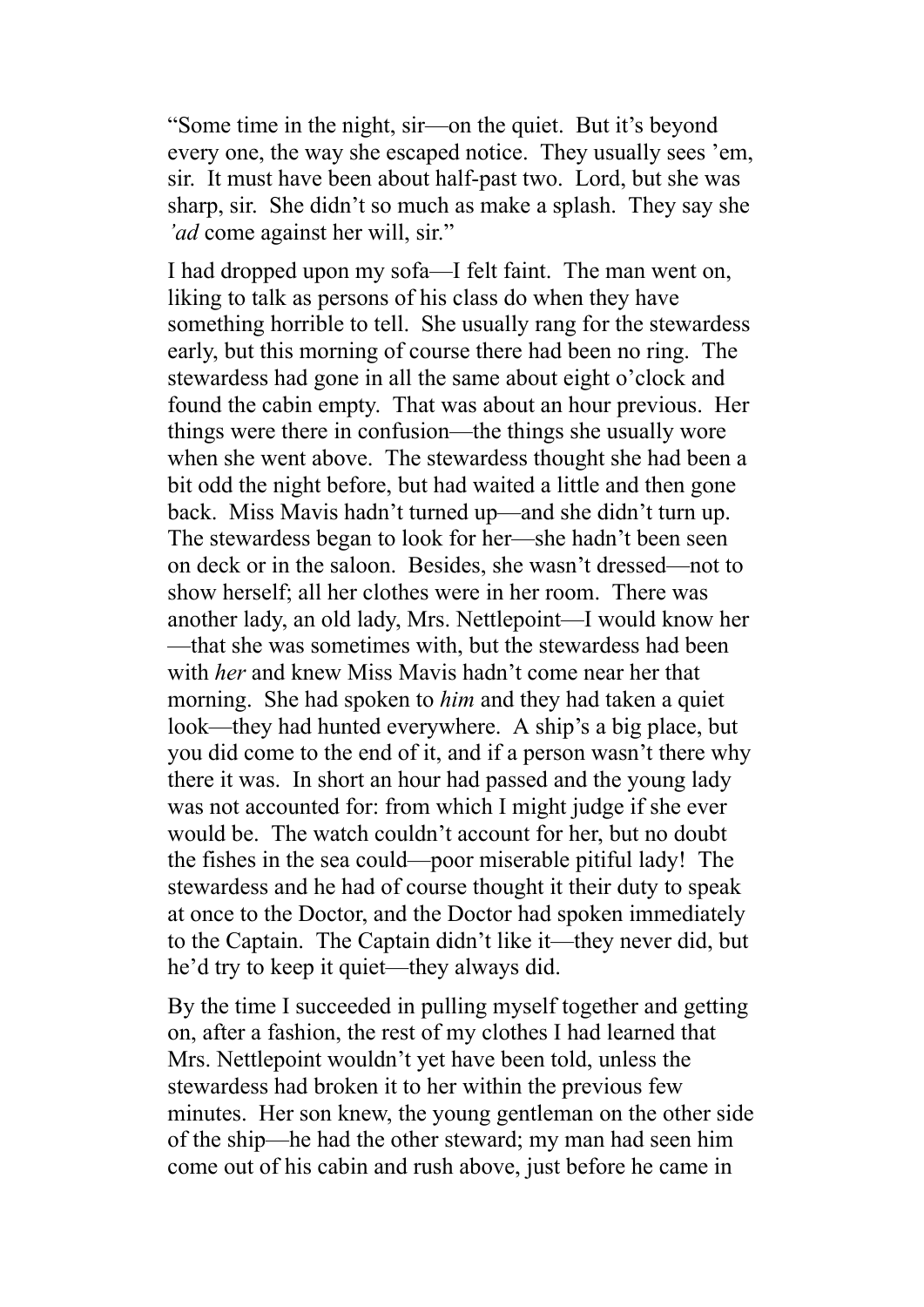to me. He *had* gone above, my man was sure; he hadn't gone to the old lady's cabin. I catch again the sense of my dreadfully seeing something at that moment, catch the wild flash, under the steward's words, of Jasper Nettlepoint leaping, with a mad compunction in his young agility, over the side of the ship. I hasten to add, however, that no such incident was destined to contribute its horror to poor Grace Mavis's unwitnessed and unlighted tragic act. What followed was miserable enough, but I can only glance at it. When I got to Mrs. Nettlepoint's door she was there with a shawl about her; the stewardess had just told her and she was dashing out to come to me. I made her go back—I said I would go for Jasper. I went for him but I missed him, partly no doubt because it was really at first the Captain I was after. I found this personage and found him highly scandalised, but he gave me no hope that we were in error, and his displeasure, expressed with seamanlike strength, was a definite settlement of the question. From the deck, where I merely turned round and looked, I saw the light of another summer day, the coast of Ireland green and near and the sea of a more charming colour than it had shown at all. When I came below again Jasper had passed back; he had gone to his cabin and his mother had joined him there. He remained there till we reached Liverpool —I never saw him. His mother, after a little, at his request, left him alone. All the world went above to look at the land and chatter about our tragedy, but the poor lady spent the day, dismally enough, in her room. It seemed to me, the dreadful day, intolerably long; I was thinking so of vague, of inconceivable yet inevitable Porterfield, and of my having to face him somehow on the morrow. Now of course I knew why she had asked me if I should recognise him; she had delegated to me mentally a certain pleasant office. I gave Mrs. Peck and Mrs. Gotch a wide berth—I couldn't talk to them. I could, or at least I did a little, to Mrs. Nettlepoint, but with too many reserves for comfort on either side, since I quite felt how little it would now make for ease to mention Jasper to her. I was obliged to assume by my silence that he had had nothing to do with what had happened; and of course I never really ascertained what he *had* had to do. The secret of what passed between him and the strange girl who would have sacrificed